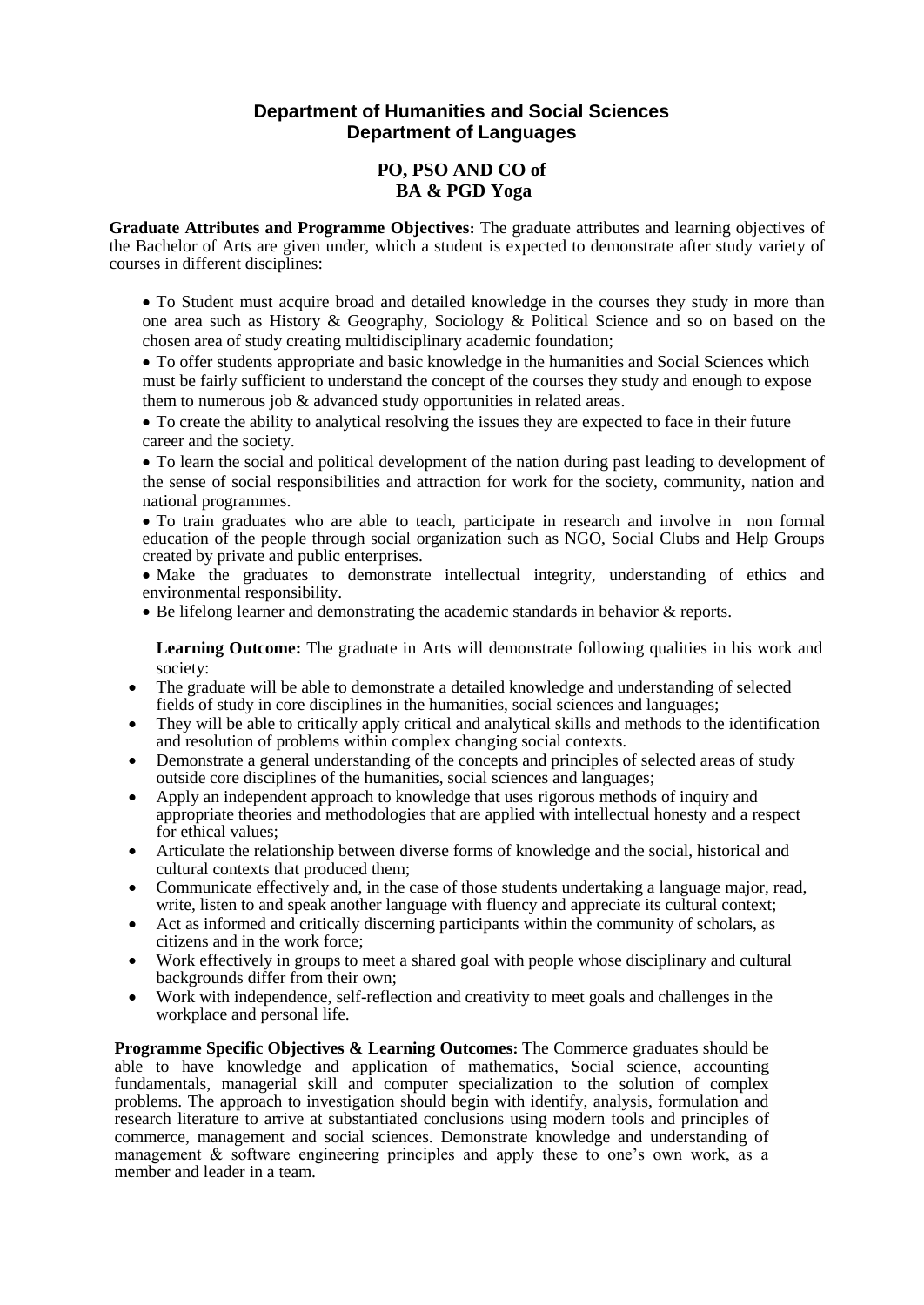### **COURSE OBJECTIVES**

| <b>Course Name &amp; No</b>                              | <b>Course Objectives</b>                                                                                                                                                                                                                                                                                                                                                                                                                                                                                                                                                                                                                                                                                                                                                                                                                                                          | <b>Course Outcome</b>                                                                                                                                                                                                                                                                                                                                                                                                                                                                                                                                                                                                                                                                                                                        |
|----------------------------------------------------------|-----------------------------------------------------------------------------------------------------------------------------------------------------------------------------------------------------------------------------------------------------------------------------------------------------------------------------------------------------------------------------------------------------------------------------------------------------------------------------------------------------------------------------------------------------------------------------------------------------------------------------------------------------------------------------------------------------------------------------------------------------------------------------------------------------------------------------------------------------------------------------------|----------------------------------------------------------------------------------------------------------------------------------------------------------------------------------------------------------------------------------------------------------------------------------------------------------------------------------------------------------------------------------------------------------------------------------------------------------------------------------------------------------------------------------------------------------------------------------------------------------------------------------------------------------------------------------------------------------------------------------------------|
|                                                          | Recognize the inter relations of multiple<br>factors in environmental challenges with                                                                                                                                                                                                                                                                                                                                                                                                                                                                                                                                                                                                                                                                                                                                                                                             | Demonstrate<br>general<br>a<br>understanding of the breadth and                                                                                                                                                                                                                                                                                                                                                                                                                                                                                                                                                                                                                                                                              |
| Environmental<br><b>Studies (1209)</b>                   | diverse<br>forms<br>of knowledge<br>and<br>experience.                                                                                                                                                                                                                                                                                                                                                                                                                                                                                                                                                                                                                                                                                                                                                                                                                            | interdisciplinary<br>of<br>nature<br>environmental issues.                                                                                                                                                                                                                                                                                                                                                                                                                                                                                                                                                                                                                                                                                   |
| <b>Note: Only passing</b>                                | Identify the multiple scales, actors, and                                                                                                                                                                                                                                                                                                                                                                                                                                                                                                                                                                                                                                                                                                                                                                                                                                         | Demonstrate<br>general<br>a                                                                                                                                                                                                                                                                                                                                                                                                                                                                                                                                                                                                                                                                                                                  |
| the<br>paper<br><i>is</i>                                | stakes of environmental issues.                                                                                                                                                                                                                                                                                                                                                                                                                                                                                                                                                                                                                                                                                                                                                                                                                                                   | understanding of the qualitative and                                                                                                                                                                                                                                                                                                                                                                                                                                                                                                                                                                                                                                                                                                         |
| required,<br>marks                                       | Evaluate and interpret various forms of                                                                                                                                                                                                                                                                                                                                                                                                                                                                                                                                                                                                                                                                                                                                                                                                                                           | quantitative empirical evidence                                                                                                                                                                                                                                                                                                                                                                                                                                                                                                                                                                                                                                                                                                              |
| will not be counted                                      | evidence about the environment.                                                                                                                                                                                                                                                                                                                                                                                                                                                                                                                                                                                                                                                                                                                                                                                                                                                   | bearing<br>evaluation<br>on<br>οf                                                                                                                                                                                                                                                                                                                                                                                                                                                                                                                                                                                                                                                                                                            |
| for<br>award<br>of                                       | Develop<br>and<br>appreciate<br>the                                                                                                                                                                                                                                                                                                                                                                                                                                                                                                                                                                                                                                                                                                                                                                                                                                               | environment.                                                                                                                                                                                                                                                                                                                                                                                                                                                                                                                                                                                                                                                                                                                                 |
| division.                                                | environmental and cultural history of<br>place they inhabit.                                                                                                                                                                                                                                                                                                                                                                                                                                                                                                                                                                                                                                                                                                                                                                                                                      |                                                                                                                                                                                                                                                                                                                                                                                                                                                                                                                                                                                                                                                                                                                                              |
| General English                                          | Demonstrate the ability to approach<br>writing as a recursive process that<br>requires substantial revision of drafts for<br>content, organization, and clarity.<br>Be able to integrate their ideas with<br>those of others<br>using<br>summary,<br>paraphrase, quotation, analysis,<br>and<br>synthesis of relevant sources.                                                                                                                                                                                                                                                                                                                                                                                                                                                                                                                                                    | communicative skills,<br>Learn<br>to<br>define, classify, and understand the<br>methods of communication.<br>Enable to practice those skills in<br>their daily life and at work by<br>identifying<br>of<br>instances<br>communication<br>in<br>the<br>circumstances.                                                                                                                                                                                                                                                                                                                                                                                                                                                                         |
| General Hindi                                            | To enlighten students about the richness<br>and value of the national language so<br>working<br>that<br>they develop<br>the<br>knowledge of Hindi through Poetry,<br>Stories and Grammar.                                                                                                                                                                                                                                                                                                                                                                                                                                                                                                                                                                                                                                                                                         | It will develop the better literary<br>and linguistic skills and enhance<br>creativity and communicative skills<br>through use of Hindi.                                                                                                                                                                                                                                                                                                                                                                                                                                                                                                                                                                                                     |
| <b>B.A. I, II, III</b><br>English Literature I<br>$&$ II | To get necessary knowledge of English<br>as Language and Literature to acquire<br>fundamental comprehension of English<br>Grammar, classify with literary genres.<br>They will be make to understand the<br>communicating<br>process<br>of<br>and<br>interpreting human experiences through<br>literary representation using historical<br>contexts and disciplinary methodologies,<br>critical study of English Literary studies,<br>awareness of<br>demonstrate<br>English<br>Language and Literature in various<br>contexts.<br>They will be taught the changing trends<br>in English language, literature and<br>culture of modern times and relate with<br>the important trends of the past period.<br>They will be introduced to the thematic<br>concerns, genre and trend of both Indian<br>and American Literature, contemporary<br>and post modernism literary movement. | They will develop knowledge and<br>interpret various literary texts,<br>poem, prose, essay, short stories<br>and emotional development of<br>human mind.<br>The students will<br>- develop exceptional<br>textual,<br>visual, and verbal communication<br>abilities.<br>- be prepared for a wide range of<br>writing-related<br>careers<br>or<br>graduate.<br>- have the ability to use, analyze,<br>and<br>learn<br>communication<br>technologies.<br>- read and appreciate various form<br>of English Literature and critically<br>interact with them from different<br>perspectives.<br>- learn critical faculties necessary in<br>an academic environment, on the<br>job,<br>and in<br>an increasingly<br>complex, interdependent world. |
| <b>B.A.</b> I, II, III<br>Economics I & II<br>Paper      | They will be taught the basic theoretical<br>foundation of the micro economics<br>variables like income, price level,<br>employment, interest rates etc.<br>They will develop the understanding of<br>subject nature, basic<br>concepts<br>of<br>economic growth and development,<br>behavior of consumer and producer,<br>commodity and factor market.<br>They will gain the concepts of utility<br>analysis, law of demand and elasticity,                                                                                                                                                                                                                                                                                                                                                                                                                                      | They will develop the concepts of<br>characteristics of Indian economics,<br>trends in industrial development,<br>NITI Aayog, five year planning,<br>green accounting, and national<br>income, theories of employment,<br>interest,<br>consumption<br>and<br>the<br>business cycle & growth.<br>They will learn the theory of money<br>and capital market, fiscal theory,<br>functions<br>of<br>GST,<br>Banking,                                                                                                                                                                                                                                                                                                                             |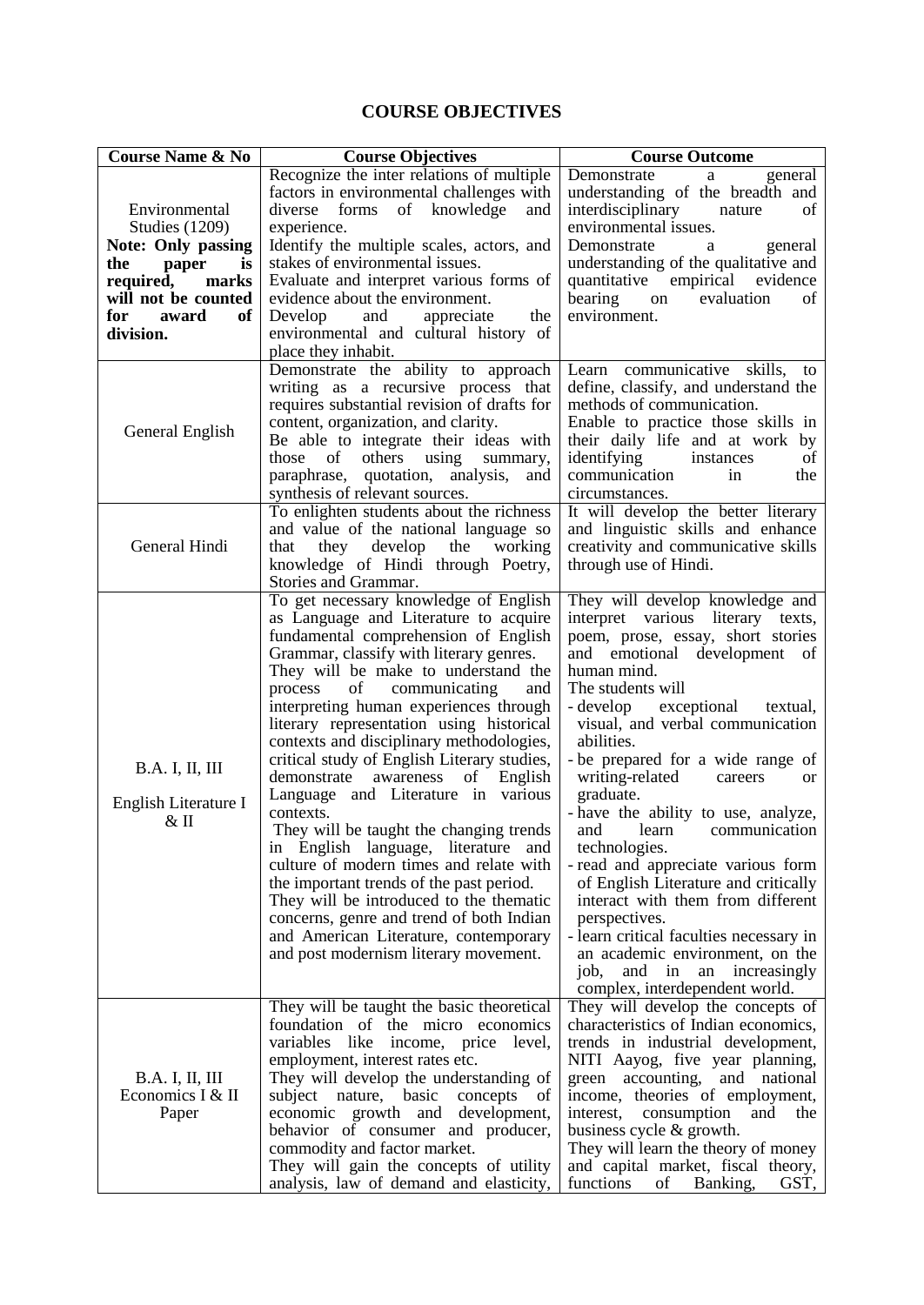|                                                                      | distribution Theories.<br>The course is designed to enable the<br>students to be familiar with issues of<br>agriculture,<br>industry,<br>national<br>&<br>international agencies (NITI Aayog,<br>IMF, World Bank, EXIM etc.) and<br>highlights & basic problems of Indian<br>and Rajasthan Economies.                                                                                                                                                                                                                                                                                                                                                                                                                                                                                                                                                                           | of international<br>importance<br>economics. trade terms & foreign<br>policy, World Banking<br>trade<br>System, IMF, Globalization, Indian<br>EXIM, FDI etc.                                                                                                                                                                                                                                                                                                                                                                                                                                                                                                                                                                                                                                                            |
|----------------------------------------------------------------------|---------------------------------------------------------------------------------------------------------------------------------------------------------------------------------------------------------------------------------------------------------------------------------------------------------------------------------------------------------------------------------------------------------------------------------------------------------------------------------------------------------------------------------------------------------------------------------------------------------------------------------------------------------------------------------------------------------------------------------------------------------------------------------------------------------------------------------------------------------------------------------|-------------------------------------------------------------------------------------------------------------------------------------------------------------------------------------------------------------------------------------------------------------------------------------------------------------------------------------------------------------------------------------------------------------------------------------------------------------------------------------------------------------------------------------------------------------------------------------------------------------------------------------------------------------------------------------------------------------------------------------------------------------------------------------------------------------------------|
| <b>B.A.</b> I, II, III<br>Geography I<br>Geography II<br>& Practical | They will learn and understand the inner<br>formation of the earth, the significance<br>of longitudes & latitudes, recognize<br>concepts of continents and oceans.<br>The course will taught them about the<br>development of Rocks, acquiring the<br>knowledge of demographic structure of<br>India.<br>The concepts of efficiency to maps $\&$<br>enhancing<br>cartography<br>skill<br>and<br>reorganization of the correlation of man,<br>environment,<br>human<br>races,<br>global<br>climate systems, climate change and<br>climatic statistics.<br>The students will get an insight of<br>natural resources and landscapes and<br>explanation<br>above<br>of<br>ground<br>photographs, remote sensing and GIS.                                                                                                                                                            | The will be familiar with<br>the application of geography to day<br>to day life, earth, climate and<br>environment. The will understand<br>the universal issues with scientific<br>mindset develop a thinking on the<br>impact of human act on natural<br>atmosphere<br>and<br>know<br>to<br>expectation of mankind towards<br>environment.<br>It will give them knowledge<br>on population dynamics, political,<br>cultural, economic elements &<br>effect of green house gases, global<br>warming and disturbance.<br>The students will acquire an<br>understanding<br>of<br>geographic<br>population patterns, integration of<br>physical – human geography for<br>sustainable development, utility of<br>cartographic<br>tools,<br>geographic<br>information systems (GIS) and use<br>the tools and methods of GIS. |
| B.A. I, II, III History<br>I & II                                    | It aims at creating knowledge about<br>historical thoughts, model of Indian<br>history- Indus valley civilization, vedic,<br>Maurya – Ashoka, Gupta, Cholas,<br>Arabic, Afghanistan, Mughal era.<br>To educate the students on social<br>development<br>religious<br>system,<br>political<br>movement, economic and<br>pattern in the country.<br>They will know the status of women in<br>historic times in art, culture, social class<br>system, advent of European power, mid<br>eighteenth political, cultural, religious<br>trends.<br>To will get them acquainted with advent<br>European power, land revenue<br>οf<br>settlement, rise and spread of Industry<br>and western education in addition to the<br>Gandhian<br>constitutional<br>and<br>era<br>development.<br>They will be studying the Rajasthan<br>history, decline of feudalism and rise of<br>modern era. | The knowledge they will develop<br>includes the understanding of<br>historical analysis; human society<br>historical development and human<br>civilizations.<br>They will learn to<br>interpret<br>historical sources and evidence,<br>research and fact based information<br>of historic places and period in<br>various regions and also learn about<br>the widen secularism & equality of<br>mankind.                                                                                                                                                                                                                                                                                                                                                                                                                |
| <b>B.A.</b> I, II, III<br>Political Science I &<br>П                 | To provide the knowledge of the<br>political science discipline, foundation<br>and its interrelationships with the other<br>social science fields, Civil Society,<br>human rights etc.<br>To give insight learning of basic details<br>about the Indian Political & western<br>political<br>&<br>system<br>thoughts<br>and                                                                                                                                                                                                                                                                                                                                                                                                                                                                                                                                                      | It will enable the students to relate<br>theory and practice of political<br>science to real world and Know<br>about political system of the nation.<br>They will gain the knowledge about<br>the<br>national<br>and<br>international<br>political affairs; learn about the<br>mechanism,<br>government<br><i>its</i>                                                                                                                                                                                                                                                                                                                                                                                                                                                                                                   |
|                                                                      |                                                                                                                                                                                                                                                                                                                                                                                                                                                                                                                                                                                                                                                                                                                                                                                                                                                                                 |                                                                                                                                                                                                                                                                                                                                                                                                                                                                                                                                                                                                                                                                                                                                                                                                                         |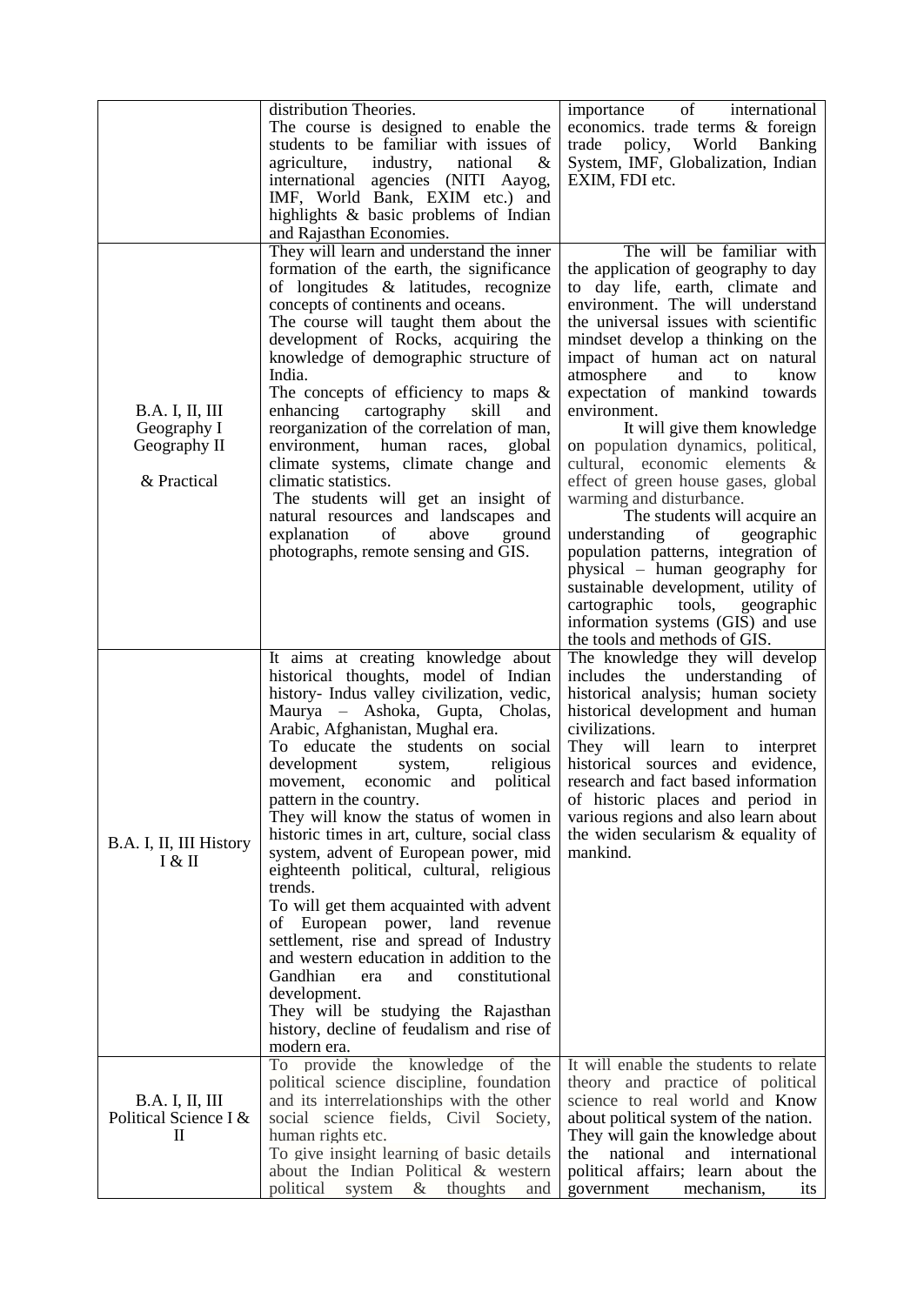|                                            | international relations.<br>To educate the students in the history of<br>classical and modern political thoughts;<br>of the fundamental principles and<br>standard concern.                                                                                                                                                                                                                                                                                                                                                                                                                                                                                                                                                                                                                                                                                                                                                                                 | duties<br>functions,<br>and<br>responsibilities including getting<br>knowledge<br>of political<br>law,<br>constitution of India, rights and<br>duties.<br>It will impart knowledge about the<br>world, other countries, their society,<br>as well as awareness of ethical<br>problems, social rights, values and<br>responsibility to the self and to<br>others.                                                                                                                                                                                                                                                                                                                                                                                                                                                   |                                                        |
|--------------------------------------------|-------------------------------------------------------------------------------------------------------------------------------------------------------------------------------------------------------------------------------------------------------------------------------------------------------------------------------------------------------------------------------------------------------------------------------------------------------------------------------------------------------------------------------------------------------------------------------------------------------------------------------------------------------------------------------------------------------------------------------------------------------------------------------------------------------------------------------------------------------------------------------------------------------------------------------------------------------------|--------------------------------------------------------------------------------------------------------------------------------------------------------------------------------------------------------------------------------------------------------------------------------------------------------------------------------------------------------------------------------------------------------------------------------------------------------------------------------------------------------------------------------------------------------------------------------------------------------------------------------------------------------------------------------------------------------------------------------------------------------------------------------------------------------------------|--------------------------------------------------------|
| <b>B.A.</b> I, II, III<br>Sociology I & II | The curriculum designed to impart the<br>knowledge on sociological issues and<br>skills that will enable them to think<br>critically and imaginatively about society<br>and social issues, demonstrate global<br>processes, shape, local social structures<br>and the effects on individuals. They will<br>learn how institutions interconnect in<br>their effects on each other and on<br>individuals.<br>They will learn to demonstrate social<br>change factors, such as population,<br>urbanization, or technology affect social<br>structure and individuals.<br>The course aims at to understand<br>relationships<br>reciprocal<br>between<br>individual and society, changes in social<br>structure; inequality and diversity; self<br>develops sociologically and compare this<br>to psychological, economic and other<br>approaches. They will know & apply the<br>basic theories or theoretical orientations<br>in at last one of social reality. | Study of the course will give<br>sufficient knowledge to analyze and<br>interpret the diversity of social<br>experience using a sociological<br>perspective,<br>assess<br>competing<br>theoretical approaches to societal<br>problems of publics with differing<br>and multiple interests; specify<br>structural or institutional sources of<br>these social problems; and, propose<br>and assess policies, interventions<br>and/or modes of advocacy that will<br>enact positive change.<br>The students can articulate the<br>ethical<br>and<br>social<br>justice<br>implications of sociological inquiry,<br>individual and society, changes in<br>social structure; inequality and<br>diversity;<br>self<br>develops<br>sociologically and compare this to<br>psychological, economic and other<br>approaches. |                                                        |
| <b>B.A.</b> I, II, III<br>Psychology       | It is aimed to develop a strong<br>background and understanding of the<br>scientific foundation of psychology,<br>knowledge on base of human behavior<br>across the broad areas and applications of<br>psychology in the associated professions.<br>This is to give skill to identify theoretical<br>underpinnings of the major areas of<br>psychology, including cognition (thought,<br>memory, and perception), learning,<br>personality, social and environmental<br>influences, development, and physiology<br>of behavior.<br>The student will learn to explain different<br>models of human behavior based on<br>science versus intuition or general ways<br>of knowing and recognize ways of<br>pursuing questions in Psychology via<br>discussion of theory and empirical<br>research and link between knowledge<br>gained in Psychology to everyday life.                                                                                          | The students will be able to<br>evolution<br>of<br>know<br>the<br>psychology, the major pioneers<br>in the field and identify the<br>various approaches, fields, and<br>subfields of psychology along<br>with their major concepts and<br>important figures. They will<br>develop skill of the value of<br>psychology and key concepts,<br>principles, and overarching<br>themes in psychology.<br>After the study of the course<br>they<br>demonstrate<br>can<br>knowledge of<br>the<br>major<br>theoretical approaches<br>and<br>findings in psychology.                                                                                                                                                                                                                                                         | 1.2 Develop<br>psychology'<br>1.3 Describe<br>psycholo |
|                                            | They will be taught to learn $\&$ apply<br>psychological principles to personal,<br>social, and organizational issues and<br>recognize and demonstrate knowledge of<br>the major fields of applied and<br>professional psychology:<br>clinical and abnormal<br>a.                                                                                                                                                                                                                                                                                                                                                                                                                                                                                                                                                                                                                                                                                           |                                                                                                                                                                                                                                                                                                                                                                                                                                                                                                                                                                                                                                                                                                                                                                                                                    |                                                        |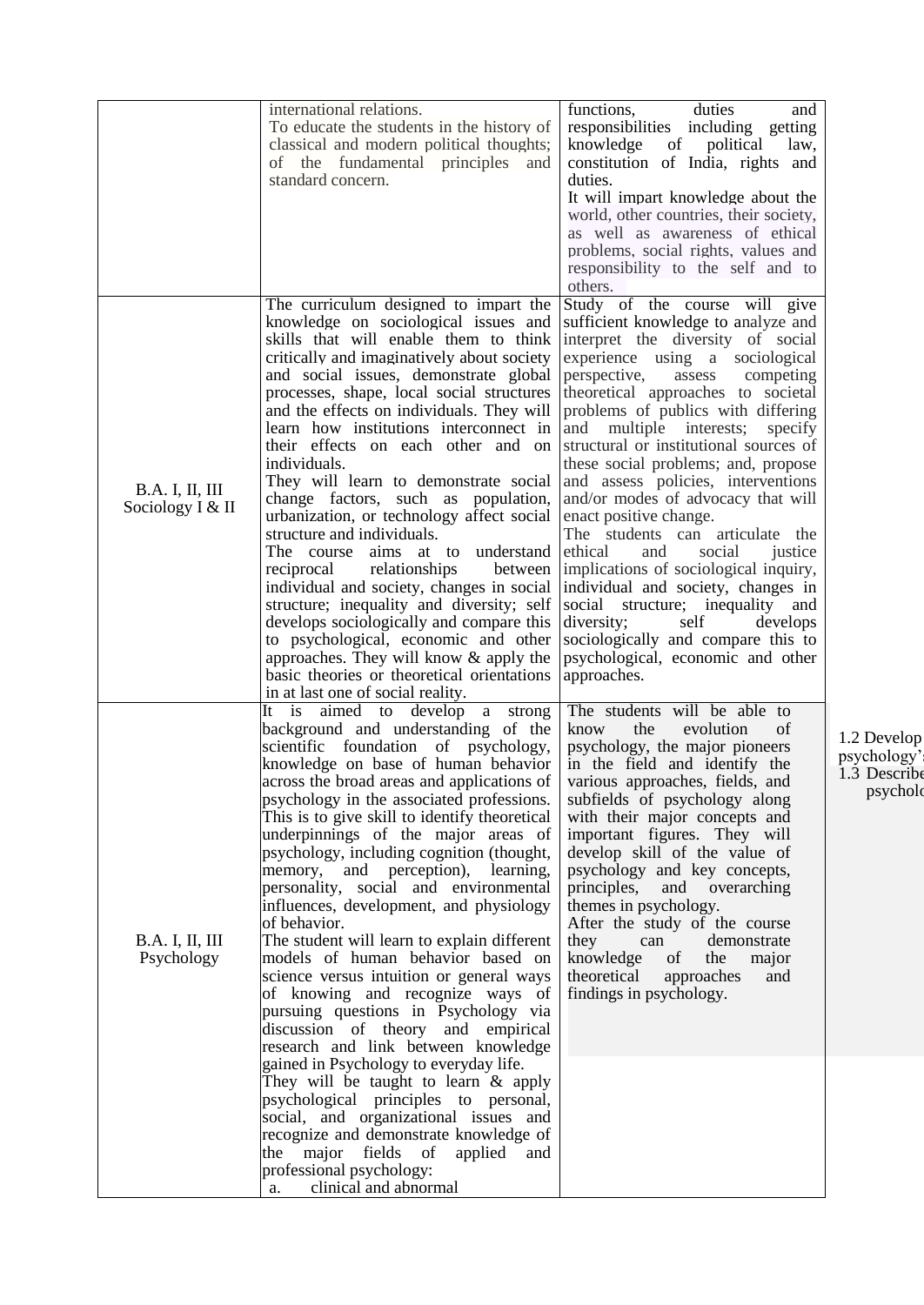|                                     | b.<br>measurement and assessment<br>industrial/organizational<br>$\mathcal{C}$ .                                                                                                                                                                                                                                                                                                                                                                                                                                                                                                                                                                                                                                                                                       |                                                                                                                                                                                                                                                                                                                                                                                                                                                                                                                                                                                                                                                                                                                                                                                                                                                                                                                                                                                                                                                                                                                                                                                                                                                                                                                                                        |
|-------------------------------------|------------------------------------------------------------------------------------------------------------------------------------------------------------------------------------------------------------------------------------------------------------------------------------------------------------------------------------------------------------------------------------------------------------------------------------------------------------------------------------------------------------------------------------------------------------------------------------------------------------------------------------------------------------------------------------------------------------------------------------------------------------------------|--------------------------------------------------------------------------------------------------------------------------------------------------------------------------------------------------------------------------------------------------------------------------------------------------------------------------------------------------------------------------------------------------------------------------------------------------------------------------------------------------------------------------------------------------------------------------------------------------------------------------------------------------------------------------------------------------------------------------------------------------------------------------------------------------------------------------------------------------------------------------------------------------------------------------------------------------------------------------------------------------------------------------------------------------------------------------------------------------------------------------------------------------------------------------------------------------------------------------------------------------------------------------------------------------------------------------------------------------------|
|                                     | health psychology<br>d.                                                                                                                                                                                                                                                                                                                                                                                                                                                                                                                                                                                                                                                                                                                                                |                                                                                                                                                                                                                                                                                                                                                                                                                                                                                                                                                                                                                                                                                                                                                                                                                                                                                                                                                                                                                                                                                                                                                                                                                                                                                                                                                        |
|                                     | forensic psychology<br>e.                                                                                                                                                                                                                                                                                                                                                                                                                                                                                                                                                                                                                                                                                                                                              |                                                                                                                                                                                                                                                                                                                                                                                                                                                                                                                                                                                                                                                                                                                                                                                                                                                                                                                                                                                                                                                                                                                                                                                                                                                                                                                                                        |
| B.A. I, II, III HINDI<br>literature | This course is intended to impart<br>knowledge on the history of the Hindi<br>language, script & literature and its<br>evolution to its current form.<br>They are taught about the Hindi poetry,<br>plays, story, essay, prose & novel<br>through the ages and its development.<br>They will be taught literary criticism,                                                                                                                                                                                                                                                                                                                                                                                                                                             | The<br>student will broaden<br>the<br>outlook and raise the efficiency to<br>perform competently in professional<br>spheres related to the Hindi<br>language through study of script $\&$<br>literature, poetry, plays, story and its<br>evolution to its current form.<br>They will develop creative writing                                                                                                                                                                                                                                                                                                                                                                                                                                                                                                                                                                                                                                                                                                                                                                                                                                                                                                                                                                                                                                          |
|                                     | modern poetry, creative, scriptwriting<br>and dialogue writing.                                                                                                                                                                                                                                                                                                                                                                                                                                                                                                                                                                                                                                                                                                        | abilities, so as to enable them to<br>contribute to Indian Literature and<br>serve adequately in the fields of<br>journalism and media writing even as<br>professional pursuits and enhance<br>their communication skill.                                                                                                                                                                                                                                                                                                                                                                                                                                                                                                                                                                                                                                                                                                                                                                                                                                                                                                                                                                                                                                                                                                                              |
| <b>B.A.</b> I, II, III<br>Drawing   | The curriculum aims to give exercise<br>and demonstrate use of the elements of<br>design,<br>materials,<br>use<br>tools<br>and<br>processes from a variety of media<br>(printmaking,<br>painting,<br>sculpture,<br>ceramic, photography).<br>The student will learn<br>handle<br>to<br>materials effectively, create original<br>objects of art in a specific medium,<br>select appropriate media relative to<br>concepts and forms of art. They must<br>study to produce creative works that<br>demonstrate innovation in concepts,<br>language<br>and/or<br>formal<br>materials,<br>describe, analyze and interpret created<br>artwork, recognize elements of design in<br>works of art, analyze, interpret and<br>evaluate the form and content of works<br>of art. | This will develop an understanding<br>of<br>- Basic principles of design and<br>media<br>color,<br>concepts,<br>and<br>formats, and the ability to apply<br>them to a specific aesthetic intent.<br><b>This</b><br>includes<br>functional<br>knowledge of the<br>traditions,<br>conventions, and evolutions of the<br>discipline as related to issues of<br>representation,<br>illusion,<br>and<br>meaning.<br>- development of solutions<br>to<br>aesthetic and design problems<br>should continue throughout the<br>degree program.<br>- Ability to synthesize the use of<br>drawing, two-dimensional design,<br>and colour, beginning with basic<br>studies and continuing throughout<br>the degree program toward the<br>development<br>of<br>advanced<br>capabilities.<br>- Knowledge and skills in the use of<br>techniques,<br>basic<br>tools,<br>and<br>processes sufficient to work from<br>finished<br>product,<br>concept<br>to<br>including knowledge of paints and<br>surfaces.<br>- The<br>ability<br>to<br>explore<br>the<br>expressive possibilities of various<br>media, and the diverse conceptual<br>modes available to the painter.<br>This may deal with direct painting<br>from nature or with alternative<br>approaches to the making of<br>traditional or innovative two- and,<br>three-dimensional<br>times,<br>at<br>images. |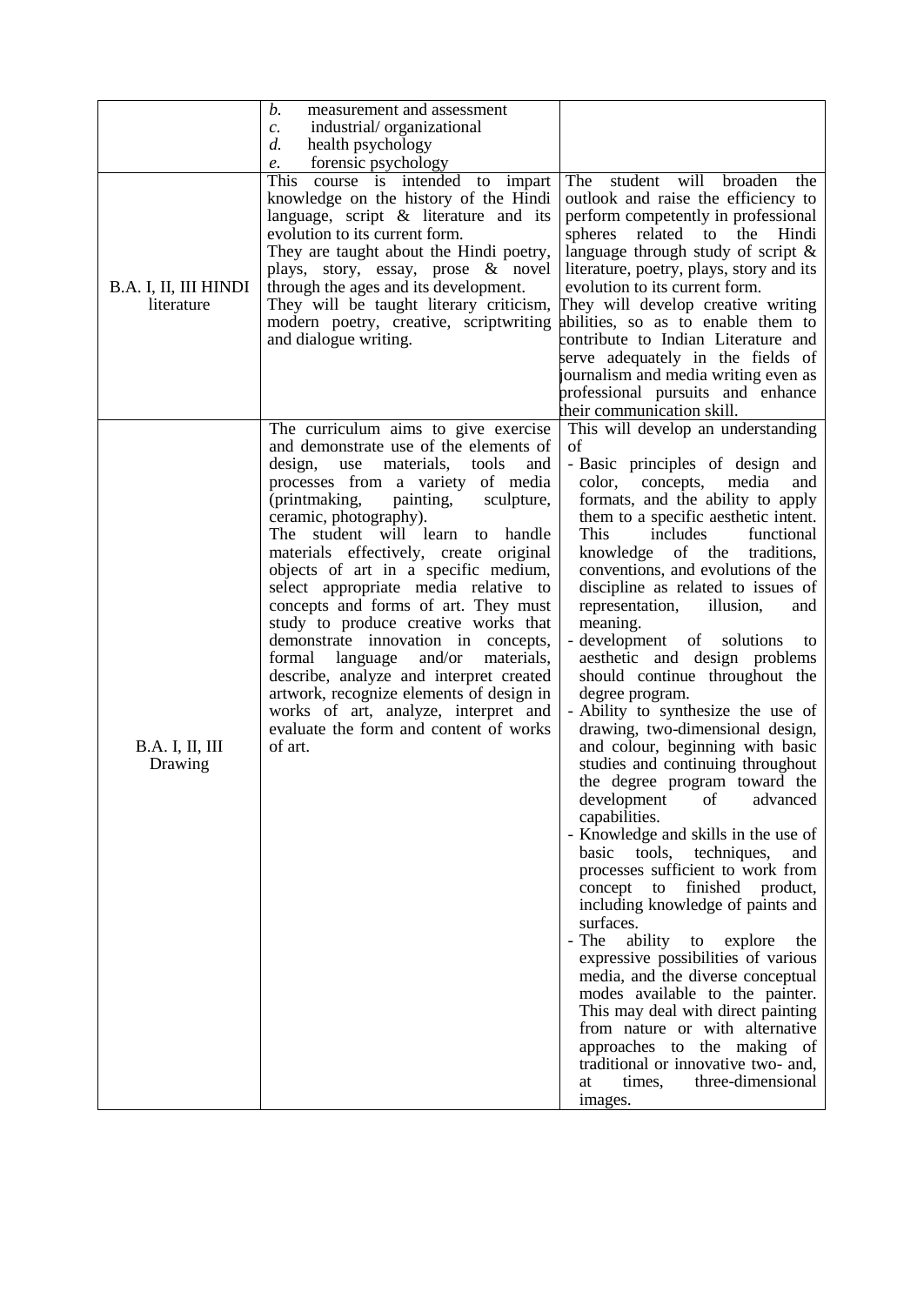#### **POST GRADUATION DIPLOMA IN YOGA or PGD IN YOGA**

**POST GRADUATION DIPLOMA IN YOGA or PGD IN YOGA** programme prepares the desiring students in the various themes of Yoga, trains and prepares students for yoga aspects of life and dealing with the problems of integration of personality as an initial step to set one up for the higher exclusive practices. Yoga is one of the ancient spiritual forms of preventive therapy of alternative medicine that originated in India. Yoga practice helps in controlling the disorders of human system by yoga therapy. Yoga practice integrates the body, mind and the soul. Yoga has become one of the popular physical exercises across the world.

**Programme Objectives**: The programme aims at providing knowledge for conducting and guiding practice in Yoga. They will get scientific guidance and learn related issues regarding human body and usefulness of yoga in maintaining healthy life. They will be taught providing yogic therapy for curing various diseases.

**Programme Outcomes:** The student after study of this programme can disseminate the scientific information, research findings, contemporary application of Yoga and conduct workshop in society on regular basis teaching science of yoga and its usefulness. They will learn philosophy of the yoga and its diverse yogic perspectives on the structure, states, functions, and conditions of the human body and the mind. To undertake and promote the various aspects of Yogic Science for enhancing excellence in the field of Corporate management, Industries, Health managements by producing professional competence and human values.

| <b>For all Courses:</b>            |                                                                                                                                                                                                                                                                                  |                                                                                                                                                                                                                                                                                                                                                                                                                                                                                                                                    |  |
|------------------------------------|----------------------------------------------------------------------------------------------------------------------------------------------------------------------------------------------------------------------------------------------------------------------------------|------------------------------------------------------------------------------------------------------------------------------------------------------------------------------------------------------------------------------------------------------------------------------------------------------------------------------------------------------------------------------------------------------------------------------------------------------------------------------------------------------------------------------------|--|
| Hours per week: 4                  |                                                                                                                                                                                                                                                                                  | <b>Total Teaching Hours: 75</b>                                                                                                                                                                                                                                                                                                                                                                                                                                                                                                    |  |
| <b>Maximum mark of Paper: 100</b>  |                                                                                                                                                                                                                                                                                  | <b>Minimum Pass marks: 36</b>                                                                                                                                                                                                                                                                                                                                                                                                                                                                                                      |  |
| Course Name &<br>N <sub>o</sub>    | <b>Course Objectives</b>                                                                                                                                                                                                                                                         | <b>Course Outcome</b>                                                                                                                                                                                                                                                                                                                                                                                                                                                                                                              |  |
| Patanjali Yog<br>Sutra             | positive<br>Promoting<br>health,<br>prevention of stress related health<br>problems<br>rehabilitation<br>and<br>through Yoga.                                                                                                                                                    | The student will develop knowledge based on<br>Patanjali Yoga Sutra, the philosophy of the<br>tradition,<br>diverse<br>with<br>yoga<br>yogic<br>perspectives<br>on<br>the<br>states,<br>structure,<br>functions, and conditions of the body and the<br>mind including the teachings of the Yoga<br>Sutras and the Bhagavad Gita.<br>They will be equipped with traditional<br>understanding of yoga practices<br>from<br>different schools of yoga in general and from<br>Hatha yogic and Patanjali yoga schools in<br>particular. |  |
| Hath Yog                           | To give the students a basic<br>understanding of Indian philosophy<br>& psychology to help them gain<br>theoretical<br>and<br>scientific<br>the<br>perspective on yoga so as to know<br>Hatha yoga practices<br>and<br>meditation with a secular and<br>scientific orientation.  | Successful completion of the course will<br>enable the students to teach Hatha yoga<br>practices and meditation with a secular and<br>scientific orientation.                                                                                                                                                                                                                                                                                                                                                                      |  |
| Yog<br>and<br>Culture<br>Synthesis | It aimed at imparting skills to<br>introduce Yoga for health to<br>general public and Yoga for total<br>development<br>personality<br>and<br>invoke scientific attitude and team<br>spirit to channelize the energies in<br>creative<br>constructive<br>and<br>to<br>endeavours. | To study of the course will enable them to<br>establish Yoga culture and therapy centers to<br>serve the society. They will learn the about<br>the body, mind and soul their needs for<br>health, knowledge and inner peace.                                                                                                                                                                                                                                                                                                       |  |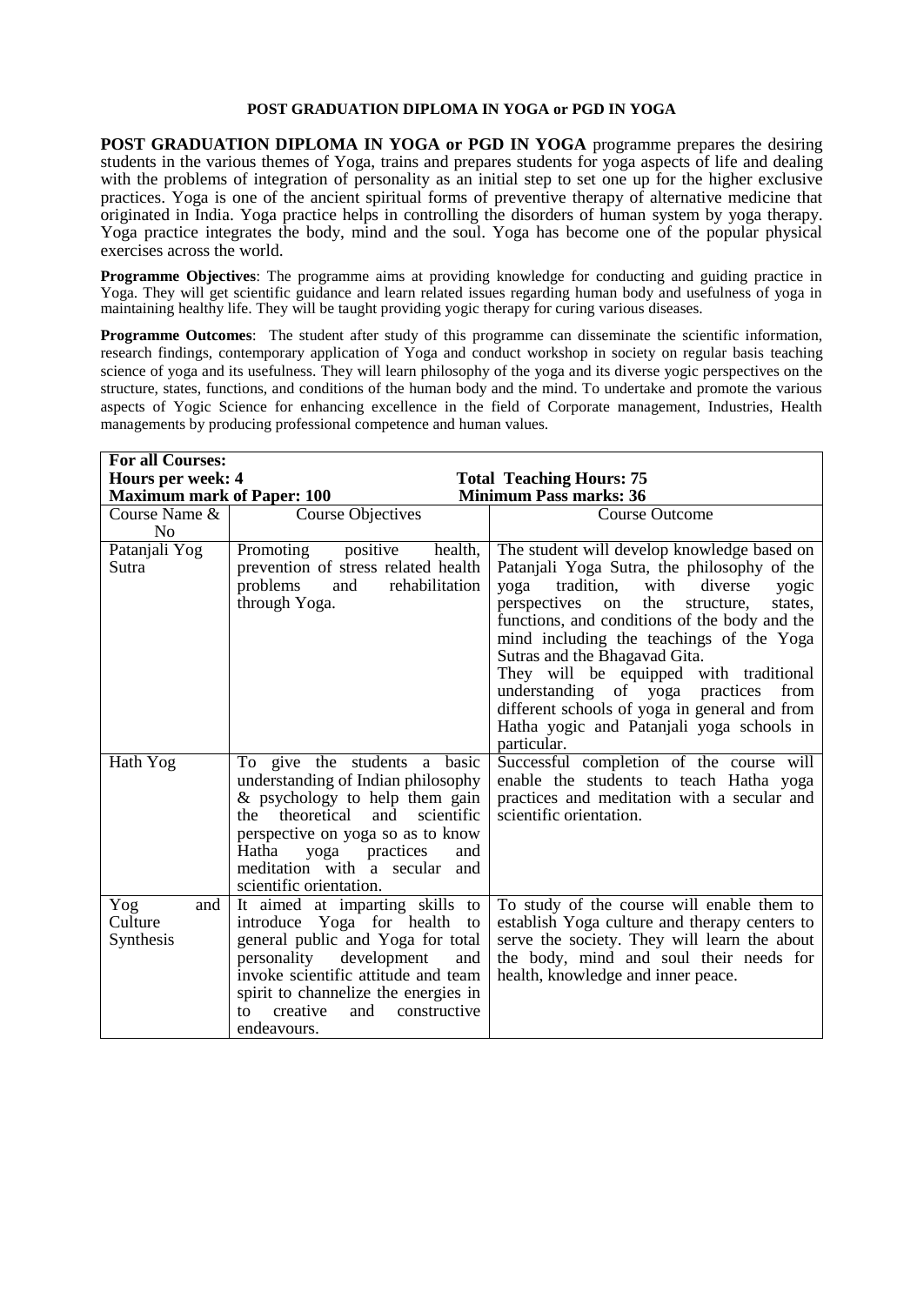| Physiology and<br>Anatomy                                                                                                                      | To impart knowledge of human<br>physiology<br>anatomy,<br>and<br>biomechanics,<br>and<br>the<br>interrelationships between systems<br>of the body, knowledge<br><sub>of</sub><br>common pathologies and disorders<br>of systems of the body, including<br>familiarity<br>with<br>symptoms,<br>condition management,<br>illness<br>trajectories,<br>and<br>related<br>contraindications. | The students will gain full knowledge of<br>human anatomy & physiology and linkage<br>with the Yoga practice to control disorders of<br>systems of the body through practicing yoga.                                                                                                                           |
|------------------------------------------------------------------------------------------------------------------------------------------------|-----------------------------------------------------------------------------------------------------------------------------------------------------------------------------------------------------------------------------------------------------------------------------------------------------------------------------------------------------------------------------------------|----------------------------------------------------------------------------------------------------------------------------------------------------------------------------------------------------------------------------------------------------------------------------------------------------------------|
| Swastha Vrata                                                                                                                                  | The course will provide knowledge<br>of various ailments with its link to<br>body physique.                                                                                                                                                                                                                                                                                             | The knowledge gained will include<br>the<br>practice of the postures (Asanas)<br>1n<br>strengthening the body and creates a feeling<br>of wellbeing and how the yoga sharpens the<br>intellect and aids in concentration; it steadies<br>the emotions and encourages giving relief<br>from countless stresses. |
| $Practical -$<br>Lesson Plan,<br>Aasan,<br>Pranyam,<br>Bandh, Mudra,<br>Kriyaye, 30<br>Minute Prayer<br>& Medication,<br>Om Chant $&$<br>Oral. | Teach how to perform various<br>kriyas and Asanas which benefits<br>the body.                                                                                                                                                                                                                                                                                                           | The students will develop perfection various<br>activities related to kriyas and Asanas and<br>their specific benefits.                                                                                                                                                                                        |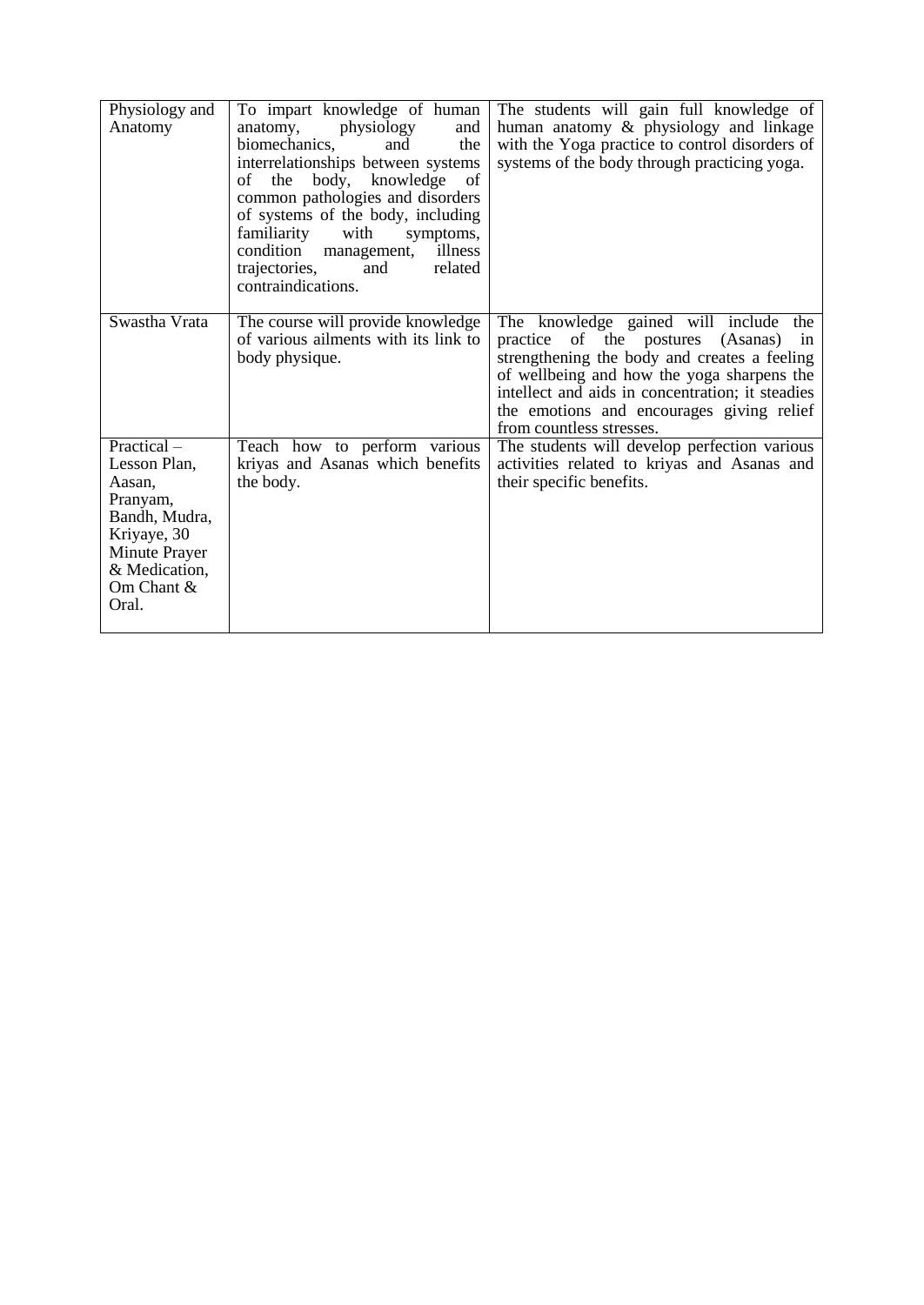#### **Faculty of Commerce & Management PO, PSO AND CO of Various Programmes & Courses**

| Programme                                                                                                                                                                                                                            | Three Years B. Com. |                                                                                                                                                                                                                                                                                                                                                                                                                                                                                                                                                                                                                                                                                                                                                                                                                                                                                                                                                                                                                                                                                                                                                                                                                                                                                                                                                                                                                                                     |                                                                                                                                                                                                                                                                         |  |
|--------------------------------------------------------------------------------------------------------------------------------------------------------------------------------------------------------------------------------------|---------------------|-----------------------------------------------------------------------------------------------------------------------------------------------------------------------------------------------------------------------------------------------------------------------------------------------------------------------------------------------------------------------------------------------------------------------------------------------------------------------------------------------------------------------------------------------------------------------------------------------------------------------------------------------------------------------------------------------------------------------------------------------------------------------------------------------------------------------------------------------------------------------------------------------------------------------------------------------------------------------------------------------------------------------------------------------------------------------------------------------------------------------------------------------------------------------------------------------------------------------------------------------------------------------------------------------------------------------------------------------------------------------------------------------------------------------------------------------------|-------------------------------------------------------------------------------------------------------------------------------------------------------------------------------------------------------------------------------------------------------------------------|--|
| PO<br><b>PSO</b>                                                                                                                                                                                                                     |                     | To prepare the students in commercial and accounting practices through the courses<br>offered in OM, taxes, marketing, business etc. The degree in Commerce is very<br>relevant to the opportunities available in commerce, office, accounting and banking<br>sectors. The students will be prepared for opting advance certification such as Tax<br>practitioner, $CA \& CS$ . Must aware of and understand the impact of the professional<br>accounting solutions in societal and environmental contexts, and demonstrate the<br>knowledge of and need for sustainable development working individually and in<br>team. Communicate effectively with the accounting professional $\&$ IT community<br>and manage project in multidisciplinary environments. Recognize the need for and<br>have the preparation and ability to engage in independent and life $-$ long learning in<br>the broadest context of technological change.<br>The Commerce graduates should be able to have knowledge and application of<br>mathematics, Social science, accounting fundamentals, managerial skill and computer<br>specialization to the solution of complex problems. The approach to investigation<br>should begin with identify, analysis, formulation and re-search literature to arrive at<br>substantiated conclusions using modern tools and principles of commerce,<br>management and social sciences. Demonstrate knowledge and understanding of |                                                                                                                                                                                                                                                                         |  |
|                                                                                                                                                                                                                                      |                     | as a member and leader in a team.                                                                                                                                                                                                                                                                                                                                                                                                                                                                                                                                                                                                                                                                                                                                                                                                                                                                                                                                                                                                                                                                                                                                                                                                                                                                                                                                                                                                                   | management & software engineering principles and apply these to one's own work,                                                                                                                                                                                         |  |
| <b>Course Name</b>                                                                                                                                                                                                                   |                     | <b>Course Objectives</b>                                                                                                                                                                                                                                                                                                                                                                                                                                                                                                                                                                                                                                                                                                                                                                                                                                                                                                                                                                                                                                                                                                                                                                                                                                                                                                                                                                                                                            | <b>Course Outcome</b>                                                                                                                                                                                                                                                   |  |
| <b>Environmental Studies</b><br>(1209)<br>Note: Only passing the<br>is<br>paper<br>will<br>marks<br>counted for award of<br>division.                                                                                                | required,<br>not be | Recognize<br>the<br>inter<br>relations of multiple factors<br>in environmental challenges<br>diverse<br>forms of<br>with<br>knowledge and experience.<br>Identify the multiple scales,<br>and<br>actors,<br>stakes<br>of<br>environmental issues.<br>Evaluate<br>and<br>interpret<br>various forms of evidence<br>about the environment.<br>Develop and appreciate the<br>environmental and cultural<br>history<br>of<br>place<br>they<br>inhabit.                                                                                                                                                                                                                                                                                                                                                                                                                                                                                                                                                                                                                                                                                                                                                                                                                                                                                                                                                                                                  | Demonstrate a general understanding of<br>the<br>breadth<br>interdisciplinary<br>and<br>of<br>nature<br>environmental issues.<br>Demonstrate a general understanding of the<br>qualitative and quantitative empirical evidence<br>bearing on evaluation of environment. |  |
| General English (1704)                                                                                                                                                                                                               |                     | Demonstrate the ability to<br>approach<br>writing<br>as<br>a<br>recursive<br>process<br>that  <br>requires substantial revision<br>drafts<br>of<br>for<br>content,<br>organization, and clarity.<br>Be able to integrate their<br>ideas with those of others<br>using summary, paraphrase,<br>quotation,<br>analysis,<br>and<br>relevant<br>synthesis<br>of<br>sources.                                                                                                                                                                                                                                                                                                                                                                                                                                                                                                                                                                                                                                                                                                                                                                                                                                                                                                                                                                                                                                                                             | Learn communicative skills, to define, classify,<br>and understand the methods of communication.<br>Enable to practice those skills in their daily life<br>and at work by identifying instances<br>of<br>communication in the circumstances.                            |  |
| Understand<br>the<br>meaning<br>accounting and accountancy<br>and<br>those<br>used<br>in<br>accounting system including<br><b>Financial Accounting</b><br>those form part of the<br>(1802)<br>accounting entries posted in<br>books. |                     |                                                                                                                                                                                                                                                                                                                                                                                                                                                                                                                                                                                                                                                                                                                                                                                                                                                                                                                                                                                                                                                                                                                                                                                                                                                                                                                                                                                                                                                     | Able to record the basic journal entries, memorize<br>how to calculate depreciation by applying various<br>methods.<br>Maintain the financial statements of a business<br>entity and can rectify errors in accounts.                                                    |  |
| <b>Business Statistics</b><br>(1803)                                                                                                                                                                                                 |                     | To Estimate and apply the<br>mean and standard deviation                                                                                                                                                                                                                                                                                                                                                                                                                                                                                                                                                                                                                                                                                                                                                                                                                                                                                                                                                                                                                                                                                                                                                                                                                                                                                                                                                                                            | Will able<br>to independently calculate<br>basic<br>statistical<br>(mean,<br>parameters<br>measures<br>of                                                                                                                                                               |  |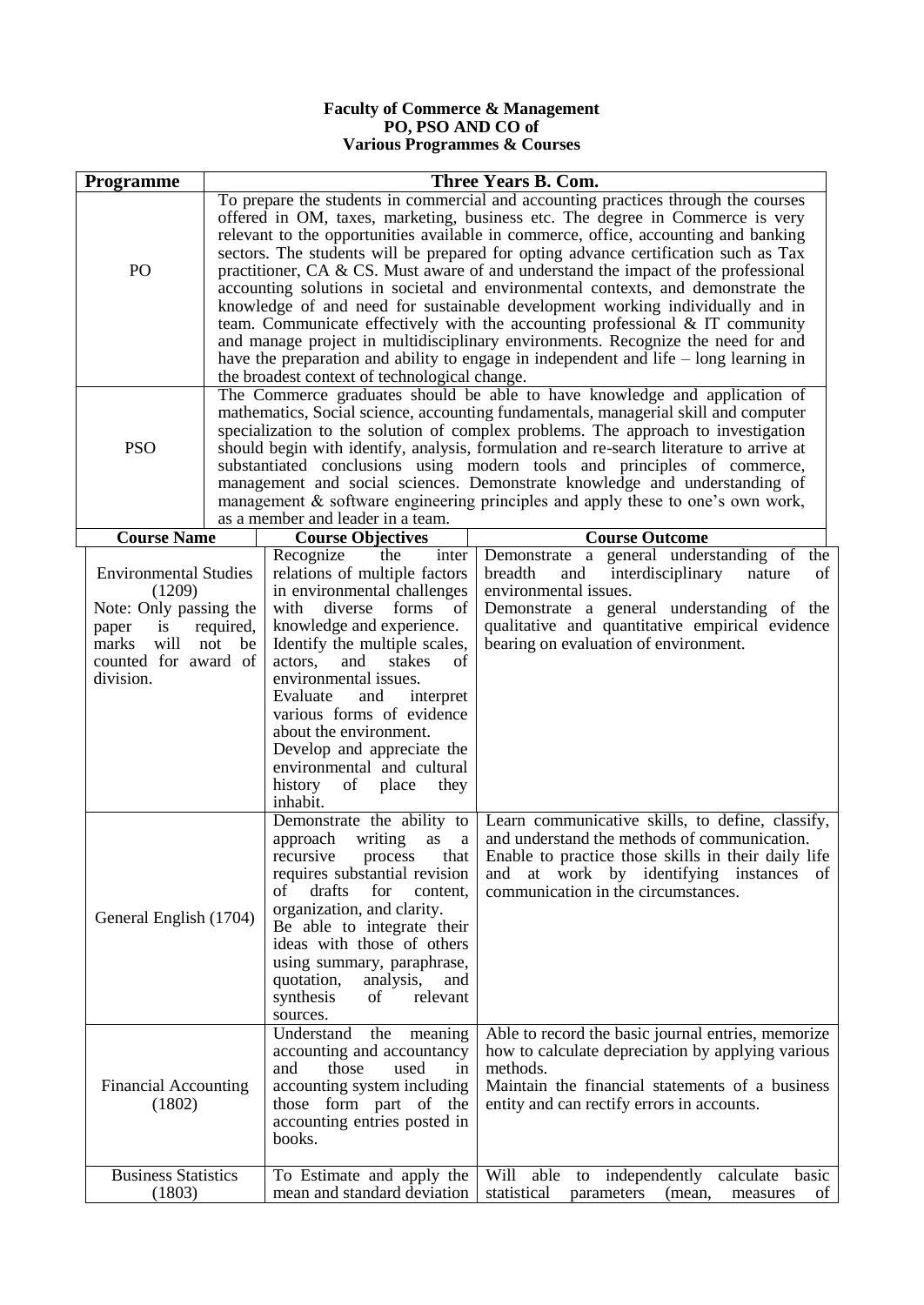|                                                   | of the marginal distribution<br>of the response variable and<br>this information to<br>use<br>inform a business decision.<br>To make them aware about<br>an interval estimates for the<br>mean of the conditional<br>distribution of the response<br>variable<br>and<br>use<br>this<br>information to a business<br>decision.<br>Students will learn to Fit a<br>simple linear regressions<br>model and interpret the<br>slope and intercept.                                                                           | dispersion, correlation coefficient, indexes) and<br>interpret the meaning of the calculated statistical<br>indicators.<br>Will able to choose a statistical method for<br>solving practical problems and to explain<br>probability theory and probability distributions in<br>relation to general statistical analysis<br>and<br>techniques.                |
|---------------------------------------------------|-------------------------------------------------------------------------------------------------------------------------------------------------------------------------------------------------------------------------------------------------------------------------------------------------------------------------------------------------------------------------------------------------------------------------------------------------------------------------------------------------------------------------|--------------------------------------------------------------------------------------------------------------------------------------------------------------------------------------------------------------------------------------------------------------------------------------------------------------------------------------------------------------|
| Principles of Business<br>Management<br>(1821)    | To develop the knowledge<br>of business principles and<br>sense of responsibility and a<br>capacity<br>for<br>business<br>management.<br>To<br>effective<br>study<br>Organization<br>and<br>Organization structure and<br>global<br>environment<br>in<br>which business operate.                                                                                                                                                                                                                                        | Will able to use business terms and concepts<br>when communicating and explain the financial<br>concepts used in making business decision.<br>Utilize information by applying a variety of<br>business and industry software and hardware to<br>major business function.<br>Demonstrate a basic understanding of business<br>management.                     |
| <b>Business Regulatory</b><br>Framework<br>(1822) | To understand the meaning<br>the<br>importance<br>of<br>and<br>contingent contracts and the<br>consequences of breach of<br>contract and know about the<br>Indian contract act and its<br>essential provisions.<br>To know the consumer<br>protection act 1982.                                                                                                                                                                                                                                                         | Will learn the difference between valid void and<br>voidable contract and memorize difference<br>between contract of guarantee and indemnity.<br>Able to analyze the rights and duties under<br>contract regulations.<br>Learn how to pursue the consumer rights under<br>consumer protection act 1982.                                                      |
| <b>Economic Environment</b><br>in India<br>(1842) | Acquainting the students<br>with the emerging issues in<br>economic environment of<br>Indian<br>economy<br>in<br>the<br>context of national<br>and<br>international<br>level<br>with<br>special reference to policy<br>οf<br>liberalization,<br>and<br>globalization and the factor<br>in planning and carrying out<br>global marketing.<br>To describe and give an<br>understanding of the major<br>economic<br>world<br>regional<br>blocs<br>with<br>particular<br>emphasis<br>developing<br>${\rm on}$<br>countries. | Will learn approach to the study of the Economic<br>Environment in India and can analyze the present<br>status of the Indian Economy.<br>Will able to understand the process of integration<br>of the Indian Economy with other economics of<br>the world and learn about the emerging issues in<br>policies of India's foreign trade                        |
| <b>Business Economics</b><br>(1843)               | Develop the knowledge of<br>fundamental<br>the<br>and<br>of<br>technical<br>concepts<br>economics and apply the<br>basic theories of economics<br>critical thinking<br>and<br>1n<br>problem solving. To learn<br>market needs demand and<br>supply relations.<br>To teach personal interests,<br>abilities,<br>strengths,<br>and                                                                                                                                                                                        | Will be able to identify and use economics, make<br>decisions wisely using cost-benefit analysis and<br>use terminologies business.<br>Understand how households (demand) and<br>businesses (supply) interact in various market<br>structures.<br>Apply the concept of opportunity cost and<br>operations of markets under varying competitive<br>conditions |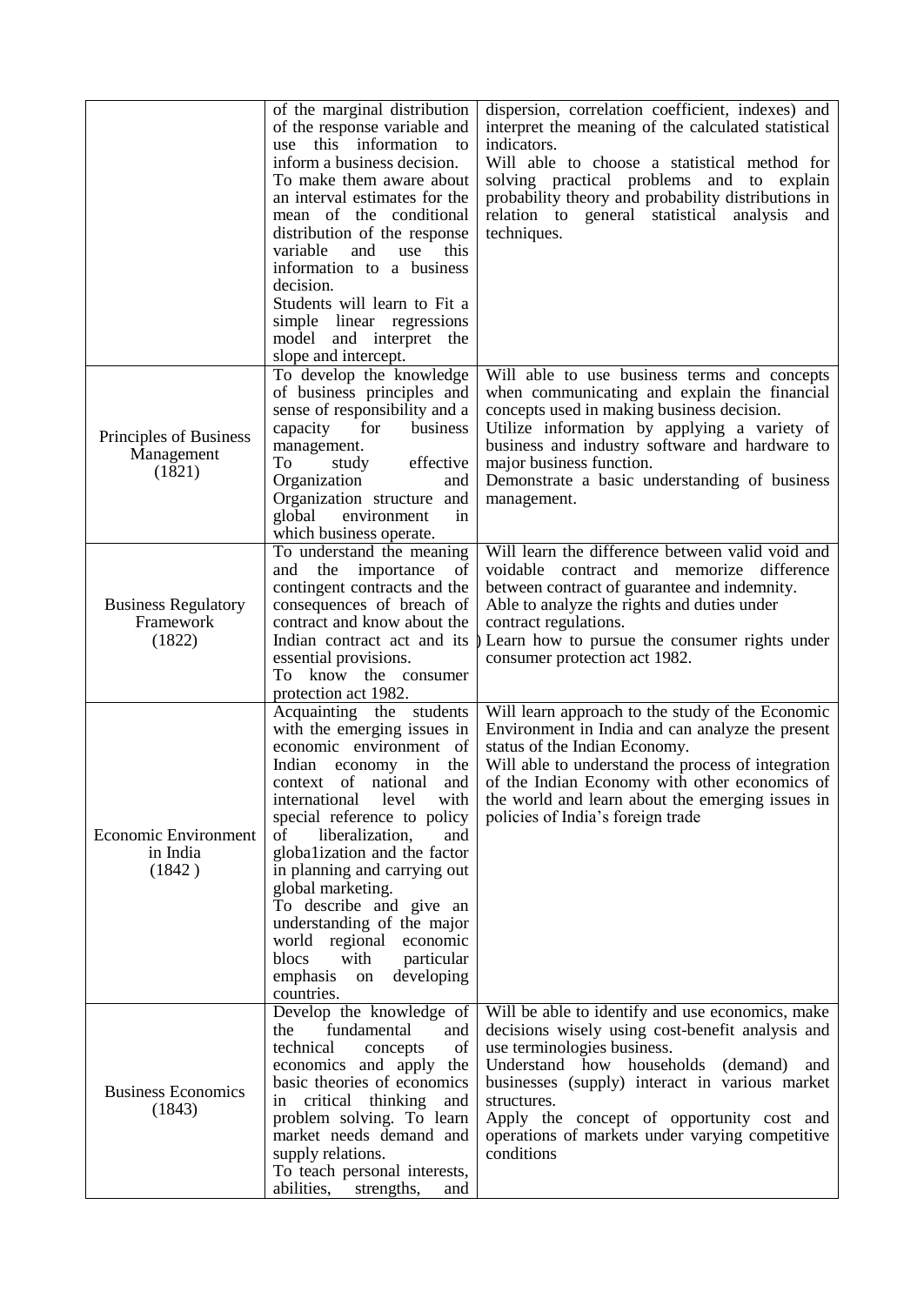|                                                      | weaknesses<br>pertain<br>to<br>professional career fields.                                                                                                                                                                                                                                                            |                                                                                                                                                                                                                                                |
|------------------------------------------------------|-----------------------------------------------------------------------------------------------------------------------------------------------------------------------------------------------------------------------------------------------------------------------------------------------------------------------|------------------------------------------------------------------------------------------------------------------------------------------------------------------------------------------------------------------------------------------------|
| 2801<br><b>Income Tax</b>                            | This course will lead to<br>development of knowledge<br>of Income tax and related<br>laws besides its importance<br>in national growth.                                                                                                                                                                               | It will lead to the knowledge of income tax law<br>and various sources of income and allowable<br>deduction besides the role of income tax in nation<br>building.                                                                              |
| 2802<br><b>Corporate Accounting</b>                  | Develop the foundation in<br>corporate accounting with<br>comprehensive<br>the<br>understanding of the issues<br>for assets, liabilities and<br>owner's equity, dividends,<br>bonus shares etc.                                                                                                                       | It will enable students to understand financial<br>statement analysis of corporate accounts, profit &<br>loss, rate of earnings per share besides the holding<br>company accounts, accounting methods<br>and<br>Accounting Standard-21 (ICAI). |
| 2803<br><b>Cost Accounting</b>                       | Understand the concept and<br>meaning cost<br>accounting<br>differentiating<br>it<br>with<br>accountancy.<br>Acquire<br>its<br>knowledge<br>about<br>principle and applications.                                                                                                                                      | The student will develop knowledge of the<br>costing principles and elements of costing and<br>learn practical use of the subject.                                                                                                             |
| 2821<br>Company Law &<br><b>Secretarial Practice</b> | To provide knowledge in<br>various<br>the<br>of<br>areas<br>Corporate Secretary<br>ship<br>laws<br>relating<br>and<br>to<br>companies so as to develop<br>skills of analyzing,<br>the<br>evaluating problems<br>and<br>taking decisions keeping<br>pace with dynamic industry<br>changes and management<br>practices. | The students will be able to work with company<br>code of conduct, policies, ethics & conventions so<br>as to maintain the organizational working as per<br>corporate laws in business throughout its<br>working.                              |
| 2822<br>Marketing<br>Management                      | The students will learn how<br>differentiate<br>between<br>to<br>market,<br>marketing<br>management and strategies.<br>It<br>will<br>lead<br>to<br>get<br>knowledge of the customer<br>segmentation,<br>target<br>marketing,<br>and<br>sales<br>promotion techniques.                                                 | The learner can understand the concept of market,<br>its management and other issues such as recent<br>marketing trends, E-business, types of marketing -<br>green, tele relationship and retail. Become aware<br>of market strategies.        |
| 2842<br>Money & Finance<br>System                    | The<br>has<br>been<br>course<br>with<br>of<br>designed<br>aim<br>learning<br>the concept<br>of<br>money and finance. The<br>course includes the concept<br>of financial institutions and<br>merchant banking.                                                                                                         | The students will learn the financial institutions<br>including various banks and merchant banking<br>and their role in money and finance.                                                                                                     |
| 2843<br>Banking Law &<br>Practice in India           | The knowledge of banking<br>laws and related documents<br>for credit and consumer<br>services are the aim of<br>teaching this course.                                                                                                                                                                                 | The students will acquire knowledge of banking<br>law, consumer relationship and credit rules with<br>concept of negotiation.                                                                                                                  |
| 1705<br>General Hindi                                | To enlighten students about<br>the richness and value of the<br>national language so that<br>they develop the working<br>knowledge of Hindi through<br>Poetry,<br><b>Stories</b><br>and<br>Grammar.                                                                                                                   | It will develop the better literary and linguistic<br>skills and enhance creativity and communicative<br>skills through use of Hindi.                                                                                                          |
| 1207<br><b>Elementary Computer</b><br>Application    | The students will be taught<br>various<br><b>ITC</b><br>and<br>the<br>operating systems useful for                                                                                                                                                                                                                    | They will learn computer communication system<br>and use of the computer and ITC in their<br>programme related applications.                                                                                                                   |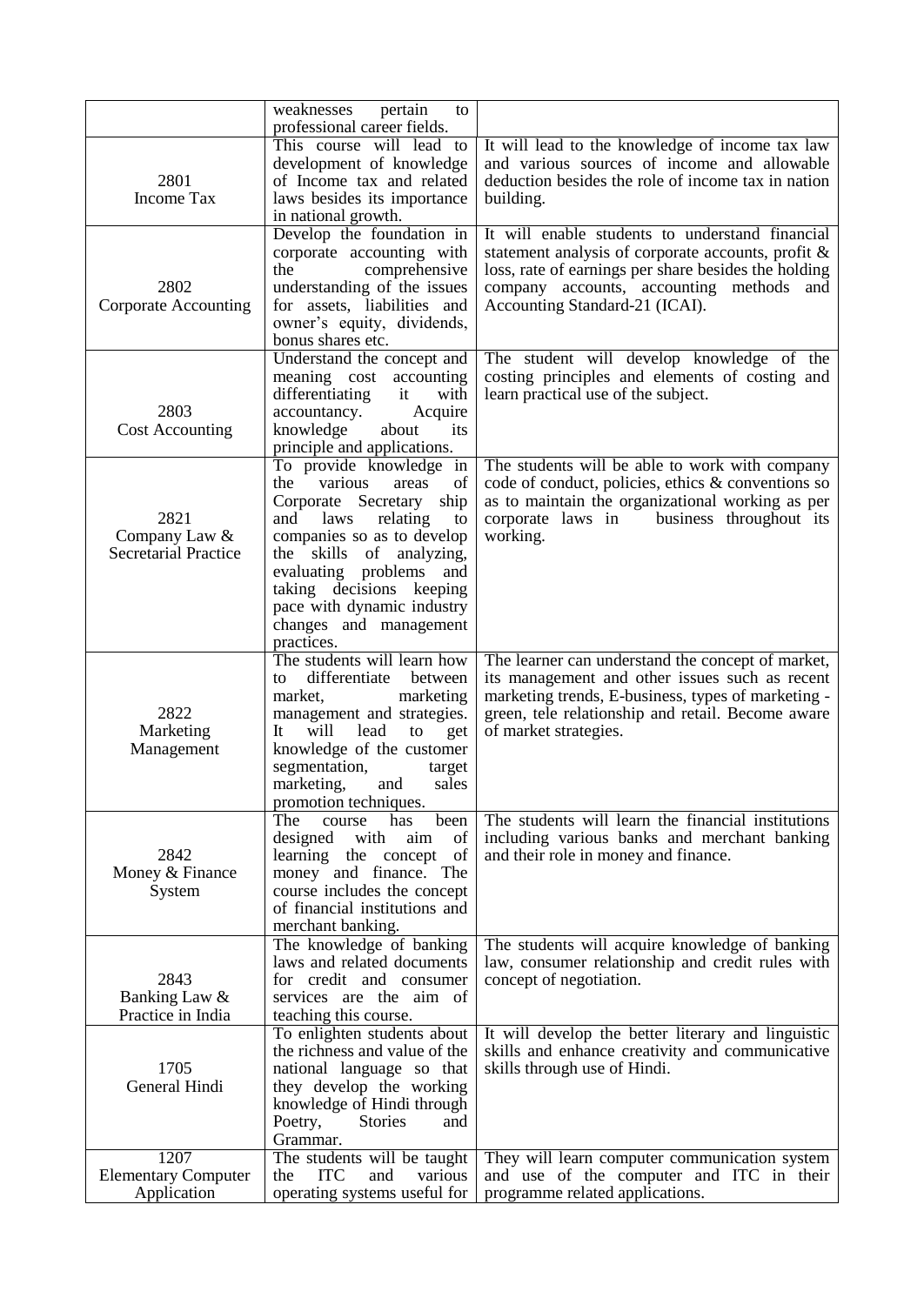|                                                             | the programme.                                                                                                                                                                                                                                                                                                                                                                                                                                        |                                                                                                                                                                                                                                                                                                              |
|-------------------------------------------------------------|-------------------------------------------------------------------------------------------------------------------------------------------------------------------------------------------------------------------------------------------------------------------------------------------------------------------------------------------------------------------------------------------------------------------------------------------------------|--------------------------------------------------------------------------------------------------------------------------------------------------------------------------------------------------------------------------------------------------------------------------------------------------------------|
| 3801<br>Management<br>Accounting                            | Student will study the tools<br>available<br>for<br>planning,<br>control and decision making<br>using Investment appraisal,<br>break-even analysis<br>and<br>profit maximizing in both<br>long<br>short-term<br>and<br>decision making. They will<br>study the cost variance<br>analysis and understand the<br>use of standard costs in<br>flexible budgeting including<br>calculating<br>various<br>accounting ratios, reports<br>and relevant data. | They will be able to apply management<br>accounting and its objectives in facilitating<br>decision making and analyze different types of<br>activity-based management tools through the<br>preparation of estimates, analyze cost-volume-<br>profit techniques to determine optimal managerial<br>decisions. |
| 3802<br>Auditing                                            | Learning of the<br>steps<br>needed to prepare an audit<br>general<br>audit<br>plan,<br>terminology, and concepts<br>οf<br>evidence,<br>risk<br>and<br>materiality.                                                                                                                                                                                                                                                                                    | It will familiarize on the concept of audit for<br>various types of holding and preparation of audit<br>report. The student will know the various relevant<br>internal control and check under<br>Companies Act 2013.                                                                                        |
| 3803                                                        | This course will lead to                                                                                                                                                                                                                                                                                                                                                                                                                              | It will lead to the knowledge of laws related to                                                                                                                                                                                                                                                             |
| <b>Indirect Taxes</b>                                       | development of knowledge<br>of corporate Income wealth<br>and other taxes and related<br>laws besides its importance<br>in national growth.                                                                                                                                                                                                                                                                                                           | corporate & other taxes.                                                                                                                                                                                                                                                                                     |
| 3821<br>Human Resource<br>Management                        | To make student learn the<br>manpower contribute to the<br>development,<br>implementation,<br>and<br>evaluation of company and<br>processes<br>the<br>also<br>of<br>employee<br>recruitment,<br>selection, retention plans<br>and welfare.<br>Must learn the methods, to<br>implement, and evaluate<br>employee<br>orientation,<br>training, and development<br>programs.                                                                             | The students will be able to acquire the full<br>knowledge on HRM including framing HR<br>policies including selection training and career<br>development.                                                                                                                                                   |
| 3822<br><b>Business</b><br>Communication and<br>Soft Skills | The course will provide an<br>overview of prerequisites to<br>Business & organizational<br>Communication and use of<br>the basic mechanics of<br>Grammar. Additionally it is<br>meant to impart the correct<br>practices of the strategies of<br>Effective Business writing.                                                                                                                                                                          | On completion of this course, the students will be<br>business<br>able<br>learn<br>the<br>concepts<br>in<br>to<br>communication<br>the<br>principle<br>and<br>of<br>communication including in the foreign trade.                                                                                            |
| 3841<br><b>Financial Management</b><br>3842a                | To educate the learner in<br>understanding<br>the<br>link<br>between company decision-<br>making and the operation of<br>capital markets in global<br>market<br>financial<br>and<br>environment. To study the<br>tools in working capital<br>management for operation<br>of firms and managers.<br>The course will give the                                                                                                                           | The student will gain knowledge on source of<br>affecting capital<br>finance,<br>factors<br>structure<br>formation, and concept of ethical accounting $\&$<br>reporting.<br>The<br>will<br>students<br>gain<br>the<br>knowledge of                                                                           |
|                                                             |                                                                                                                                                                                                                                                                                                                                                                                                                                                       |                                                                                                                                                                                                                                                                                                              |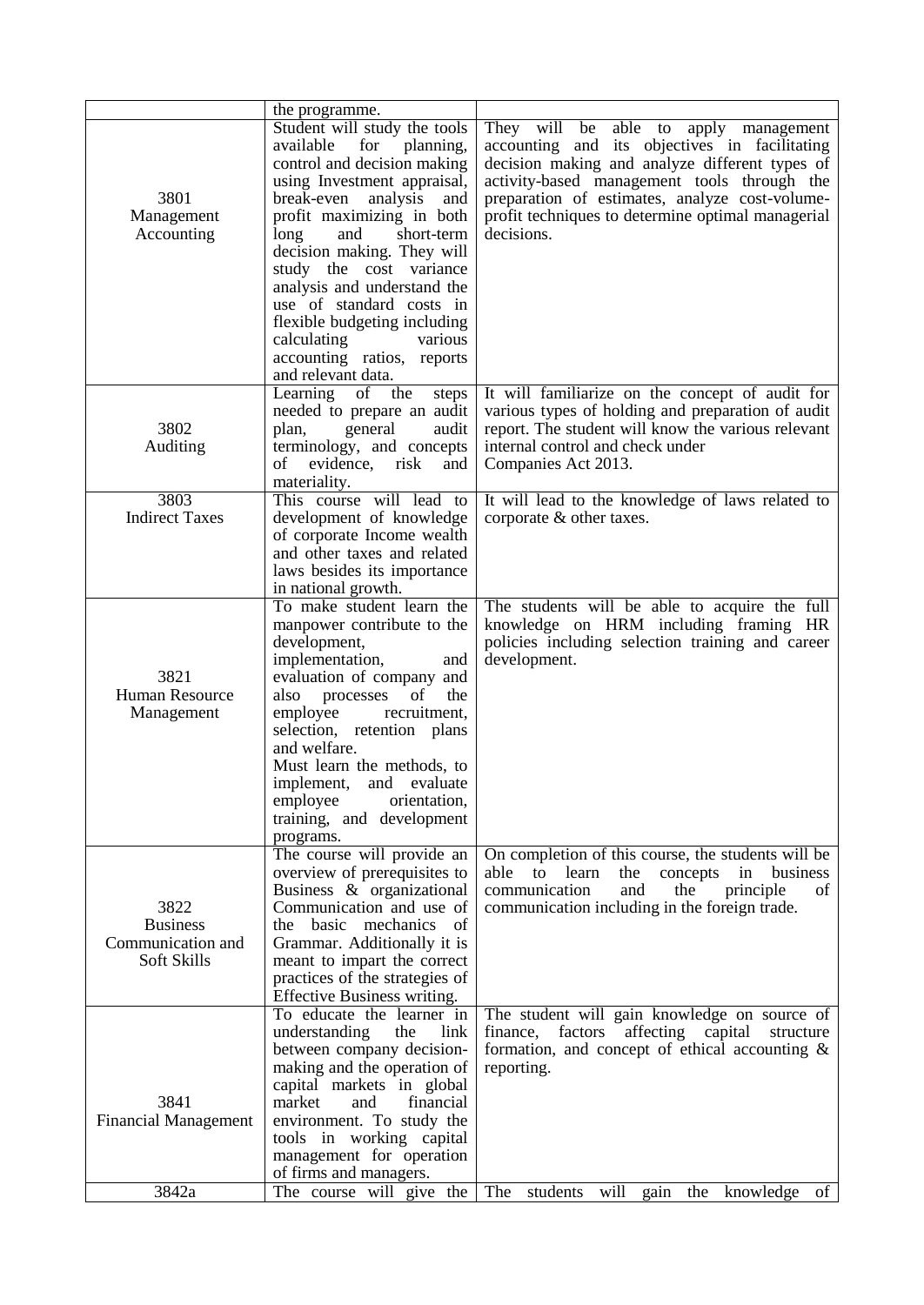| International Trade & | concept of International international cooperation through trade and        |  |  |  |
|-----------------------|-----------------------------------------------------------------------------|--|--|--|
| Finance               | Trade including its need and   finance and international monetary rules and |  |  |  |
|                       | importance in national organizations.                                       |  |  |  |
|                       | finance system linked to                                                    |  |  |  |
|                       | international aid and                                                       |  |  |  |
|                       | international finance and                                                   |  |  |  |
|                       | financing institutions.                                                     |  |  |  |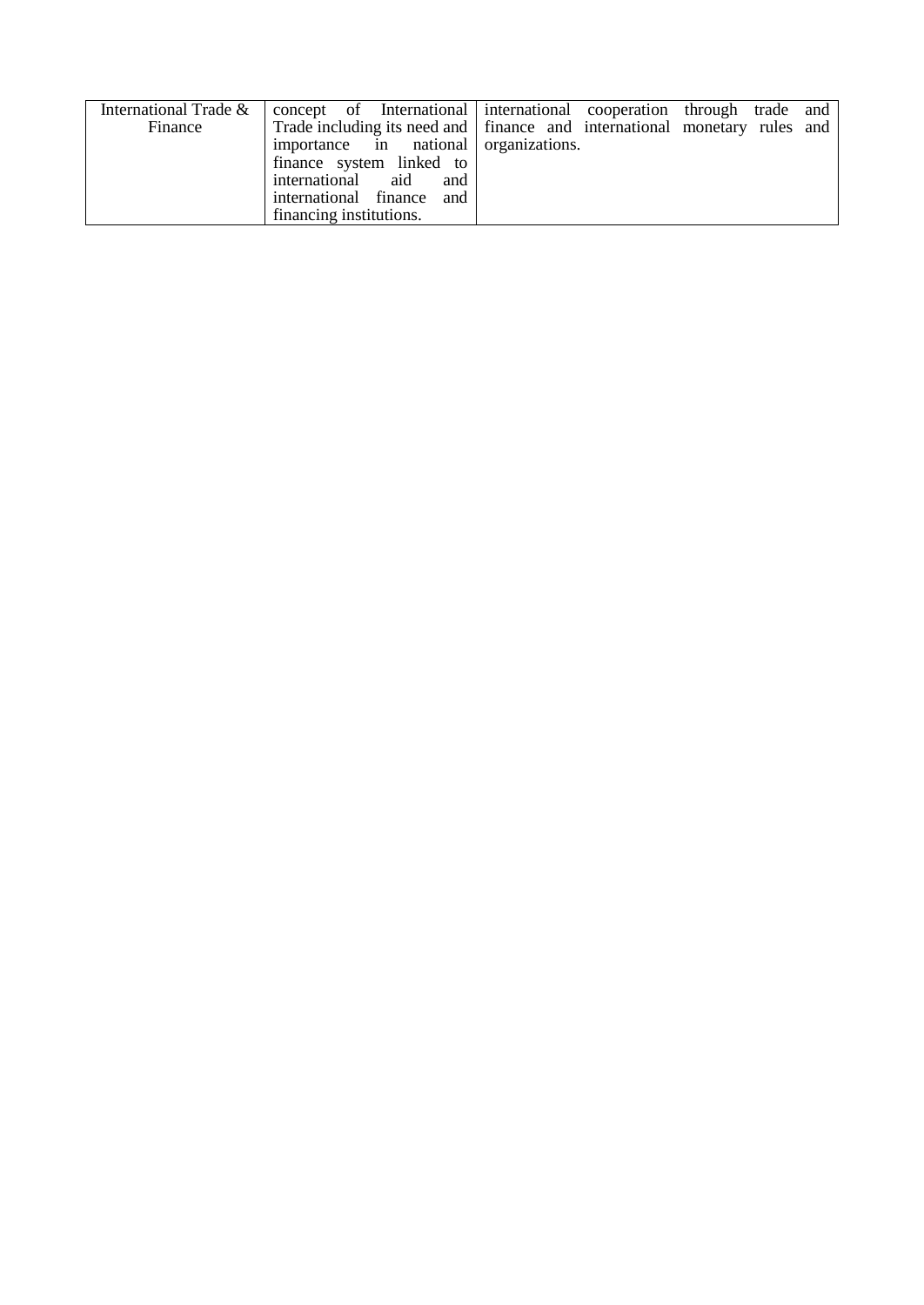| Programme                   | <b>Two Years M. Com. Accountancy and Business Statistics</b> |                                |                                                                                            |
|-----------------------------|--------------------------------------------------------------|--------------------------------|--------------------------------------------------------------------------------------------|
|                             |                                                              |                                | The objective of this Programme is to provide a systematic and rigorous learning and       |
| PO                          |                                                              |                                | exposure to related disciplines by educating the students to develop conceptual, applied   |
|                             |                                                              |                                | and research skills as well as competencies required for effective problem solving and     |
|                             |                                                              | decision making.               |                                                                                            |
|                             |                                                              |                                | The specific objectives of the Programmes includes imparting the higher level knowledge    |
|                             |                                                              |                                | and understanding of contemporary trends in accountancy and business finance so as to      |
|                             |                                                              |                                | equip the students to evaluate environmental factors that influence business operation     |
| <b>PSO</b>                  |                                                              |                                | with the conceptual requirements and skills on preparation and interpretation of financial |
|                             |                                                              |                                | statements. It will also prepare the students to apply Statistical methods and proficient  |
|                             |                                                              |                                | use of tools for modeling and analysis of business data. The study will also equip the     |
|                             |                                                              |                                | students with concept of risk mitigation in financial sectors and their role in investment |
|                             |                                                              |                                | decisions of individuals and business enterprises besides guiding them to plan and         |
|                             |                                                              |                                | undertake independent research in a chosen discipline. It will train the students on       |
|                             |                                                              |                                | teamwork, lifelong learning and continuous professional development.                       |
| <b>Course Name</b>          |                                                              | Course Objectives              | <b>Course Outcome</b>                                                                      |
|                             |                                                              | The study of the course        | They will gain knowledge of preparing financial                                            |
|                             |                                                              | aimed<br>learning<br>the<br>at | statements of corporate houses, related activities                                         |
|                             |                                                              | techniques of recent changes   | and recording transaction. Also learn to calculate                                         |
|                             |                                                              | in accounting, restructuring   | income from investment such as shares and                                                  |
| 4801                        |                                                              | $&$ liquidating the corporate  | debentures, prepare financial statements as per                                            |
| <b>Advanced Accounting</b>  |                                                              | entities. They will also read  | current cost method and the rules of liquidation of                                        |
|                             |                                                              | the<br>requirements<br>of      | companies as per Companies Act - 2013.                                                     |
|                             |                                                              | corporate reporting.           |                                                                                            |
|                             |                                                              | It objects teaching of the     | The output of the reading will learning of costing                                         |
|                             |                                                              | concepts and processes of      | methods, and management systems including skill                                            |
|                             |                                                              | costing and interpret cost     | of analysis and suggesting required changes in the                                         |
|                             |                                                              | accounting statements. The     | company accounting processes to control schedule                                           |
| 4802                        |                                                              | student<br>must<br>learn       | costs as per unit cost of production and stock                                             |
| Advanced Cost &             |                                                              | management accounting and      | consumption.                                                                               |
| Management                  |                                                              | must know<br>and evaluate      |                                                                                            |
| Accounting                  |                                                              | information<br>for<br>cost     |                                                                                            |
|                             |                                                              | ascertainment,<br>planning,    |                                                                                            |
|                             |                                                              | control and decision making.   |                                                                                            |
|                             |                                                              | The aim of teaching of the     | After learning, the student will demonstrate skills                                        |
|                             |                                                              | course is develop strategic    | in audit practices and research in selected areas                                          |
| 4803                        |                                                              | goals and objectives, policy   | and critical auditing.                                                                     |
| <b>Advanced Auditing</b>    |                                                              | guidelines for advance audit   |                                                                                            |
|                             |                                                              | and<br>apply techniques to     |                                                                                            |
|                             |                                                              | source efficient and effective |                                                                                            |
|                             |                                                              | staff<br>for<br>the<br>audit   |                                                                                            |
|                             |                                                              | organization.                  |                                                                                            |
|                             |                                                              | ability<br>To<br>develop<br>to | This will make the students aware of the Income                                            |
|                             |                                                              | difference<br>identify<br>the  | Tax laws prevalent in the country related to                                               |
|                             |                                                              | between tax evasion, tax       | Corporate Sector and role of tax planning in                                               |
|                             |                                                              | plans and tax avoidance by     | managerial decision making by familiarize with                                             |
| 4804                        |                                                              | understanding of various       | the relevant provisions and procedure to compute                                           |
| Tax Laws And                |                                                              | deductions,<br>rebates<br>and  | total income of a company.                                                                 |
| Planning                    |                                                              | reliefs to reduce the taxable  |                                                                                            |
|                             |                                                              | income and tax liability in    |                                                                                            |
|                             |                                                              | view the Income Tax Rules      |                                                                                            |
|                             |                                                              | including rules of double      |                                                                                            |
|                             |                                                              | Taxation.                      |                                                                                            |
|                             |                                                              | It aimed at read, interpret,   | It will develop understanding of research,                                                 |
|                             |                                                              | and critically evaluate social | objectives of doing research in corporate, research                                        |
|                             |                                                              | research and the ethical       | process, research designs and sampling including                                           |
|                             |                                                              | issues involved in research,   | the applications of the qualitative,<br>scaling                                            |
| 4805                        |                                                              | and practice ethical research  | techniques as well as the quantitative data                                                |
| <b>Research Methodology</b> |                                                              | standards. Learn how to        | analysis.                                                                                  |
| and Quantitative            |                                                              | quantitative,<br>apply         |                                                                                            |
| Techniques                  |                                                              | qualitative,<br>mixed<br>and   |                                                                                            |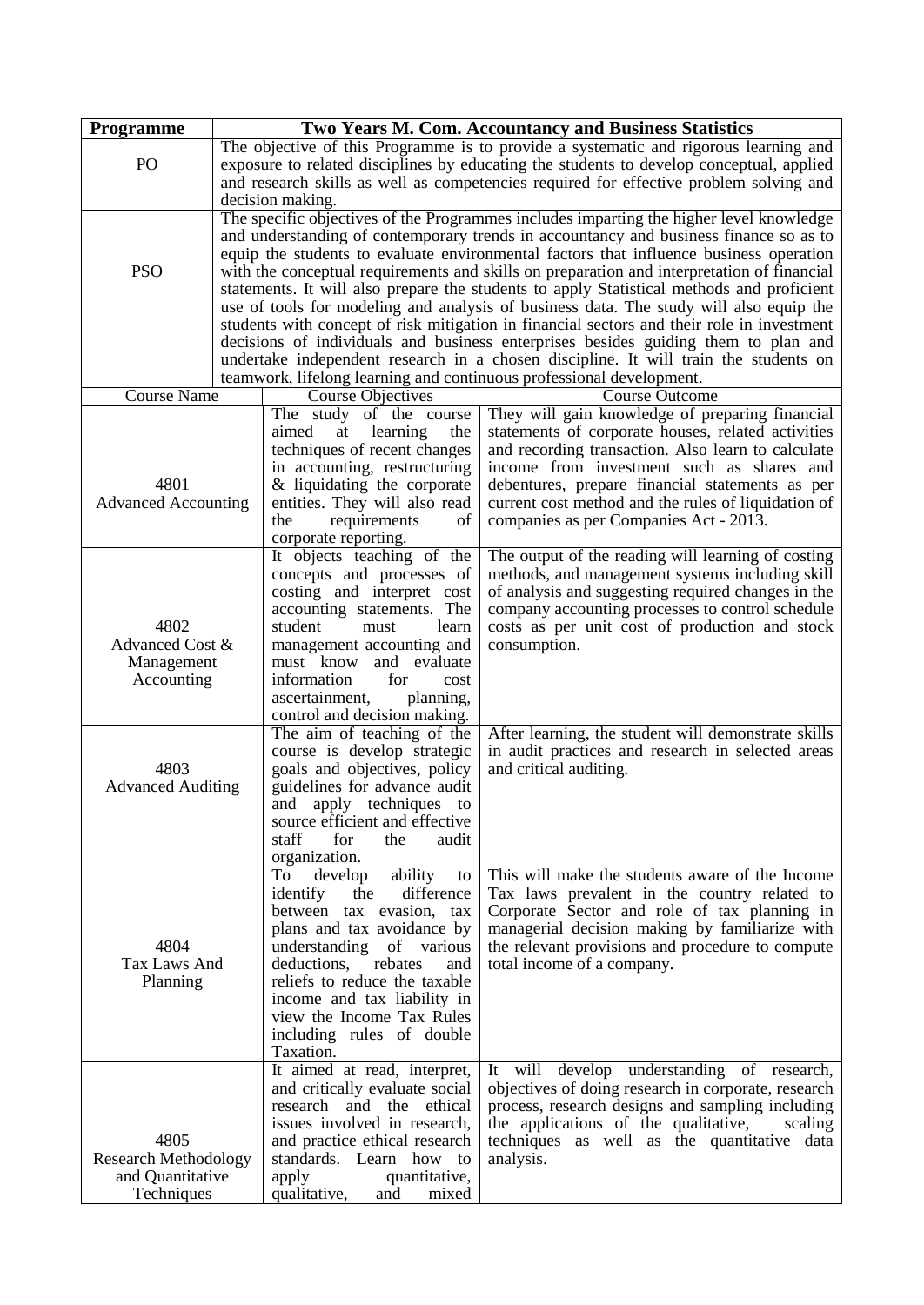|                                                                                                                                                                                                                                                                                                                                                                                                                                                                                                                                             | techniques in research and<br>solving<br>problems<br>by<br>constructing<br>research<br>a<br>proposal that includes an<br>abstract,<br>introduction,<br>literature review, research<br>questions,<br>ethical<br>considerations,<br>and<br>methodology.                                                       |                                                                                                                                                                                                                                                                                                                                   |
|---------------------------------------------------------------------------------------------------------------------------------------------------------------------------------------------------------------------------------------------------------------------------------------------------------------------------------------------------------------------------------------------------------------------------------------------------------------------------------------------------------------------------------------------|-------------------------------------------------------------------------------------------------------------------------------------------------------------------------------------------------------------------------------------------------------------------------------------------------------------|-----------------------------------------------------------------------------------------------------------------------------------------------------------------------------------------------------------------------------------------------------------------------------------------------------------------------------------|
| 5801<br><b>International Financial</b><br><b>Reporting Standards</b>                                                                                                                                                                                                                                                                                                                                                                                                                                                                        | To train the students in<br>global accounting standards<br>that require high quality,<br>transparent and comparable<br>information<br>financial<br>in<br>and<br>other<br>statements<br>financial reporting including<br>the world's capital markets<br>other<br>and<br>users<br>make<br>economic decisions. | The student will be able to work in the framework<br>of international standards to the financial reports,<br>explain<br>apply the IASB's<br>conceptual<br>and<br>framework.<br>Will learn the disclosure requirements for<br>companies and prepare group financial statements<br>for subsidiaries, associates and joint ventures. |
| 5802<br>Goods & Service Tax                                                                                                                                                                                                                                                                                                                                                                                                                                                                                                                 | To<br>make<br>student<br>the<br>understand the key elements<br>of GST, its mechanism,<br>implications on<br>business.<br>Will learn how to identity<br>review<br>business<br>and<br>implementation,<br>activities<br>compliance and enforcement<br>issues in line with GST.                                 | On completing this course student will be able to<br>compute GST liabilities as per rules, filing of<br>returns and maintaining records for audit purpose<br>and fill the form and register under GST.                                                                                                                            |
| <b>Choose Any Three</b><br>5803 A<br>Government<br>Accounting<br>5803 B<br>Ethics in Accounting<br>5803 C<br><b>IFRS</b> For Small and<br>Medium-sized Entities<br>(SMES)<br>5803 D<br><b>Computer Applications</b><br>in Accountancy and<br><b>Statistics</b><br>5803 E<br><b>Practical Taxation</b><br>5803F<br><b>Advanced Financial</b><br>Management<br>5803 G<br>Security Analysis and<br>Portfolio Management<br>5803 H<br><b>Advanced Statistical</b><br>Analysis<br>5803 I<br><b>Operations Research</b><br>5803 J<br>Dissertation | learn<br>To<br>the<br>specific<br>knowledge of the chosen<br>areas of specialization.                                                                                                                                                                                                                       | The student will develop higher skill in the<br>specialized field of study and can undertake<br>research in the chosen area.                                                                                                                                                                                                      |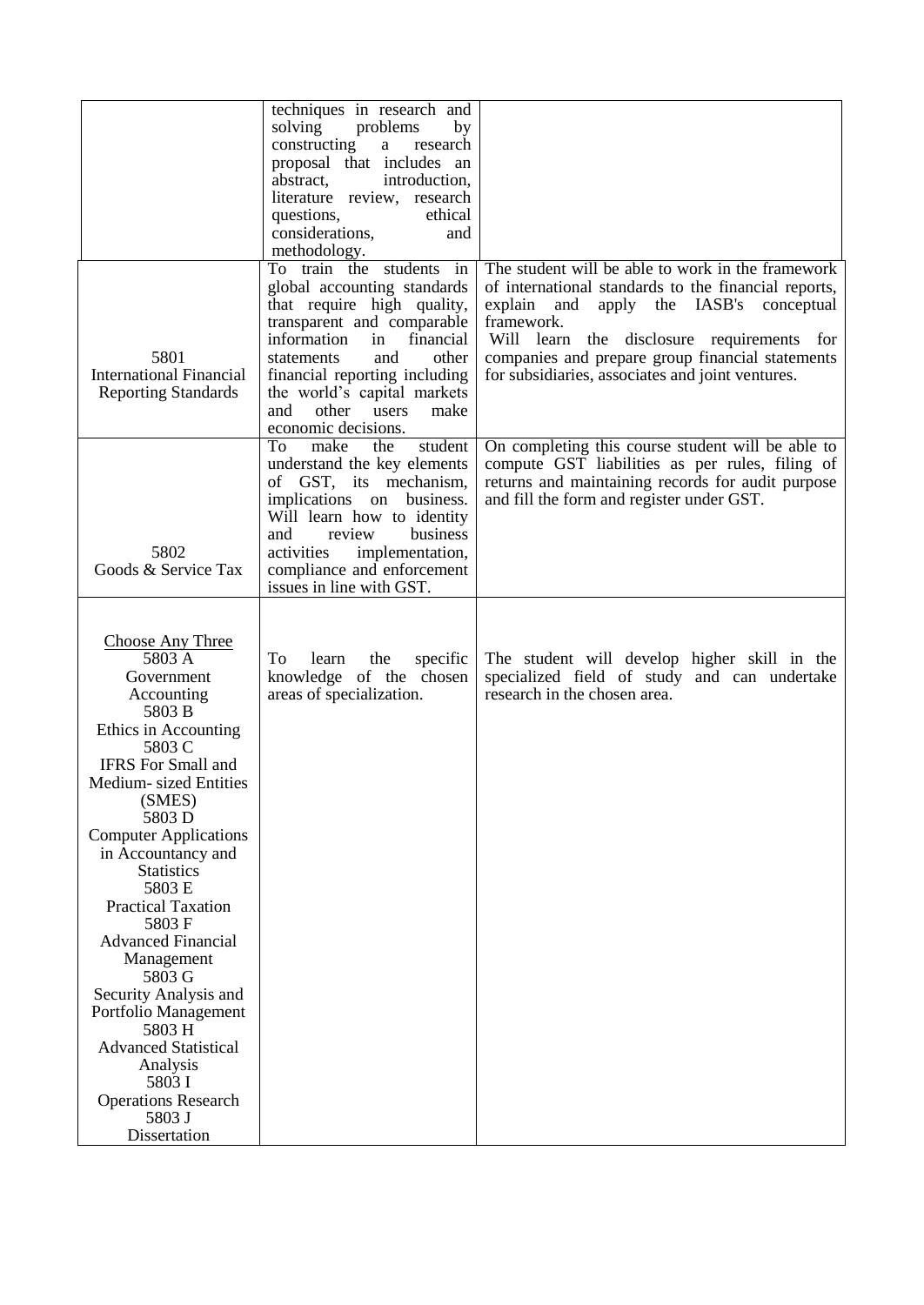| Programme                                                      | Two Years M. Com. Business Administration |                                                                                                                                                                                                                                                                                                                                                                                                                                                                                                                                                                                                                                                                                                                                                                                                                                                                                                                                                                                                                                                                                                                                                                                                                                                                                                                                                                                                                                                                                                                                                                     |                                                                                                                                                                                                                                                                                                                                                                                                                |  |
|----------------------------------------------------------------|-------------------------------------------|---------------------------------------------------------------------------------------------------------------------------------------------------------------------------------------------------------------------------------------------------------------------------------------------------------------------------------------------------------------------------------------------------------------------------------------------------------------------------------------------------------------------------------------------------------------------------------------------------------------------------------------------------------------------------------------------------------------------------------------------------------------------------------------------------------------------------------------------------------------------------------------------------------------------------------------------------------------------------------------------------------------------------------------------------------------------------------------------------------------------------------------------------------------------------------------------------------------------------------------------------------------------------------------------------------------------------------------------------------------------------------------------------------------------------------------------------------------------------------------------------------------------------------------------------------------------|----------------------------------------------------------------------------------------------------------------------------------------------------------------------------------------------------------------------------------------------------------------------------------------------------------------------------------------------------------------------------------------------------------------|--|
| PO<br><b>PSO</b>                                               |                                           | The programme aims at developing competency in the students about the laws and<br>regulations which are based on the company profile including the policies for<br>administration such as recruitment, HR, manpower planning and management in<br>commercial, private, government and public sector units. The students to will learn to<br>analyze needs and prepare logical plan. It will develop higher level knowledge of the<br>management and understanding, so that they work with conceptual, applied and research<br>skills as well as competencies for effective problem solving and decision making in<br>routine and special activities relevant to management. It will make the students to plan<br>and undertake independent research in the chosen discipline and inculcate the art<br>working in a team, lifelong learning and continuous professional development.<br>The intended learning outcomes will be the development of skills of administration<br>and management in business and in similar circumstances. The student attending<br>the programme will be able to work upon the principles management $\&$<br>organization explaining its policies and regulations. The students will able to<br>analyze and interpret the influence of manpower management in business and use<br>software tools to carry out specified tasks. It will impart the knowledge to learn the<br>rationale to analyze a decision and substantiate the decision making process<br>through modeling and data analysis and also offer services as an analyst or |                                                                                                                                                                                                                                                                                                                                                                                                                |  |
|                                                                |                                           |                                                                                                                                                                                                                                                                                                                                                                                                                                                                                                                                                                                                                                                                                                                                                                                                                                                                                                                                                                                                                                                                                                                                                                                                                                                                                                                                                                                                                                                                                                                                                                     | consultant so as to adopt a reflective approach to personal development and                                                                                                                                                                                                                                                                                                                                    |  |
|                                                                |                                           | embrace the philosophy of continual professional development.                                                                                                                                                                                                                                                                                                                                                                                                                                                                                                                                                                                                                                                                                                                                                                                                                                                                                                                                                                                                                                                                                                                                                                                                                                                                                                                                                                                                                                                                                                       |                                                                                                                                                                                                                                                                                                                                                                                                                |  |
| <b>Course Name</b>                                             |                                           | <b>Course Objectives</b><br>It will develop the knowledge of                                                                                                                                                                                                                                                                                                                                                                                                                                                                                                                                                                                                                                                                                                                                                                                                                                                                                                                                                                                                                                                                                                                                                                                                                                                                                                                                                                                                                                                                                                        | <b>Course Outcome</b><br>financial<br>the<br>and<br>business<br>Learn                                                                                                                                                                                                                                                                                                                                          |  |
| 4821<br><b>Business Management</b>                             |                                           | business and management principles<br>for the<br>decision<br>thinking<br>and<br>problem<br>solving<br>for<br>effective<br>Organization. It will enable an<br>awareness of the global environment<br>in which business operate.                                                                                                                                                                                                                                                                                                                                                                                                                                                                                                                                                                                                                                                                                                                                                                                                                                                                                                                                                                                                                                                                                                                                                                                                                                                                                                                                      | concepts when<br>communicating<br>and<br>making business decision. Developing<br>the communication skills to promote<br>respect and relationship between person<br>and organization utilize information by<br>applying business and industry software<br>and hardware.                                                                                                                                         |  |
|                                                                |                                           | The study will focus on concept of                                                                                                                                                                                                                                                                                                                                                                                                                                                                                                                                                                                                                                                                                                                                                                                                                                                                                                                                                                                                                                                                                                                                                                                                                                                                                                                                                                                                                                                                                                                                  | Enable them to learn difference between                                                                                                                                                                                                                                                                                                                                                                        |  |
| 4822<br><b>Marketing Management</b>                            |                                           | marketing,<br>market,<br>marketing<br>management with the scope of<br>product planning in marketing and<br>product life cycle. It will develop<br>the<br>product<br>skill<br>οf<br>pricing,<br>advertising,<br>branding and brand<br>policies.                                                                                                                                                                                                                                                                                                                                                                                                                                                                                                                                                                                                                                                                                                                                                                                                                                                                                                                                                                                                                                                                                                                                                                                                                                                                                                                      | market and marketing management so as<br>to become aware of market strategies and<br>role of environment in marketing. The<br>student will able to know the target<br>marketing customer segmentation, and<br>recognize the different brands and their<br>quality                                                                                                                                              |  |
| 4823<br><b>Personnel Management</b>                            |                                           | It<br>aimed<br>the<br>personnel<br>at<br>management in marketing including<br>market & product planning. The<br>learning objectives will include the<br>concept of role of an individual in<br>marketing management, including<br>growth, recruitment process and<br>human resource management.                                                                                                                                                                                                                                                                                                                                                                                                                                                                                                                                                                                                                                                                                                                                                                                                                                                                                                                                                                                                                                                                                                                                                                                                                                                                     | The student will develop the skill in<br>personnel management, learning the<br>skill/education requirement of the staff<br>and how to make Recruitment and<br>Selection. They will understand the need<br>and method of the y Performance<br>Evaluation<br>and<br>Human<br>Resource<br>Planning techniques $\&$ its auditing linked<br>to Wage and salary.                                                     |  |
| 4824<br><b>Research Methodology</b><br>and Business Statistics |                                           | To have the knowledge to Identify a<br>business problem and making a<br>functional research design including<br>developing a method for data<br>collection through instrument design<br>and its statistical analysis.<br>The<br>concepts of hypothesis design,<br>testing and graphical presentation of<br>data with optimization principles<br>will also taught.<br>Develop the knowledge of the                                                                                                                                                                                                                                                                                                                                                                                                                                                                                                                                                                                                                                                                                                                                                                                                                                                                                                                                                                                                                                                                                                                                                                   | The students will be able to gain the<br>knowledge to solve business problems<br>using the skill learnt in research design<br>and apply the concepts of business<br>statistics, probability, estimation<br>and<br>hypothesis<br>testing<br>choosing<br>the<br>appropriate analytical tools and make a<br>graphical presentation of the statistical<br>and research report.<br>Will be able to identify and use |  |
| 4825<br>Business & Economic<br>Environment                     |                                           | advanced and technical concepts<br>including the current economic<br>environment and factors governing                                                                                                                                                                                                                                                                                                                                                                                                                                                                                                                                                                                                                                                                                                                                                                                                                                                                                                                                                                                                                                                                                                                                                                                                                                                                                                                                                                                                                                                              | economics environment for the growth<br>of business and identify the factors<br>helpful in positive way.                                                                                                                                                                                                                                                                                                       |  |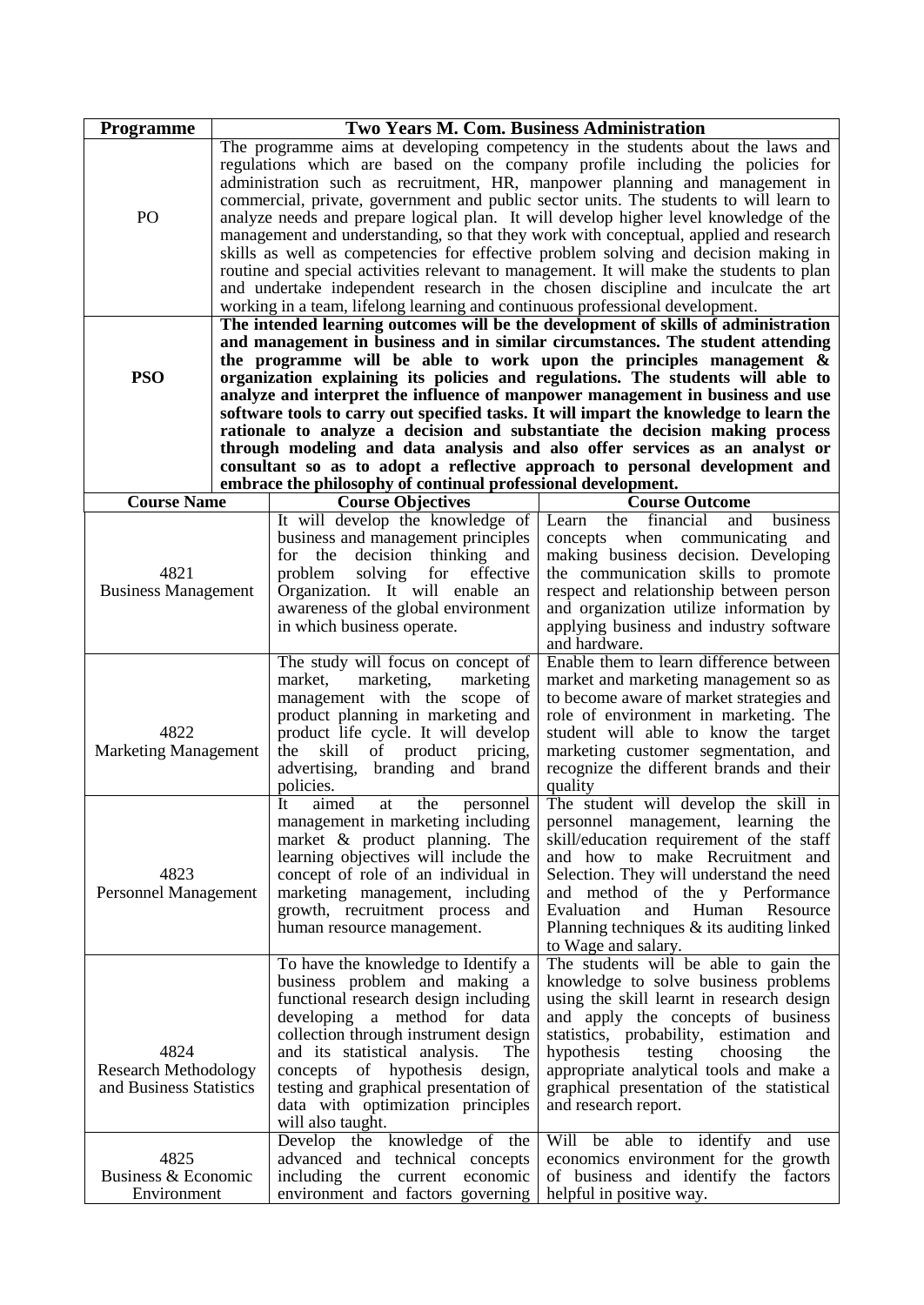|                                                                                                                               | it.                                                                                                                                                                                                                                                                                                  |                                                                                                                                                                                                                                                                                                                                 |
|-------------------------------------------------------------------------------------------------------------------------------|------------------------------------------------------------------------------------------------------------------------------------------------------------------------------------------------------------------------------------------------------------------------------------------------------|---------------------------------------------------------------------------------------------------------------------------------------------------------------------------------------------------------------------------------------------------------------------------------------------------------------------------------|
| 5821<br>Strategic Management                                                                                                  | To expose students to various<br>perspectives and concepts in the<br>field of Strategic Management so<br>that they are able to learn principles<br>formulation,<br>of<br>strategy<br>implementation<br>and<br>control<br>1n<br>organizations and also apply to the<br>solution of business problems. | They will develop skill of the strategic<br>management processes and method of<br>integrating analysis and intuition in<br>strategic management. Can know the<br>state the nature of strategy formulation,<br>implementation and evaluation activities<br>and the benefits of good business and<br>concept of global marketing. |
| Group A<br>Intuitional Area<br>5822<br>Management Of Public<br>Enterprises<br>5823<br>Management of Small<br>Enterprises      | To acquire advance knowledge of<br>management principles and sense of<br>responsibility and a capacity for<br>enterprises<br>public<br>including<br>marginal and small companies                                                                                                                     | Will able to use managerial skills in<br>different types of the enterprises. The<br>skill so acquire can be applied to a<br>business<br>variety<br>of<br>management<br>problems in different enterprises.                                                                                                                       |
| Group B<br>Marketing Area<br>5824<br>Sales & Advertising<br>Management<br>5825<br><b>Marketing Research</b>                   | The students will learn advance<br>concepts of marketing management<br>and strategies for promotion of sales<br>including concept and applications<br>of the market research.                                                                                                                        | This equips the students with advance<br>marketing concepts based on market<br>needs and research.                                                                                                                                                                                                                              |
| Group C<br>Finance Area<br>5826<br><b>Financial Management</b><br>5827                                                        | The students will learn the practical<br>aspects of financial management<br>including the concept of financial<br>institutions and merchant banking.                                                                                                                                                 | The students will learn the financial<br>institutions including various banks and<br>merchant banking and their role in<br>money and finance.                                                                                                                                                                                   |
| $Group\ D$<br>Human Area<br>5828<br>Labour Legislation in<br>India<br>5829<br>Labour Welfare &<br><b>Industrial Relations</b> | To make student learn the different<br>legislations and their impact of<br>organization of a business.                                                                                                                                                                                               | The students will be able to acquire the<br>full knowledge laws related to working<br>and welfare of the labour and employees.                                                                                                                                                                                                  |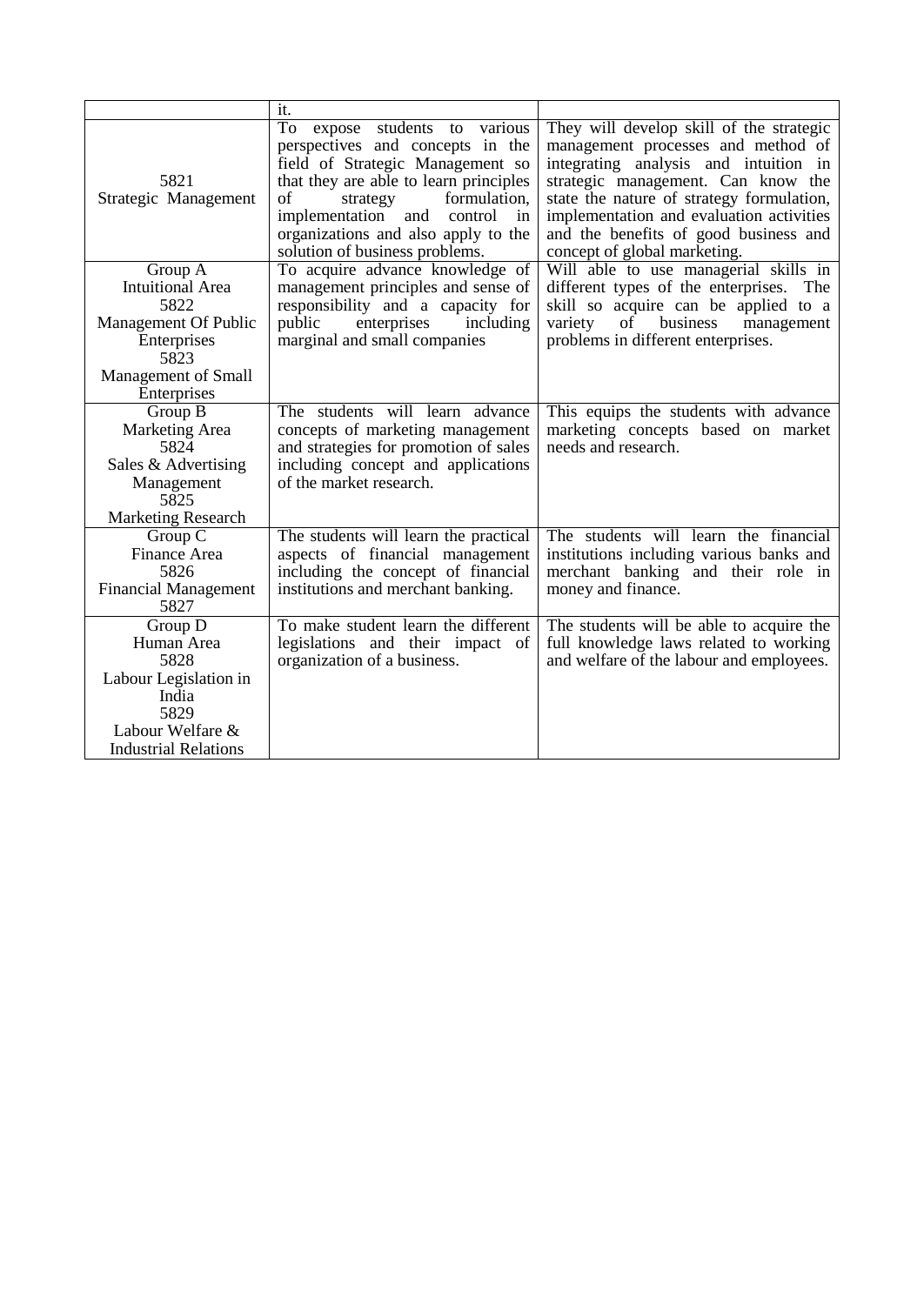| <b>Programme</b>                                           | <b>Three Years BBA</b>                                                                                                                                                                                                                                                                                                                                                                                                                                                                                                                                                                                                                                                                       |                                                                                                                                                                                                                                                                                                                                                                                                                                                                                                                                                                                                                                                 |                                                                                                                                                                                                                                                                                                                               |
|------------------------------------------------------------|----------------------------------------------------------------------------------------------------------------------------------------------------------------------------------------------------------------------------------------------------------------------------------------------------------------------------------------------------------------------------------------------------------------------------------------------------------------------------------------------------------------------------------------------------------------------------------------------------------------------------------------------------------------------------------------------|-------------------------------------------------------------------------------------------------------------------------------------------------------------------------------------------------------------------------------------------------------------------------------------------------------------------------------------------------------------------------------------------------------------------------------------------------------------------------------------------------------------------------------------------------------------------------------------------------------------------------------------------------|-------------------------------------------------------------------------------------------------------------------------------------------------------------------------------------------------------------------------------------------------------------------------------------------------------------------------------|
| PO                                                         |                                                                                                                                                                                                                                                                                                                                                                                                                                                                                                                                                                                                                                                                                              | The BBA learning objectives specify the intellectual and behavioural<br>competencies that graduates should possess and that provide a foundation for the<br>managerial skill and their future professional and personal development. The<br>students are expected to become a critical thinker and quick in resolving the<br>business issues with prompt decisions through viable alternatives and application<br>of the appropriate quantitative and qualitative techniques. The course will develop<br>the business communication skill effective oral business presentations using a<br>behaviour and social responsibility in the business. | variety of appropriate technologies. It will develop the sense of the ethical                                                                                                                                                                                                                                                 |
| <b>PSO</b>                                                 | The BBA graduates must be able to demonstrate conceptual knowledge, technical<br>skill and their impact on global business and the society. The graduate will have full<br>confidence in business management abilities, using the balanced interpersonal<br>relations and working in a team. The skill of diagnosis of business problem, its<br>categorization and handling will understand through the various courses including<br>applications of the computer and other skills. The need for and will make ready for<br>the preparation and ability to self engage in independent life $-$ long learning in the<br>broadest context of business changes as well changes in technologies. |                                                                                                                                                                                                                                                                                                                                                                                                                                                                                                                                                                                                                                                 |                                                                                                                                                                                                                                                                                                                               |
| <b>Course Name</b>                                         |                                                                                                                                                                                                                                                                                                                                                                                                                                                                                                                                                                                                                                                                                              | <b>Course Objectives</b>                                                                                                                                                                                                                                                                                                                                                                                                                                                                                                                                                                                                                        | <b>Course Outcome</b>                                                                                                                                                                                                                                                                                                         |
| 101<br><b>Economic Environment</b><br>of Business          |                                                                                                                                                                                                                                                                                                                                                                                                                                                                                                                                                                                                                                                                                              | Explain how overall economic<br>issues affect society and the general<br>impact on business of public policy.<br>The course will define and explain<br>the nature of and critically appraise<br>the difference between economic<br>externalities, uncertainty and risk.                                                                                                                                                                                                                                                                                                                                                                         | On completion of this course,<br>students will be able to Analyze the<br>environment of a business from the<br>legal & regulatory, macroeconomic,<br>cultural, political, technological and<br>natural perspectives.                                                                                                          |
| 102<br><b>Business</b><br>Communication and<br>Soft Skills |                                                                                                                                                                                                                                                                                                                                                                                                                                                                                                                                                                                                                                                                                              | The course will provide an overview<br>of prerequisites to Business<br>&<br>organizational Communication and<br>use of the basic mechanics of<br>Grammar. Additionally it is meant<br>to impart the correct practices of the<br>strategies of Effective Business<br>writing.                                                                                                                                                                                                                                                                                                                                                                    | On completion of this course, the<br>students will be able to learn the<br>concepts in business communication<br>and the principle of communication<br>including in the foreign trade.                                                                                                                                        |
| 103<br><b>Financial Accounting</b>                         |                                                                                                                                                                                                                                                                                                                                                                                                                                                                                                                                                                                                                                                                                              | Maintenance of Records of business<br>Transactions Calculation of Profit<br>and Loss.<br>Depiction of Financial<br>Position.<br>Providing Accounting<br>Information to its users.<br>To understand the principles and<br>maintain the records of business<br>transactions, calculation of Profit $\&$<br>Loss, and depict the Financial.                                                                                                                                                                                                                                                                                                        | The students will be able to learn and<br>fundamental<br>apply<br>accounting<br>concepts, record basic accounting<br>transactions and prepare<br>annual<br>financial and inventory statements.<br>Know<br>the<br>hire<br>consignment,<br>purchase, installment systems, and<br>insurance claims.                              |
| 104<br><b>Business Mathematics</b>                         |                                                                                                                                                                                                                                                                                                                                                                                                                                                                                                                                                                                                                                                                                              | To learn basic terms in the areas of<br>business calculus<br>and financial<br>mathematics leading to solving of<br>business problems.                                                                                                                                                                                                                                                                                                                                                                                                                                                                                                           | Develop knowledge in the areas of<br>business calculus and<br>financial<br>mathematics including the basic<br>methods of business calculus, types<br>and methods of interest account and<br>their basic applications in practice<br>through solving problems of simple<br>and compound interest.                              |
| 105<br><b>Business Statistics-part1</b>                    |                                                                                                                                                                                                                                                                                                                                                                                                                                                                                                                                                                                                                                                                                              | To familiarize with the<br>basic<br>statistical tools and their application<br>in business decision-making.<br>To make the learner familiar with<br>the processes needed to develop,<br>report, and analyze business data<br>and practice in solving the variety of<br>business related problems using a                                                                                                                                                                                                                                                                                                                                        | The student will be familiar with<br>basic statistical concepts such as<br>statistical<br>collection,<br>species<br>characteristics, statistical series, and<br>tabular representation of data besides<br>calculating<br>statistical<br>parameters<br>(mean, measures of dispersion,<br>correlation coefficient, indexes) and |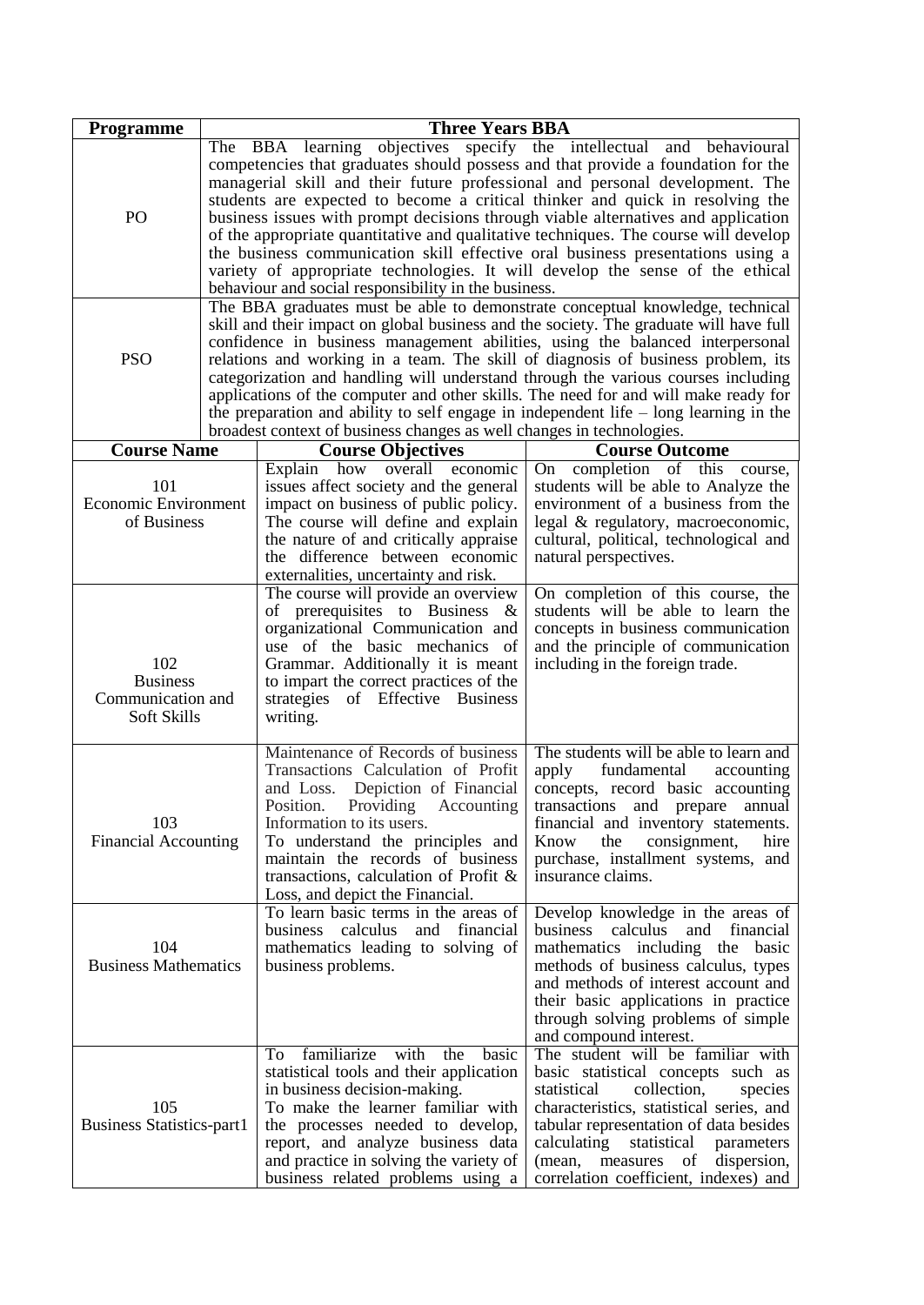|                                                 | systematic<br>approach<br>involving<br>accepted statistical techniques.                                                                                                                                                                                                                                                                                                                                        | design, evaluate and apply regression<br>analysis. Learn how and which<br>statistical method to apply for<br>solving practical problems.                                                                                                                                           |
|-------------------------------------------------|----------------------------------------------------------------------------------------------------------------------------------------------------------------------------------------------------------------------------------------------------------------------------------------------------------------------------------------------------------------------------------------------------------------|------------------------------------------------------------------------------------------------------------------------------------------------------------------------------------------------------------------------------------------------------------------------------------|
| 106<br><b>Environmental studies</b>             | Recognize the inter relations<br>of<br>multiple factors in environmental<br>challenges with diverse forms of<br>knowledge and experience.<br>Identify the multiple scales, actors,<br>and stakes of environmental issues.<br>Evaluate and interpret various forms<br>of evidence about the environment.<br>Develop<br>and<br>appreciate<br>the<br>environmental and cultural history<br>of place they inhabit. | Demonstrate a general understanding<br>of the breadth and interdisciplinary<br>nature of environmental issues.<br>Demonstrate a general understanding<br>of the qualitative and quantitative<br>empirical evidence bearing<br>on<br>evaluation of environment.                     |
| 201<br><b>Business Regulatory</b><br>Frame work | Learn the difference between valid<br>void and voidable contract, contract<br>of guarantee and indemnity and<br>negotiation. Analyses the rights and<br>duties of owner under contract of<br>bailment and consumer protection<br>act 1982.                                                                                                                                                                     | The student will know the about the<br>Indian<br>1872,<br>contract<br>the<br>act<br>contingent<br>contracts<br>the<br>and<br>consequences of its breach.<br>Develop knowledge of the consumer<br>protection act 1986 and the Factories<br>Act, 1948.                               |
| 202<br><b>Business Statistics-</b><br>Part-2    | To learn advance knowledge of the<br>processes needed to develop, report,<br>and analyze business data and<br>practice in solving the advance<br>practical business related problems<br>using various soft and analytical<br>tools.                                                                                                                                                                            | Develop the use of the probability<br>theory and distributions in relation to<br>general statistical analysis. Will learn<br>distributions<br>the<br>sampling,<br>and<br>estimation and use a statistical<br>package and soft tools.                                               |
| 203<br><b>Managerial Economics</b>              | The course will enable to learn the<br>managerial economics including<br>budgeting and forecasting<br>with<br>possibilities and risks.                                                                                                                                                                                                                                                                         | The student will learn management<br>of the finance including budgeting<br>and control of expenditure, revenue<br>and profit.                                                                                                                                                      |
| 204<br><b>Marketing Management</b>              | The students will learn how to<br>differentiate<br>between<br>market,<br>marketing<br>management<br>and<br>strategies. It will lead<br>to<br>get<br>knowledge<br>of<br>the<br>customer<br>segmentation, target marketing, and<br>sales promotion techniques.                                                                                                                                                   | The learner can understand the<br>concept of market, its management<br>and other issues such as recent<br>marketing trends, E-business, types<br>marketing<br>of<br>tele,<br>$\sigma_{\rm{max}}$<br>green,<br>relationship and retail. Become<br>aware of market strategies.       |
| 205<br><b>Cost Accounting</b>                   | To make aware about cost structure,<br>cost elements and its application in<br>business.<br>To understand various aspects of<br>process, contract, standard and<br>marginal costing along with joint<br>and by-product.                                                                                                                                                                                        | The students will able to learn about<br>costing<br>methods<br>besides<br>the<br>purchase of materials & control,<br>labour cost and control of overheads.                                                                                                                         |
| 206<br>General Hindi                            | To enlighten students about the<br>richness and value of the national<br>language so that they develop the<br>working<br>knowledge<br>Hindi<br>of<br>through<br>Poetry, Stories<br>and<br>Grammar.                                                                                                                                                                                                             | It will develop the better literary and<br>linguistic<br>skills<br>and<br>enhance<br>creativity and communicative skills<br>through use of Hindi.                                                                                                                                  |
| 301<br>Entrepreneurship<br>Development          | To develop the student to become<br>critical thinkers with capabilities of<br>identifying business opportunities<br>and develop skill to start new<br>businesses by applying the availing<br>facilities, government support and<br>also apply information technology in<br>management.                                                                                                                         | Understand the<br>of<br>concept<br>entrepreneurial<br>development,<br>business plan and model that<br>supports the strategy as envisaged by<br>the entrepreneur. Will learn the<br>issues associated with planning, EDP<br>schemes, new venture<br>and the<br>potential investors. |
|                                                 | The objective of course is to make                                                                                                                                                                                                                                                                                                                                                                             | The student will learn the need and                                                                                                                                                                                                                                                |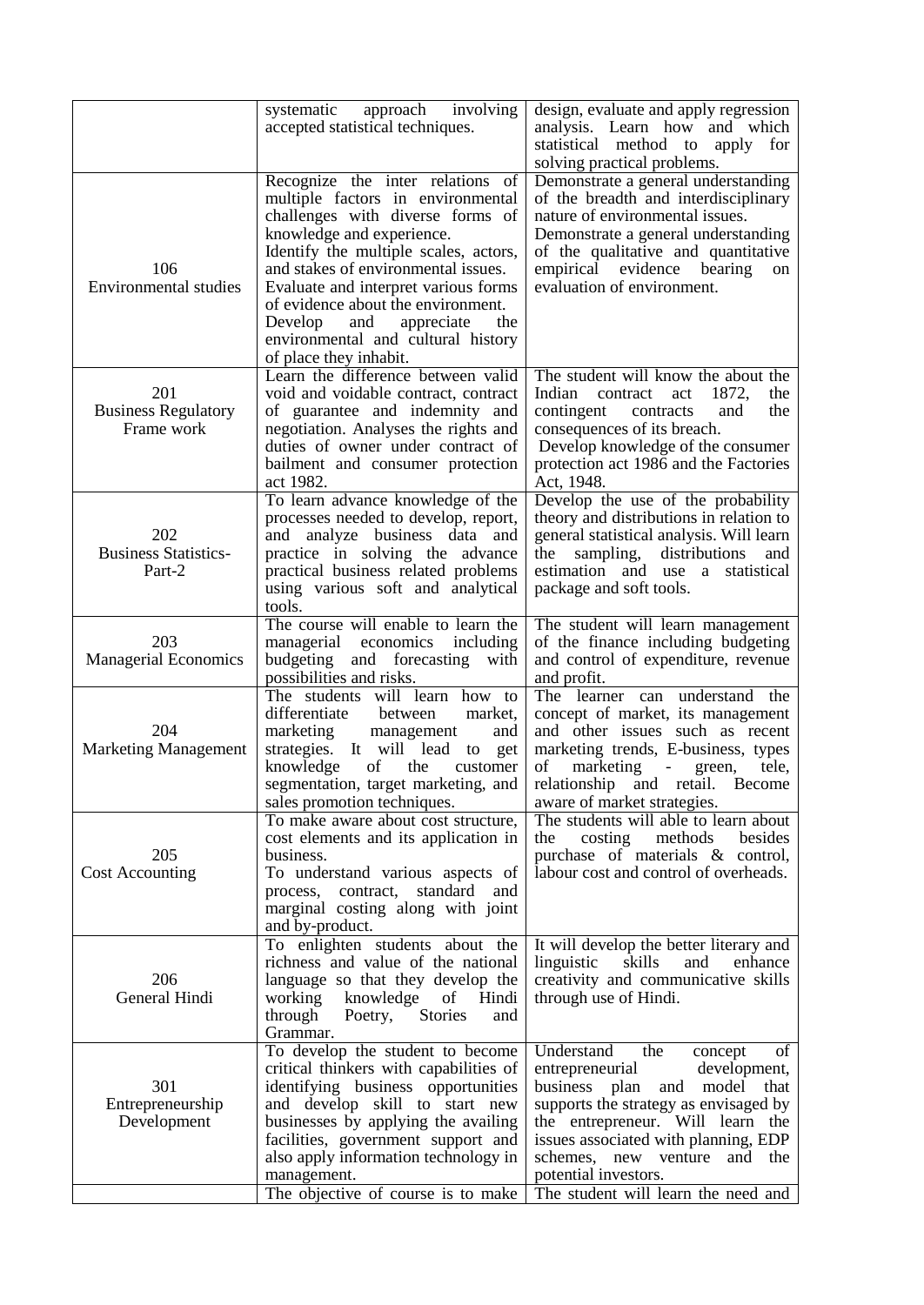| 302<br><b>Indian Financial System</b>                                                                                                                                                                                                  | the<br>students<br>learn<br>about<br>the<br>structure, organization and working<br>of financial system in India so they<br>become aware of the basics of a<br>financial system in India.                                                                                                                                    | distinct functions of each component<br>of the financial system including the<br>financial<br>instruments<br>and<br>the<br>economic principles underlying their<br>use including in commercial banks.                                                                       |
|----------------------------------------------------------------------------------------------------------------------------------------------------------------------------------------------------------------------------------------|-----------------------------------------------------------------------------------------------------------------------------------------------------------------------------------------------------------------------------------------------------------------------------------------------------------------------------|-----------------------------------------------------------------------------------------------------------------------------------------------------------------------------------------------------------------------------------------------------------------------------|
| 303<br><b>Corporate Accounting</b>                                                                                                                                                                                                     | Develop the foundation in corporate<br>accounting with the comprehensive<br>understanding of the issues for<br>assets, liabilities and owner's equity,<br>dividends, bonus shares etc.                                                                                                                                      | It will enable students to understand<br>financial<br>analysis<br>statement<br><sub>of</sub><br>corporate accounts, profit & loss,<br>rate of earnings per share besides the<br>holding<br>company<br>accounts,<br>accounting methods and Accounting<br>Standard-21 (ICAI). |
| 304<br>Auditing                                                                                                                                                                                                                        | Learning of the steps needed to<br>prepare an audit plan, general audit<br>terminology,<br>and<br>concepts<br>of<br>evidence, risk and materiality.                                                                                                                                                                         | It will familiarize on the concept of<br>audit for various types of holding<br>and preparation of audit report. The<br>various<br>student<br>will<br>know<br>the<br>relevant internal control and check<br>under Companies Act 2013.                                        |
| $\overline{305}$<br><b>Practical Business</b><br>Accounting                                                                                                                                                                            | Practice on real problems in<br>accounting.                                                                                                                                                                                                                                                                                 | Learn the accounting problems in<br>business.                                                                                                                                                                                                                               |
| shall<br>be<br>There<br>a<br>Practical of 100 Marks<br>(Internal 20, External<br>80) and<br>duration of<br>Practical<br>Examination<br>shall be 3 Hours.<br>Lectures: 10, Practical<br>in<br>accounting<br>Laboratory: 50<br><b>OR</b> |                                                                                                                                                                                                                                                                                                                             |                                                                                                                                                                                                                                                                             |
| 305A<br>E-Commerce                                                                                                                                                                                                                     | To understand the main activities of<br>E-Commerce,<br>its<br>components,<br>concepts of online shopping and<br>electronic market.<br>To understand the concepts of<br>instant messaging, electronic Data<br>Exchange and Secure Electronic<br>transaction.                                                                 | Will<br>understand<br>the<br>impact,<br>fundamental, and importance of E-<br>commerce on business models and<br>strategy. The student will learn<br>exchange of business documents,<br>legal issues and privacy in E-<br>Commerce under IT Act 2000 and<br>Cyber Crime.     |
| 306<br>Language Skills in<br>English                                                                                                                                                                                                   | Demonstrate the ability to approach<br>writing as a recursive process that<br>requires substantial revision<br>of<br>drafts for content, organization, and<br>clarity.<br>Be able to integrate their ideas with<br>those of others using summary,<br>paraphrase, quotation, analysis, and<br>synthesis of relevant sources. | communicative<br>skills,<br>Learn<br>to<br>define, classify, and understand the<br>methods of communication.<br>Enable to practice those skills in<br>their daily life and at work by<br>identifying<br>instances<br>of<br>communication in the circumstances.              |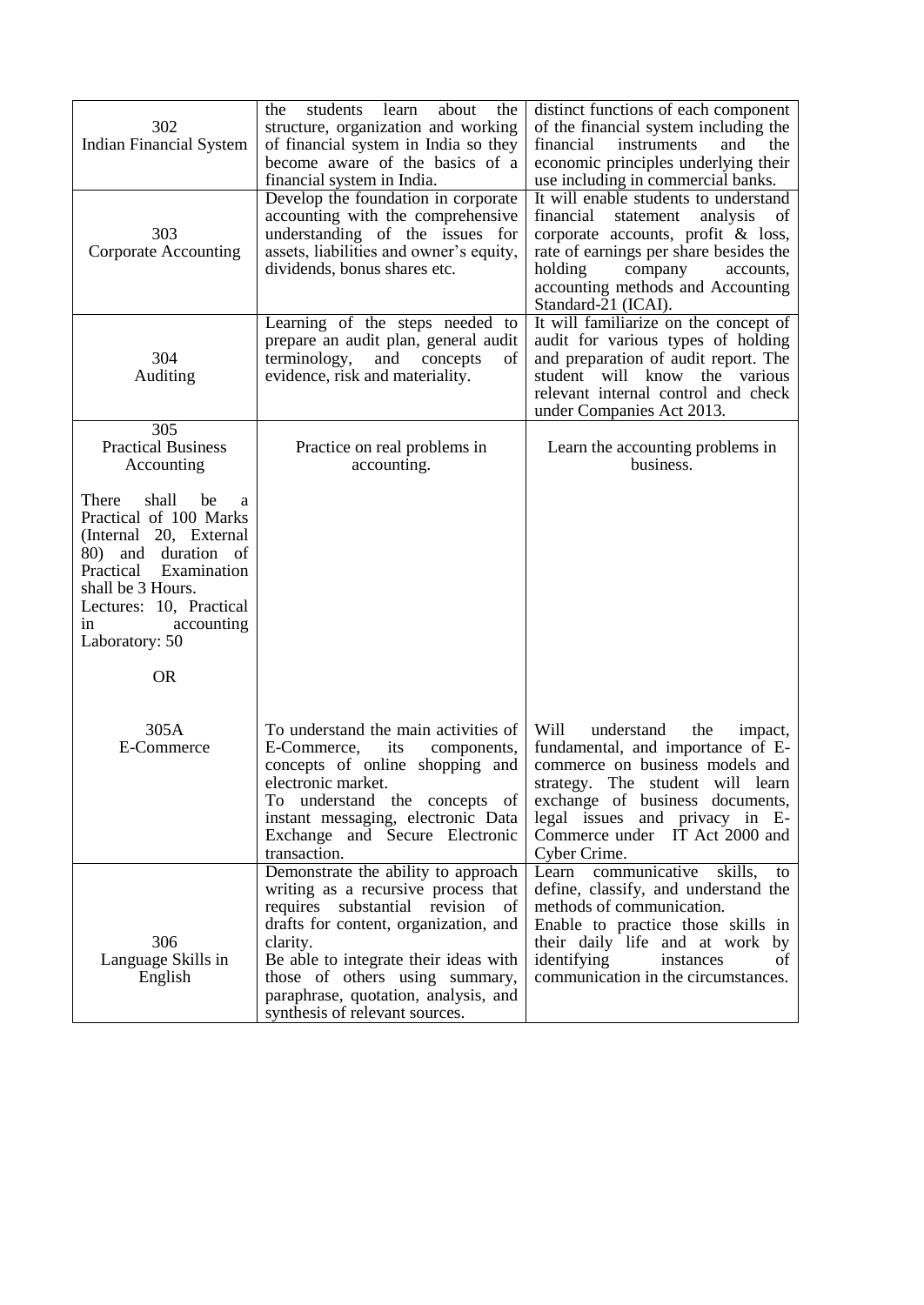| 401<br><b>Management Principles</b><br>& Organizational<br>Behaviour | To students will develop knowledge<br>& importance of human behavior<br>under different<br>conditions<br>and<br>analyze specific strategic human<br>resources demands. It will enable<br>related<br>students to<br>synthesize<br>information and evaluate options for<br>the most logical and optimal<br>solution including prediction &<br>control human behavior including<br>the principles of the organization $\&$<br>types. | This will result in learning about the<br>organization and human behavior.<br>They will learn the concept of<br>organizational behaviour including<br>its control $\&$ integration applying the<br>$\&$<br>techniques<br>principles<br>of<br>management in an organization.                                                                                        |
|----------------------------------------------------------------------|-----------------------------------------------------------------------------------------------------------------------------------------------------------------------------------------------------------------------------------------------------------------------------------------------------------------------------------------------------------------------------------------------------------------------------------|--------------------------------------------------------------------------------------------------------------------------------------------------------------------------------------------------------------------------------------------------------------------------------------------------------------------------------------------------------------------|
| 402<br><b>Event Management</b>                                       | To understand and learn about the<br>evolution of event management and<br>analyze the processes $\&$ the benefits.                                                                                                                                                                                                                                                                                                                | It will help in developing the<br>of event management,<br>concepts<br>types, its principles and procedures<br>to follow before and during an event.<br>Learn how to communicate, team<br>working, leadership,<br>critical<br>initiative<br>thinking,<br>and<br>time<br>management.                                                                                 |
| 403<br>Taxation-Part1                                                | To acquire the complete knowledge<br>of basic concepts of income tax and<br>understand the concept of exempted<br>incomes for various categories such<br>as residential, individuals, Income<br>from Salary & house property.                                                                                                                                                                                                     | They will gain knowledge on the<br>basic concepts of taxation, tax<br>framework and also the functioning<br>of various Income Tax Authorities.<br>Understand the various types of<br>income that are not chargeable to<br>Income Tax and apply the same in<br>future calculations.                                                                                 |
| 404<br>Supply & Chain<br>Logistics                                   | To equip the students with the<br>design/planning important concepts<br>applied in Logistics and Supply<br>Chain Management, highlighting the<br>activities and understanding of<br>concepts like inbound and outbound<br>logistics in of the supply chain. To<br>learn<br>about the PLs, inventory<br>bullwhip<br>effect,<br>management,<br>offshore and inshore logistics etc.                                                  | The<br>will<br>student<br>demonstrate<br>of the<br>understanding<br>concepts<br>applied in logistics and supply chain<br>management. To develop skills for<br>planning, designing the operational<br>facilities of supply chain with the<br>analytical and critical understanding.                                                                                 |
| 405<br>Taxation-Part2                                                | To identify the tax planning and<br>procedures<br>for<br>assessment<br>individuals, firms and companies<br>and also the important provisions in<br>u/s 80 Income Tax Act. To know the<br>income classification, concepts and<br>principles<br>of income<br>tax<br>and<br>knowledge of service tax.                                                                                                                                | This<br>will<br>develop<br>aptitude<br>to<br>taxable business<br>compute<br>and<br>professional income under various<br>sections<br>of<br>Income<br>Tax<br>Act<br>including set off and carry forward<br>of losses. Will able to compute the<br>income and tax liabilities in practical<br>cases.                                                                  |
| 406<br><b>International Business</b>                                 | knowledge<br>develop<br>To<br>of<br>international business environment,<br>strategies, and ability to apply<br>concepts, principles and theories to<br>various business situations.<br>To develop awareness of the global<br>environment<br>and<br>business<br>its<br>impacts on businesses, with the use<br>of excel tools in real<br>world<br>scenarios.                                                                        | The students will be able to know the<br>concepts in international business<br>with respect to foreign trade $\&$<br>business. They will also be able to<br>evaluate<br>the<br>global<br>business<br>environment in terms of economic,<br>social and legal aspects with the<br>principle / legal<br>aspects<br>of<br>international business to expand<br>globally. |
| 501<br>Production<br>Management                                      | knowledge production<br>Gain<br>To<br>processes, operations and modern<br>production techniques, skill required<br>besides quality management. To<br>study and apply quality control<br>principles<br>production<br>in                                                                                                                                                                                                            | The developed knowledge<br>will<br>understand<br>include<br>the<br>basic<br>concepts, theories and planning of<br>the production with the confidence in<br>operation processes and quality<br>control principles and practices.                                                                                                                                    |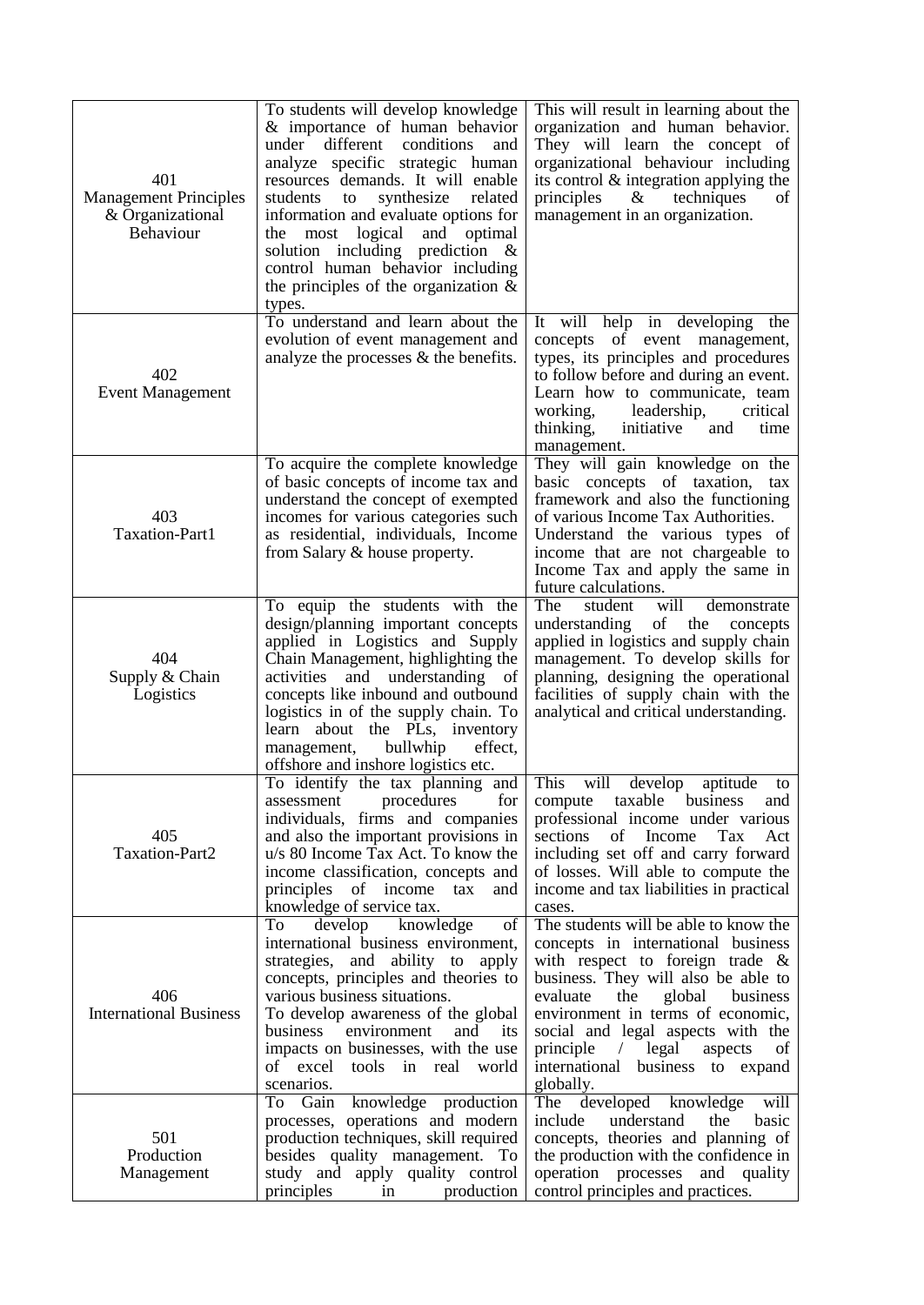|                                                | management.                                                                                                                                                                                                                                                                                                                                                                                                                                                                                                                                                                                                                                                         |                                                                                                                                                                                                                                                                                                                                     |
|------------------------------------------------|---------------------------------------------------------------------------------------------------------------------------------------------------------------------------------------------------------------------------------------------------------------------------------------------------------------------------------------------------------------------------------------------------------------------------------------------------------------------------------------------------------------------------------------------------------------------------------------------------------------------------------------------------------------------|-------------------------------------------------------------------------------------------------------------------------------------------------------------------------------------------------------------------------------------------------------------------------------------------------------------------------------------|
| 502<br><b>Research Methodology</b>             | To have the knowledge to Identify a<br>business problem and making a<br>functional research design including<br>developing a method for data<br>collection through instrument design<br>and analyze data using Hypothesis<br>testing,<br>applying<br>optimization<br>principles.                                                                                                                                                                                                                                                                                                                                                                                    | The students will be able to gain the<br>knowledge<br>to<br>solve<br>business<br>problems using the skill learnt in<br>research design and apply the<br>concepts of probability, estimation<br>and hypothesis testing choosing the<br>appropriate analytical tools and<br>make a presentation of the research<br>report.            |
| 503<br>Human Resource<br>Management            | student<br>To<br>make<br>the<br>learn<br>contribute<br>manpower<br>the<br>to<br>development, implementation, and<br>evaluation of company and also<br>of<br>employee<br>the<br>processes<br>recruitment,<br>selection,<br>retention<br>plans and welfare.<br>Must learn<br>the<br>methods,<br>to<br>implement, and evaluate employee<br>orientation,<br>training,<br>and<br>development programs.                                                                                                                                                                                                                                                                   | The students will be able to acquire<br><b>HRM</b><br>the<br>full<br>knowledge<br>on<br>including<br>framing HR<br>policies<br>selection<br>including<br>training<br>and<br>career development.                                                                                                                                     |
| 504 - PRACTICAL<br>Spreadsheet<br>Applications | To perform simple arithmetic<br>1.<br>calculations directly in a cell as<br>well as by referring to another<br>cell;<br>To perform operations on a<br>2.<br>whole column or a row;<br>To use absolute and relative<br>3.<br>references to refer to cells or cell<br>ranges;<br>To use Excel functions to<br>4.<br>calculate<br>median,<br>mean,<br>standard deviation, minimum<br>and maximum values.                                                                                                                                                                                                                                                               | course, the students will be able to:<br>To create simple graphs and<br>1.<br>charts; and create frequency<br>tables using pivot table functions<br>in Excel.<br>2.<br>To insert or delete a worksheet<br>in MS Excel file;<br>To identify cells in a worksheet<br>3.<br>by their names;<br>To enter and format data;<br>4.         |
| 505<br>Management<br>Accounting                | Student will study the tools available<br>for planning, control and decision<br>making using Investment appraisal,<br>break-even<br>analysis and profit<br>maximizing in both long and short-<br>term decision making. They will<br>study the cost variance analysis and<br>understand the use of standard costs<br>flexible<br>budgeting including<br>in<br>calculating<br>various<br>accounting<br>ratios, reports and relevant data.                                                                                                                                                                                                                             | They<br>will<br>able<br>be<br>to<br>apply<br>management accounting and its<br>objectives in facilitating decision<br>making and analyze different types<br>of activity-based management tools<br>through the preparation of estimates,<br>analyze<br>cost-volume-profit<br>techniques to determine optimal<br>managerial decisions. |
| 506<br><b>Industrial Case Studies</b>          | Under this paper five industries shall<br>be identified by the university every<br>year and notified through university<br>website. Student has to develop<br>understanding about real world life<br>situation regarding various aspect of<br>functional management such as<br>financial performance, marketing<br>strategy, personnel, foreign verses<br>domestic trade<br>and production<br>management strategy etc. Candidate<br>has to appear in viva as well as<br>written examination at end semester<br>examination. Viva-voce shall be of<br>20 marks and written examination of<br>80 marks. In written examination,<br>Student has to attempt 5 questions | Will<br>actual field<br>learn<br>related<br>problems and remedial solution.                                                                                                                                                                                                                                                         |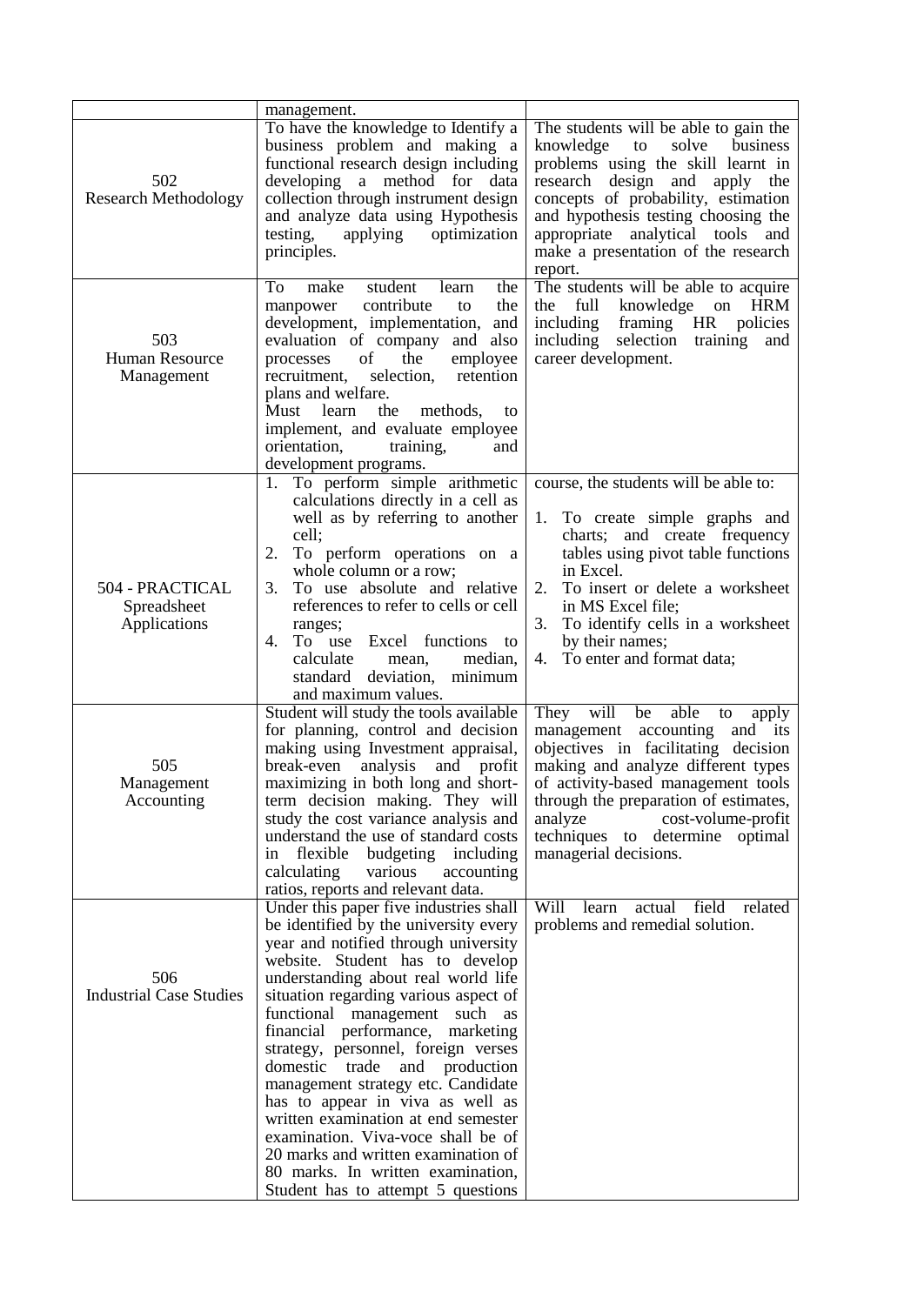|                                                     | by selecting one question out of two<br>from each industry. Each question<br>shall carry 16mark. Students are<br>supposed to get practical knowledge<br>of any one industry through learning<br>by experience (educational tour or<br>excursion). Due weightage shall be<br>given to those students<br>who<br>participate in learning by experience<br>activity.<br>To<br>study<br>the<br>economics<br>of<br>government revenue, expenditure | The student will develop conceptual<br>knowledge of public finance system,                                                                                                                                                                                                                                                                                                                                  |
|-----------------------------------------------------|----------------------------------------------------------------------------------------------------------------------------------------------------------------------------------------------------------------------------------------------------------------------------------------------------------------------------------------------------------------------------------------------------------------------------------------------|-------------------------------------------------------------------------------------------------------------------------------------------------------------------------------------------------------------------------------------------------------------------------------------------------------------------------------------------------------------------------------------------------------------|
| 601<br><b>Public Finance</b>                        | and<br>taxation<br>for<br>policy<br>implementation for the efficiency<br>and equity. To learn & analyze the<br>fiscal policies, market failures, and<br>its implication in Indian Economy.                                                                                                                                                                                                                                                   | expenditure, revenue and apply the<br>principle of optimal taxation in<br>analyzing various<br>governments'<br>policies. They will understand the<br>application of public economics and<br>various types of public goods and<br>integrate Equity, Efficiency<br>and<br>Economics principles.                                                                                                               |
| 602<br>Company Law &<br><b>Secretarial Practice</b> | To provide knowledge in the various<br>areas of Corporate Secretary ship<br>and laws relating to companies so as<br>to develop the skills of analyzing,<br>evaluating problems and<br>taking<br>decisions<br>keeping<br>with<br>pace<br>dynamic<br>industry changes<br>and<br>management practices.                                                                                                                                          | The students will be able to work<br>with company code of conduct,<br>policies, ethics & conventions so as<br>the<br>organizational<br>maintain<br>to<br>working as per corporate laws in<br>business throughout its working.                                                                                                                                                                               |
| 603<br>Project Management                           | implement project<br>To learn<br>to<br>management techniques, processes,<br>lifecycle, embodied concepts, tools<br>and techniques in order to achieve<br>success in<br>ongoing<br>and<br>new<br>To study the project<br>projects.<br>management practices to meet the<br>needs of stakeholders from multiple<br>sectors and appraise the role of<br>project management in organization<br>change.                                            | students<br>will<br>The<br>able to<br>be<br>implement project life cycle, and can<br>skillfully map each stage in the cycle<br>through identifying the resources<br>needed for each stage, including<br>involved stakeholders, tools and<br>supplementary materials. Can advice<br>on project scope while considering<br>factors<br>such<br>customer<br>as<br>requirements and internal /external<br>goals. |
| 604<br><b>Operations Research</b>                   | Will study decision making using<br>quantitative<br>&<br>mathematical<br>techniques with the applications of<br>the graphs, Simplex method, and<br>transportation assignment and drive<br>their optimal solution.                                                                                                                                                                                                                            | It will make student to<br>Formulate and solve mathematical<br>model (linear programming problem)<br>a physical situations<br>for<br>like<br>production, distribution of goods and<br>economics and find optimal path<br>/solution<br>quantitative<br>using<br>techniques<br>mathematical<br>and<br>modeling.                                                                                               |
| 605<br><b>Financial Management</b>                  | educate<br>To<br>the<br>learner<br>in<br>understanding the link between<br>company decision-making and the<br>operation of capital markets in<br>global<br>market<br>and<br>financial<br>environment. To study the tools in<br>working capital management for<br>operation of firms and managers.                                                                                                                                            | The student will gain knowledge on<br>source of finance, factors affecting<br>capital structure formation,<br>and<br>concept of ethical accounting $\&$<br>reporting.                                                                                                                                                                                                                                       |
| 606<br>Business Ethics & CSR                        | To<br>develop<br>ethical<br>skill<br>and<br>recognize legal and ethical issues in<br>business decisions and know the<br>ethical rules and ethical constraints.                                                                                                                                                                                                                                                                               | Will learn the importance, scope,<br>objectives and influential factors of<br>business ethics and codes. The rules<br>governing<br>the<br>corporate<br>social<br>responsibility and role of other<br>agencies in CSR.                                                                                                                                                                                       |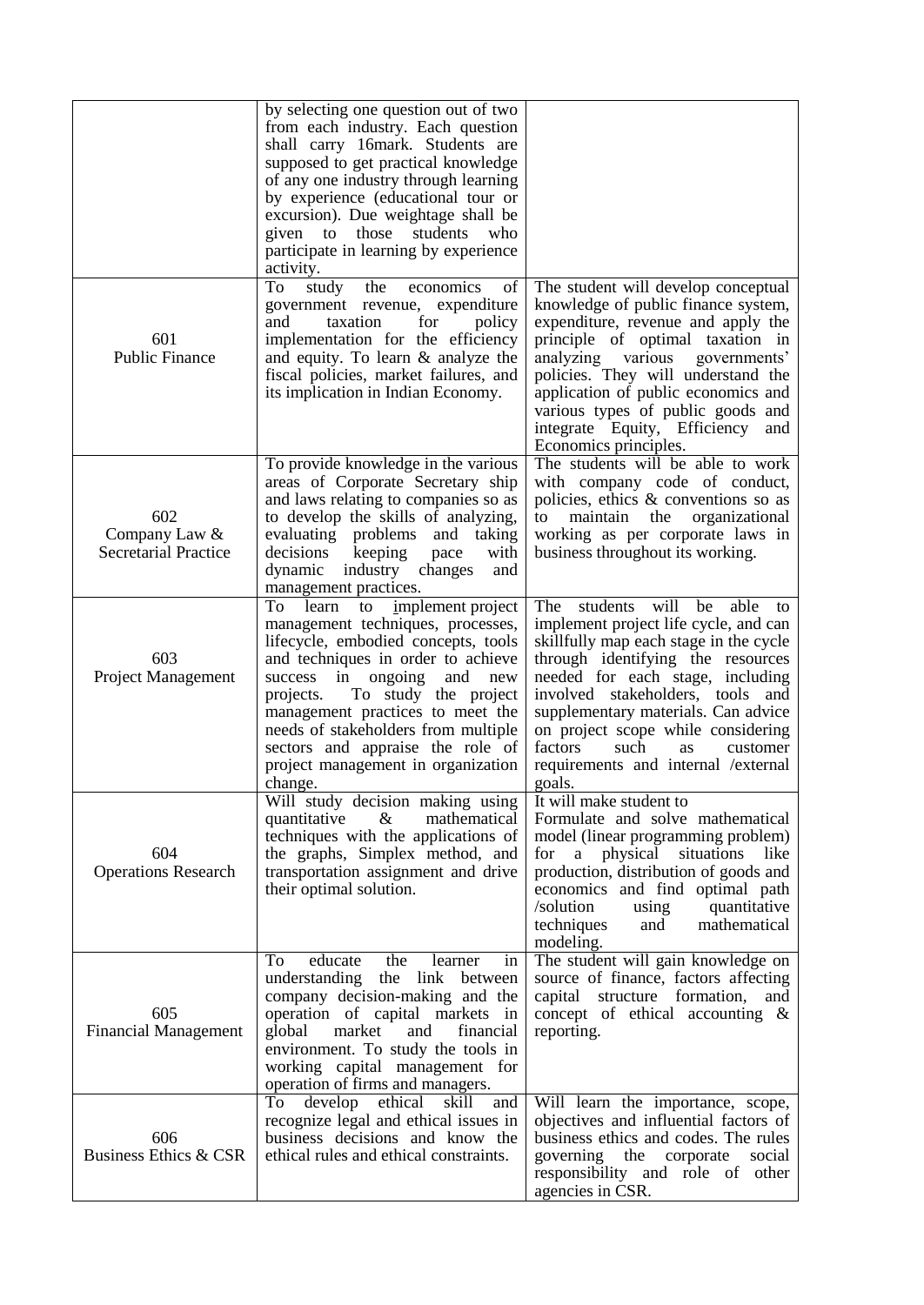### **Faculty of Science**

### **Department of Life Sciences (Botany, Zoology and Environment Science) Department of Physics and Mathematics PO, PSO AND CO**

#### **Graduate Attributes and Learning Objectives:**

- **Scientific Thinking Skills:** The Science graduating students must have super command in identifying the problem, analysis and arrive at logical scientific solution. They must reflect in their resolution different perspectives and the applications of established theorem involving critical thinking using theoretical issues.
- **Effective Way of Communication:** Must be capable of convincing skill with full assertive, acceptable and reasonable communication skills demonstrating oral communication and listening skills in group learning environments.
- **Learning Global Innovation:** Develop keenness to know and learn global scientific issues and innovation and link them to the national & society development.
- **Integrity and Ethics:** A Science graduates must demonstrate intellectual integrity, understanding of ethics and corporate, social, and environmental responsibility.
- Demonstrate an understanding of the relevance of ethics to the public and private sectors, and of the role of ethics demonstrating the ethical academic standards in behaviour  $\&$ reports.
- **Independent, Collaborative and Professional Work Skills:** Plan and undertake independent research & search work to use the outcome appropriately in different contexts.
- **Discipline** Specific goals graduates will have a specialized understanding of their chosen field of study as defined by the relevant major attributes.

**Programme Specific Objectives:** The course is considered as a foundation course for students so they can make their career in the field of Science and prepare themselves in science subjects, as per their choices, through applications of the theoretical and practical exposure so that they can drive technological and societal advancement through scientific innovation and entrepreneurship. The graduate must remain involved with the scientific professional communities to work upon foundational knowledge, learn, adapt and successfully bring to bear analytical and scientific & computational approaches on changing societal, environmental and technological challenges. They grow as leader and a responsible citizen whose strengths come from an ability to draw on and contribute to diverse teams, expertise, and experiences recognizing the need for and have the preparation and ability to engage in independent and life – long learning in the broadest context of technological change.

**Program Outcomes:** It aimed at what students are expected to know and be able to do by the time of graduation, such as they are enable to apply knowledge of science, computing and mathematics appropriate to the discipline and identify, formulate, and develop solutions to scientific & environmental challenges. They will learn to design, implement, and evaluate a system within realistic constraints linked to professional, ethical, legal, security, and social issues and responsibilities for the profession. They will communicate and engage effectively with diverse stakeholders and assess the impacts of science on individuals, organizations, and society with as approach to engage in continuing professional development.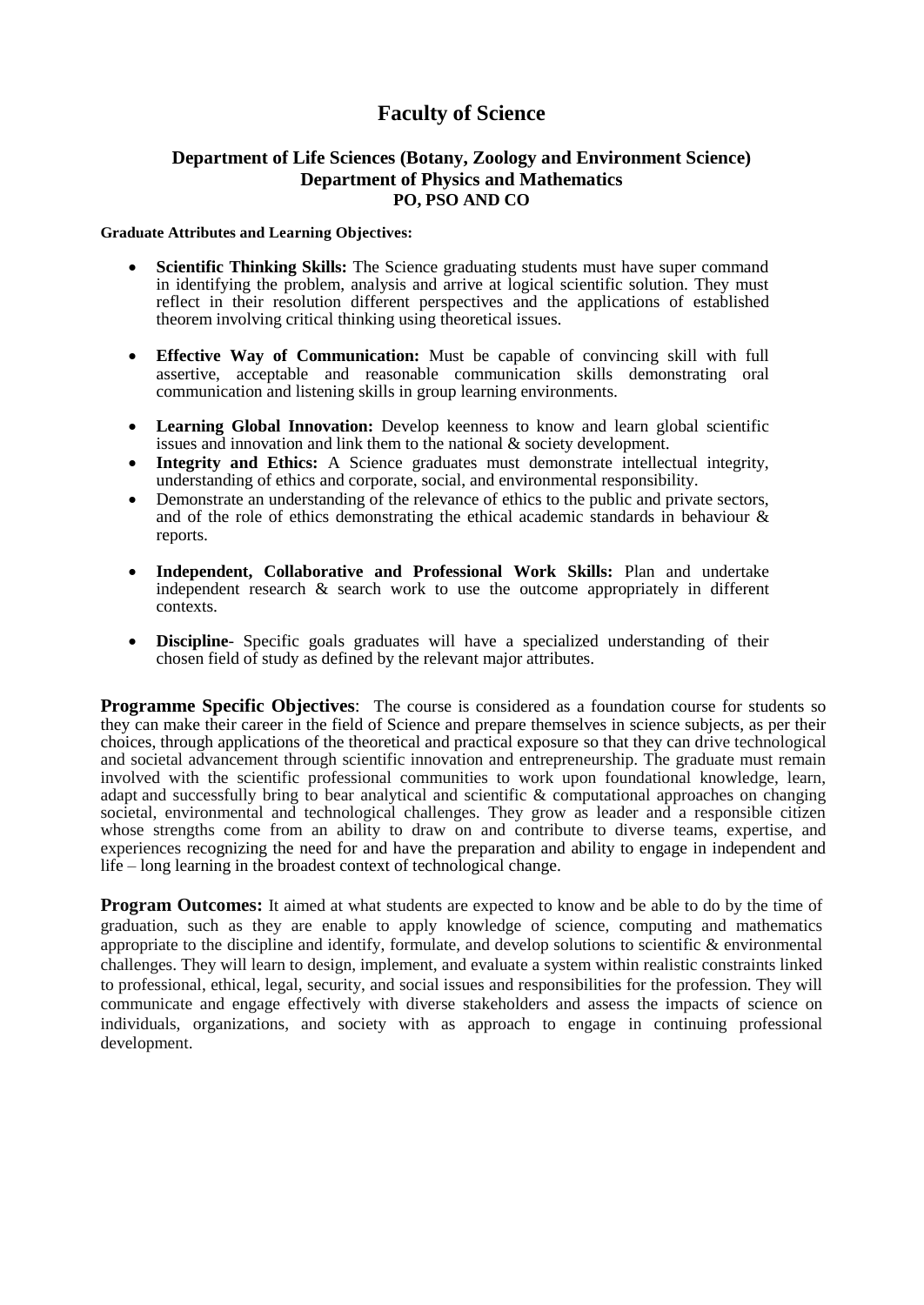## **Programmes: B. Sc. (Maths) & B. Sc. (Bio)**

| <b>Course Name &amp; No</b>                                                                                                   | <b>Course Objectives</b>                                                                                                                                                                                                                                                                                                                                     | <b>Course Outcome</b>                                                                                                                                                                                                                                                       |
|-------------------------------------------------------------------------------------------------------------------------------|--------------------------------------------------------------------------------------------------------------------------------------------------------------------------------------------------------------------------------------------------------------------------------------------------------------------------------------------------------------|-----------------------------------------------------------------------------------------------------------------------------------------------------------------------------------------------------------------------------------------------------------------------------|
| 1209                                                                                                                          | Recognize the inter relations<br>multiple<br>of<br>factors<br>in<br>environmental<br>challenges<br>forms<br>with<br>diverse<br>of<br>knowledge and experience.                                                                                                                                                                                               | Demonstrate a general understanding<br>of the breadth and interdisciplinary<br>nature of environmental issues.<br>Demonstrate a general understanding<br>of the qualitative and quantitative                                                                                |
| <b>Environmental Studies</b>                                                                                                  | Identify the multiple scales,<br>actors,<br>and<br>stakes<br>of                                                                                                                                                                                                                                                                                              | empirical evidence bearing<br>on<br>evaluation of environment.                                                                                                                                                                                                              |
| Note: Only passing the<br>paper is required, marks<br>will not be counted for                                                 | environmental issues.<br>Evaluate and interpret various<br>forms of evidence about the                                                                                                                                                                                                                                                                       |                                                                                                                                                                                                                                                                             |
| award of division.                                                                                                            | environment.<br>Develop and appreciate the<br>environmental and<br>cultural<br>history of place they inhabit.                                                                                                                                                                                                                                                |                                                                                                                                                                                                                                                                             |
| 1704<br>General English                                                                                                       | Demonstrate the ability to<br>writing<br>approach<br>as<br>a<br>recursive<br>process<br>that<br>requires substantial revision<br>of<br>drafts<br>for<br>content,<br>organization, and clarity.<br>Be able to integrate their<br>ideas with those of others<br>using summary, paraphrase,<br>quotation,<br>analysis,<br>and<br>synthesis of relevant sources. | communicative<br>skills,<br>Learn<br>to<br>define, classify, and understand the<br>methods of communication.<br>Enable to practice those skills in their<br>daily life and at work by identifying<br>instances of communication in the<br>circumstances.                    |
| 1705<br>General Hindi                                                                                                         | To enlighten students about<br>the richness and value of the<br>national language so that<br>they develop the working<br>knowledge of Hindi through<br><b>Stories</b><br>Poetry,<br>and<br>Grammar.                                                                                                                                                          | It will develop the better literary and<br>linguistic<br>skills<br>and<br>enhance<br>creativity and communicative skills<br>through use of Hindi.                                                                                                                           |
|                                                                                                                               | The Programme will enable the<br>students To understand basic<br>facts and concepts in all three<br>branches of the Chemistry,<br>while retaining the exciting                                                                                                                                                                                               | The<br>students<br>will<br>have<br>firm<br>a<br>foundation in the fundamentals and<br>application of current chemical and<br>scientific theories including those in<br>Analytical, Inorganic, Organic<br>and                                                                |
| Chemistry                                                                                                                     | aspects so as to develop interest<br>in the study of chemistry as a<br>discipline. To provide a broad                                                                                                                                                                                                                                                        | Physical Chemistries.<br>They will be able to carry out and<br>interpret scientific experiments as well                                                                                                                                                                     |
| There will be three<br>of<br>Chemistry every year of the<br>course of study. The papers<br>will be in the areas of            | foundation in chemistry that<br>stresses scientific reasoning and<br>analytical problem solving with<br>a molecular perspective.<br>To provide students with the                                                                                                                                                                                             | as accurately record and analyze the<br>results of such experiments.<br>The study of the courses will develop<br>skill in problem solving, critical<br>thinking and analytical reasoning as                                                                                 |
| i: Inorganic Chemistry<br>ii: Organic Chemistry<br>iii: Physical Chemistry<br>iv: Practical                                   | skills required to succeed in<br>graduate studies, the chemical<br>industry<br>professional<br><b>or</b><br>courses.<br>To expose the students to a                                                                                                                                                                                                          | applied to scientific problems.<br>The students will appreciate the central<br>role of chemistry in our society and<br>use this as a basis for ethical behavior<br>in issues facing chemists including an                                                                   |
| The student will attain the<br>Course Outcome, if s/he<br>studies all three years'<br>papers and attend practical<br>classes. | of<br>breadth<br>experimental<br>techniques<br>using<br>modern<br>instrumentation.<br>The student will understand the<br>interdisciplinary<br>nature<br>of<br>chemistry<br>integrate<br>and<br>to<br>mathematics,<br>knowledge<br>of                                                                                                                         | understanding of safe handling of<br>chemicals, environmental issues and<br>key issues facing our society in energy,<br>health and medicine.<br>As of outcome, they will be able to<br>a<br>of<br>function<br>as<br>member<br>an<br>interdisciplinary problem solving team. |
|                                                                                                                               | physics and biology to a wide                                                                                                                                                                                                                                                                                                                                |                                                                                                                                                                                                                                                                             |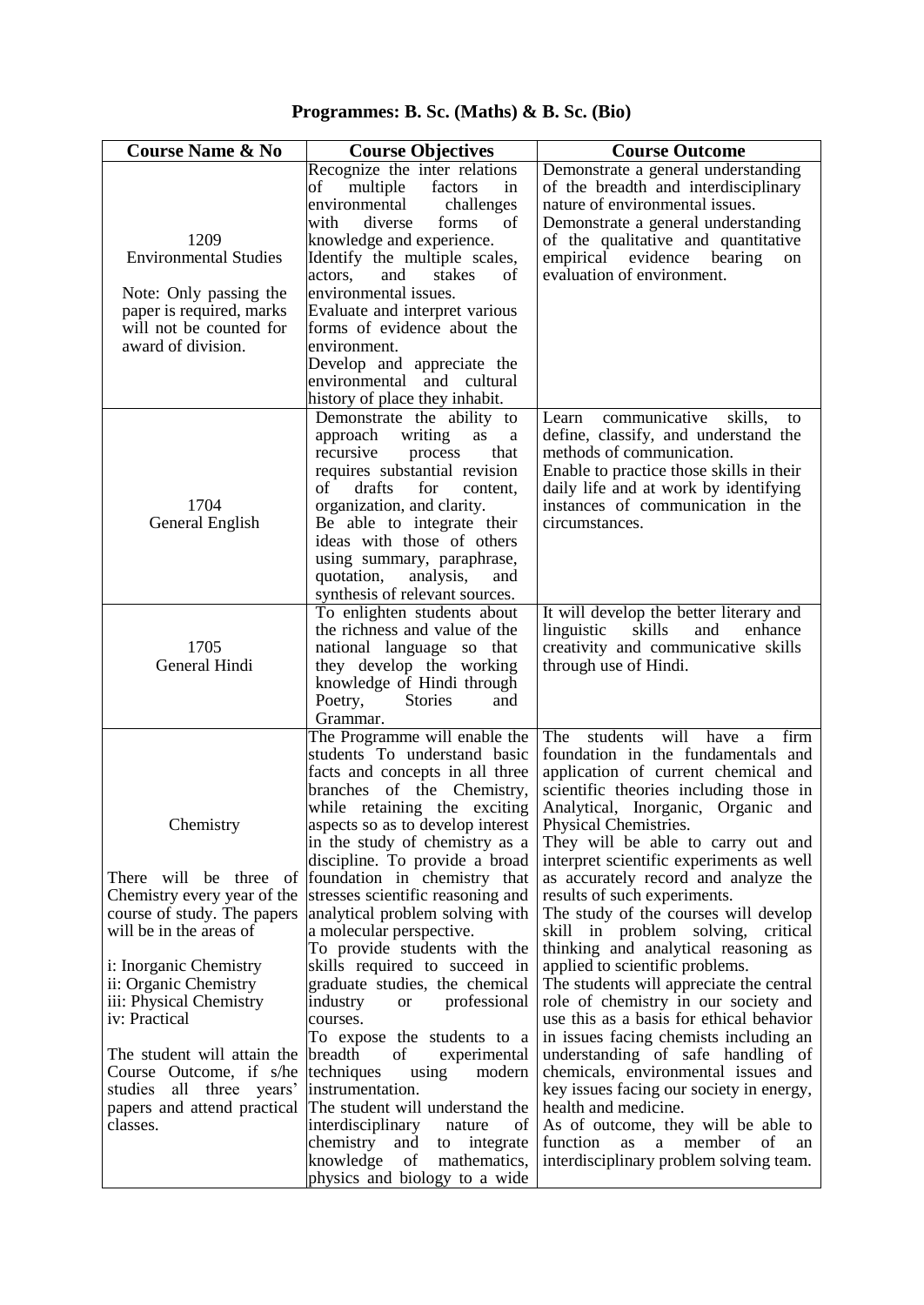|                                 | variety of chemical problems.      |                                            |
|---------------------------------|------------------------------------|--------------------------------------------|
|                                 | To be familiarized with the        |                                            |
|                                 | emerging areas of Chemistry        |                                            |
|                                 | and their applications in various  |                                            |
|                                 | spheres of Chemical sciences       |                                            |
|                                 | and to apprise the students of its |                                            |
|                                 | relevance in future studies.       |                                            |
|                                 |                                    |                                            |
|                                 | The student will learn<br>the      |                                            |
|                                 | laboratory skills needed<br>to     |                                            |
|                                 | independently conduct<br>and       |                                            |
|                                 | interpret chemical experiments.    |                                            |
|                                 | To develop skills in the proper    |                                            |
|                                 | handling of apparatus<br>and       |                                            |
|                                 | chemicals.                         |                                            |
|                                 | It aims at bridging the gap        | The programme also aims to develop         |
|                                 | between the plus two and post      | strong back ground in the fundamentals     |
|                                 | graduate levels of study of the    | and application of Physics and the         |
|                                 |                                    | abilities to read, understand<br>and       |
|                                 | Physics by providing a more        |                                            |
|                                 | complete<br>and<br>logical         | interpret physical information for the     |
| Physics                         | framework in almost all areas      | topics they have studied including         |
| will be three<br>There<br>of    | of basic Physics as listed.        | representation using the mathematics       |
| Physics every year of the       | It is designed such that the       | and graphical. They will develop skills    |
| course of study. The papers     | students can attain a reasonable   | required for career & higher education     |
| will be in the areas of         | common level in rigid bodies,      | in physics by completing the courses       |
|                                 | waves & acoustics, electronic      | they studied.                              |
| i: Mechanics of Particles,      | & magnetic related fields          | They will be able to carry out and         |
| Rigid<br><b>Bodies</b><br>and   | mechanics, solid state, a secure   | interpret scientific experiments as well   |
| Continuous Media                | foundation in<br>mathematics.      | as accurately record and analyze the       |
| ii: Oscillations, Waves and     | other relevant<br>subjects         | results of such experiments.               |
|                                 | to                                 |                                            |
| Acoustics                       | become complement for the          | The study of the courses will develop      |
| iii: Electricity, Magnetism,    | future courses of study and        | skill in supporting the problem solving,   |
| Electronics,                    | develop the experimental and       | critical<br>thinking<br>and<br>analytical  |
| Electrodynamics,                | data analysis skills through       | reasoning as applied to the areas of       |
| Electromagnetic<br>Waves        | experiments in laboratory.         | current<br>science<br>such<br>as<br>space, |
| and Relativity                  | The students will be able to       | sciences,<br>instruments,<br>bio           |
| iv: Optics                      | work with tools for tackling a     | communication etc.                         |
| Quantum<br>Mechanics,<br>V:     | wide range of topics in Optics,    | As of outcome, they will be able to        |
| Molecular<br>Atomic<br>and      | Fiber<br>Laser,<br>optics,         | function<br>member<br>οf<br>as<br>a<br>an  |
| Physics                         | semiconductor<br>devices<br>and    | interdisciplinary<br>and<br>team<br>use    |
| vi: Solid State, Nuclear and    | circuits.                          | Communication<br>Information               |
| <b>Particle Physics</b>         | They<br>will<br>acquire<br>the     | Technology to gather knowledge.            |
| vii: Practical                  | knowledge of core Physics by       |                                            |
|                                 |                                    |                                            |
|                                 | covering a range of topics in all  |                                            |
| The student will attain the     | listed<br>areas<br>of<br>physics   |                                            |
| Course Outcome, if s/he         | including Quantum Mechanics,       |                                            |
| studies all three years'        | Electricity<br>and                 |                                            |
| papers and attend practical     | Electrodynamics,<br>Relativity     |                                            |
| classes.                        | Thermal<br>spectroscopy,<br>and    |                                            |
|                                 | Physics, Nuclear and Particle      |                                            |
|                                 | physics, Solid State Physics,      |                                            |
|                                 | Digital Electronics etc.           |                                            |
|                                 | The student will learn the         |                                            |
|                                 | laboratory skills needed to        |                                            |
|                                 |                                    |                                            |
|                                 | independently conduct<br>and       |                                            |
|                                 | interpret experiments in listed    |                                            |
|                                 | areas of study.                    |                                            |
|                                 | To develop skills in the proper    |                                            |
|                                 | handling of<br>apparatus<br>and    |                                            |
|                                 | instruments.                       |                                            |
|                                 | The study of the course is         | The Student Outcomes consist of the        |
| Mathematics                     | aimed to impart the knowledge      | general requirements for all real life     |
| will<br>of<br>There<br>be three | of calculus, vectors, vector       | applications and the students<br>are       |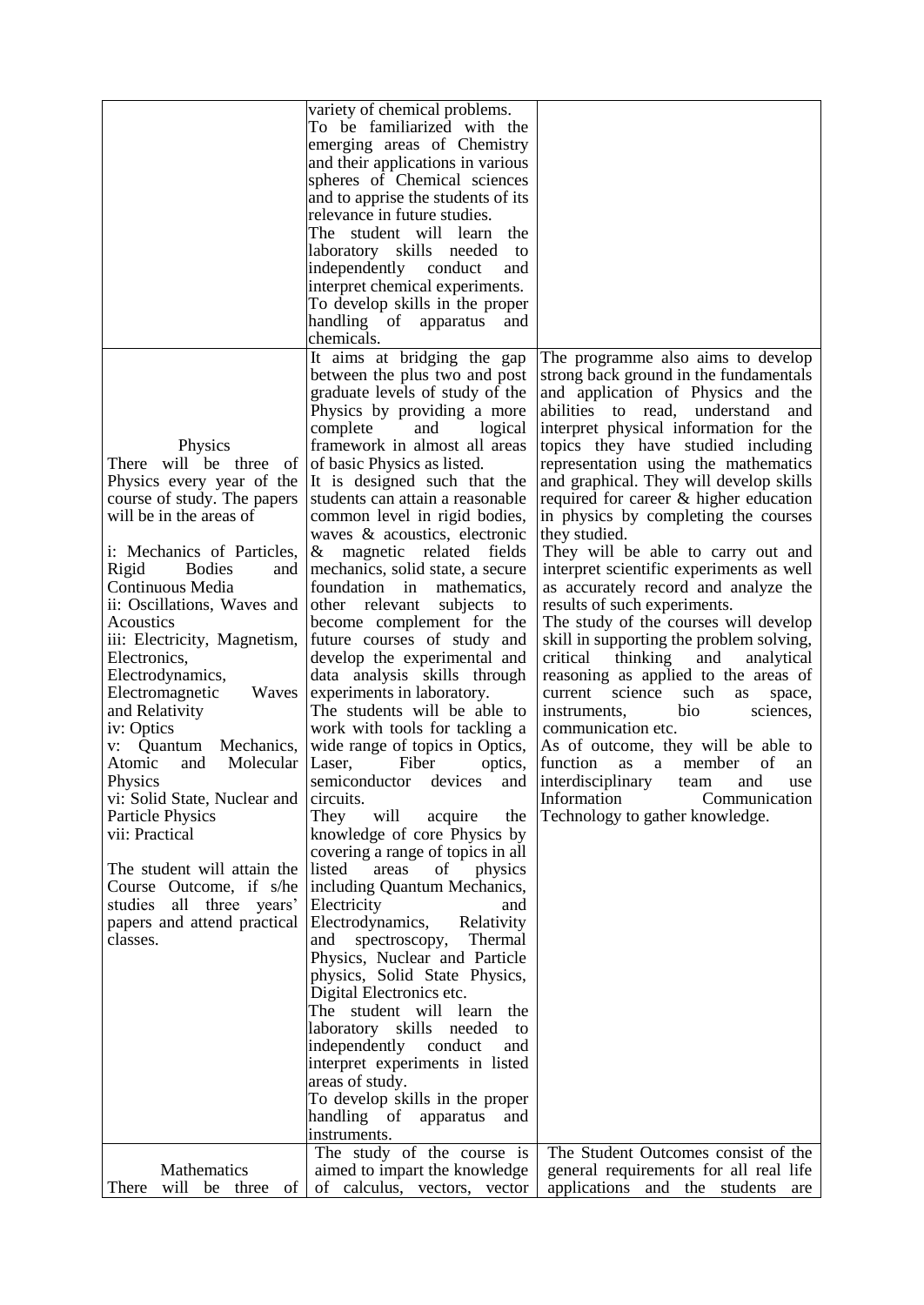| Mathematics every year of<br>the course of study. The<br>papers will be in the areas<br>οf<br>i: Algebra<br>ii: Calculus<br>iii: Geometry                                         | calculus, geometry, analysis<br>and operation research.<br>To educate the students in<br>basic<br>these<br>mathematical<br>structures which are essential<br>in solving problems in various<br>other branches of study such as<br>Chemistry & Physics.                                                 | expected to achieve an ability to apply<br>knowledge of mathematics to science.<br>They will gain an ability to function in<br>multidisciplinary<br>teams<br>through<br>identification,<br>formulation,<br>and<br>solving project related problems with<br>use of knowledge acquired by study of<br>various topics. |
|-----------------------------------------------------------------------------------------------------------------------------------------------------------------------------------|--------------------------------------------------------------------------------------------------------------------------------------------------------------------------------------------------------------------------------------------------------------------------------------------------------|---------------------------------------------------------------------------------------------------------------------------------------------------------------------------------------------------------------------------------------------------------------------------------------------------------------------|
| iv: Numerical Analysis<br>v: Operations Research<br>The student will attain the<br>Course Outcome, if s/he<br>studies all three years'<br>papers and attend practical<br>classes. | The students will be taught to<br>application of the mathematics<br>in real life problems such as<br>how<br>the<br>curvilinear<br>coordinates,<br>have<br>vectors<br>applications in problems with<br>motion of the bodies, physical<br>situation etc. The students will<br>be groomed to find optimum | They will be able to recognize the<br>need for, and an ability to engage in<br>life-long learning.                                                                                                                                                                                                                  |
|                                                                                                                                                                                   | solution and application of<br>differentiations, integrations,<br>differential equations as well<br>finding<br>the<br>roots<br>of<br>as<br>equations etc.<br>They will develop skill of how<br>to formulate a physics problem<br>and solve given mathematical<br>equation out of it.                   |                                                                                                                                                                                                                                                                                                                     |
|                                                                                                                                                                                   | To provide knowledge about<br>classification and the flora of<br>plant groups from primitive to                                                                                                                                                                                                        | The student will be able to evaluate,<br>collect relevant information and study<br>the structure of the plants, so as                                                                                                                                                                                               |
| <b>Botany</b>                                                                                                                                                                     | highly evolved and know the                                                                                                                                                                                                                                                                            | recognize the position of plant in the                                                                                                                                                                                                                                                                              |
| There will be three<br>of                                                                                                                                                         | potential,<br>conservation,                                                                                                                                                                                                                                                                            | broad classification and phylogenetic                                                                                                                                                                                                                                                                               |
| Botany every year of the<br>course of study. The papers                                                                                                                           | sustainable use and applications<br>of different plants including                                                                                                                                                                                                                                      | level.<br>They will be able to identify problems                                                                                                                                                                                                                                                                    |
| will be in the areas of                                                                                                                                                           | range of plant diversity in terms                                                                                                                                                                                                                                                                      | and propose solutions using creative                                                                                                                                                                                                                                                                                |
| i: Algae, Lichens and                                                                                                                                                             | of<br>structure,<br>function<br>and                                                                                                                                                                                                                                                                    | approaches,<br>experiences,<br>and                                                                                                                                                                                                                                                                                  |
| <b>Bryophytes</b>                                                                                                                                                                 | environmental relationships.                                                                                                                                                                                                                                                                           | knowledge/expertise in the field of                                                                                                                                                                                                                                                                                 |
| $ii$ :<br>Mycology,                                                                                                                                                               | To be familiarized with the                                                                                                                                                                                                                                                                            | Plant Identification.                                                                                                                                                                                                                                                                                               |
| Microbiology and Plant                                                                                                                                                            | emerging areas of Botany in                                                                                                                                                                                                                                                                            | The students will be able to identify                                                                                                                                                                                                                                                                               |
| Pathology                                                                                                                                                                         | various spheres of sciences,                                                                                                                                                                                                                                                                           | the major groups of organisms with an                                                                                                                                                                                                                                                                               |
| Palaeobotany,<br>$111$ :                                                                                                                                                          | apprise the students of its                                                                                                                                                                                                                                                                            | emphasis on plants and be able to                                                                                                                                                                                                                                                                                   |
| Pteridophytes<br>and                                                                                                                                                              | relevance in future studies and                                                                                                                                                                                                                                                                        | classify them within a scientific                                                                                                                                                                                                                                                                                   |
| Gymnosperms<br>Taxonomy                                                                                                                                                           | create foundation for further<br>studies in Botany.                                                                                                                                                                                                                                                    | framework.<br>They will be equipped to compare and                                                                                                                                                                                                                                                                  |
| iv:<br>and<br>Embryology<br>of                                                                                                                                                    | To equip the students with skills                                                                                                                                                                                                                                                                      | contrast the characteristics of plants,                                                                                                                                                                                                                                                                             |
| Angiosperms                                                                                                                                                                       | related to laboratory as well as                                                                                                                                                                                                                                                                       | algae, and fungi that differentiate them                                                                                                                                                                                                                                                                            |
| <b>Of</b><br>v:<br>Anatomy                                                                                                                                                        | field<br>based<br>plants<br>studies                                                                                                                                                                                                                                                                    | from each other and from other forms                                                                                                                                                                                                                                                                                |
| Angiosperms,                                                                                                                                                                      | regarding Interpreting<br>plant                                                                                                                                                                                                                                                                        | of life.                                                                                                                                                                                                                                                                                                            |
| Economic Botany and                                                                                                                                                               | morphology and anatomy, Plant                                                                                                                                                                                                                                                                          | They will be able to explain how                                                                                                                                                                                                                                                                                    |
| Ethnobotany<br>vi: Cytogenetics, Plant                                                                                                                                            | identification, Plant physiology,<br>Molecular                                                                                                                                                                                                                                                         | Plants function at the level of the<br>gene, genome, cell, tissue, Flower                                                                                                                                                                                                                                           |
| Breeding,<br>Evolution                                                                                                                                                            | Biology,<br>physiological activities etc.                                                                                                                                                                                                                                                              | development<br>drawing<br>upon<br>this                                                                                                                                                                                                                                                                              |
| and Biostatistics                                                                                                                                                                 |                                                                                                                                                                                                                                                                                                        | knowledge, they will be able to give                                                                                                                                                                                                                                                                                |
| vii:<br>(Environmental)                                                                                                                                                           |                                                                                                                                                                                                                                                                                                        | specific examples of the physiological                                                                                                                                                                                                                                                                              |
| <b>Biology</b><br>and                                                                                                                                                             |                                                                                                                                                                                                                                                                                                        | adaptations, development,                                                                                                                                                                                                                                                                                           |
| Phytogeography                                                                                                                                                                    |                                                                                                                                                                                                                                                                                                        | Students will be able to demonstrate                                                                                                                                                                                                                                                                                |
| viii: Plant Physiology                                                                                                                                                            |                                                                                                                                                                                                                                                                                                        | proficiency in the experimental                                                                                                                                                                                                                                                                                     |
| and Biochemistry                                                                                                                                                                  |                                                                                                                                                                                                                                                                                                        | techniques and methods of analysis<br>appropriate<br>for<br>their                                                                                                                                                                                                                                                   |
| ix: Molecular Biology<br>and Biotechnology                                                                                                                                        |                                                                                                                                                                                                                                                                                                        | area<br>οf<br>specialization within biology.                                                                                                                                                                                                                                                                        |
| Zoology                                                                                                                                                                           | To understand the fundamental                                                                                                                                                                                                                                                                          | The student Learning Outcomes for                                                                                                                                                                                                                                                                                   |
| There will be three<br>of                                                                                                                                                         | principles of all types<br>of                                                                                                                                                                                                                                                                          | the Zoology Program includes:                                                                                                                                                                                                                                                                                       |
| Botany every year of the                                                                                                                                                          | animals classification,<br>their                                                                                                                                                                                                                                                                       | To be able to identify the major groups                                                                                                                                                                                                                                                                             |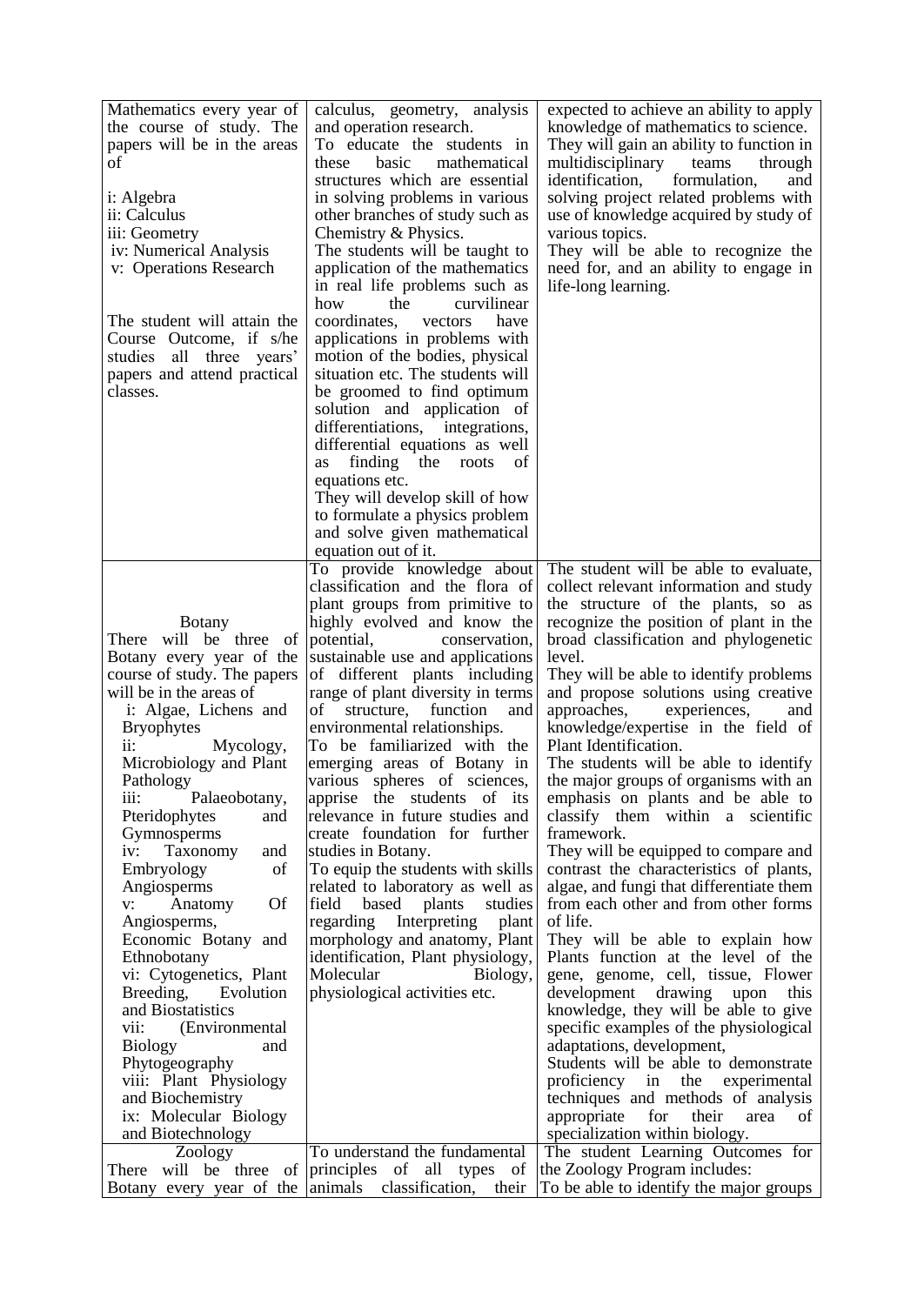course of study. The papers will be in the areas of

i: Life and Diversity of Animals-I Invertebrates ii: Cell Biology iii: Developmental Biology iv: Life and Diversity of Animals Vertebrates v: Genetics and Biotechnology Zoology Practical

Applied Zoology, Microbiology, Animal Physiology, Biochemistry and Immunology, Ecology and Biostatistics, Ethology and Evolution.

The student will attain the Course Outcome, if s/he studies all three years' papers and attend practical classes. all structure, function, process

characters, life diversity and the related theories. To learn about the groups of<br>invertebrate & Vertebrates invertebrate  $\&$ animals their general characters and classification<br>and the special features, and the special features, organs, pathogenecity, life history and significance. To practice and study the underlying principles of dissections of different systems using and making the temporary slides from different organs for details of their structures prepared. To make students aware of the<br>size, shape structure and shape structure and function of cells and different cell organelles. The study animal's functions of the body including nutrition. Respiration, heart, excretion, nerve physiology etc in which

and control. To learn the biochemical components of the body system with the view of the chemical compositions & energy production in our body.

of organisms with an emphasis on animals and be able to classify them within a phylogenetic framework.

To learn to compare and contrast the<br>characteristics of animals that characteristics of animals that differentiates them from other forms of life.

To learn to use the evidence of comparative biology to explain how the theory of evolution offers the only scientific explanation for the unity and diversity of life on earth and also to use specific examples to explicate how descent with modification has shaped animal morphology, physiology, life history, and behavior.

Learning to explain how organisms function at the level of the gene, genome, cell, tissue, organ and organsystem. Drawing upon this knowledge, they will be able to give specific<br>examples of the physiological examples of the physiological adaptations, development, reproduction and behavior of different forms of life. To demonstrate proficiency in the experimental techniques and methods of analysis appropriate for their area of specialization within the course.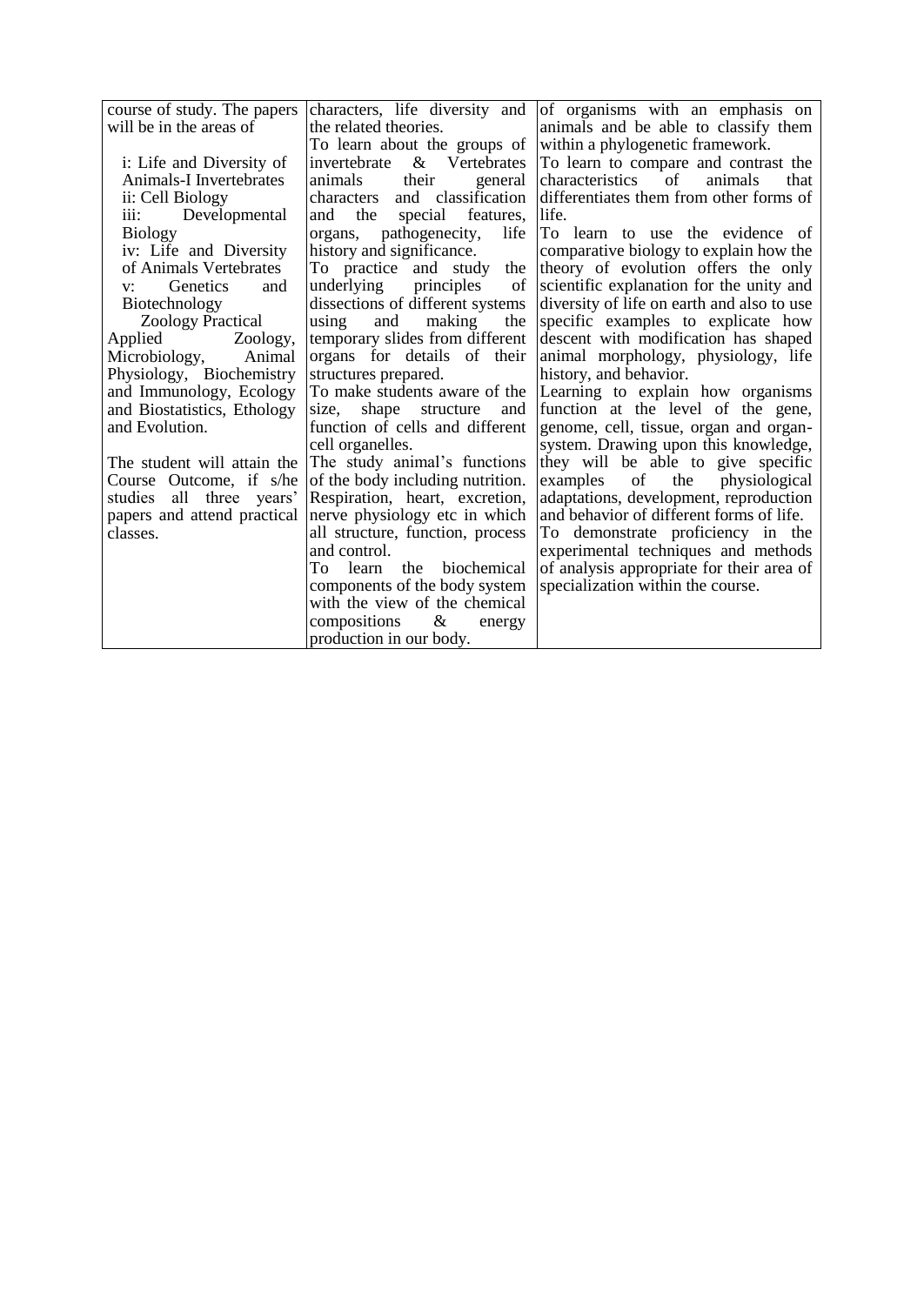# **Department of Computer Sciences**

# **Programmes: PGDCA & BCA**

## **PO, PSO AND CO**

| <b>Programme</b> | <b>Three Years BCA</b>                                                                                                                                                   |
|------------------|--------------------------------------------------------------------------------------------------------------------------------------------------------------------------|
|                  | The BCA programme objectives specify the intellectual and behavioural                                                                                                    |
|                  | competencies that graduates should possess and that provide a foundation for their                                                                                       |
|                  | future professional skill and growth & success in career. The graduates will apply a                                                                                     |
| PO               | broad understanding of the fundamental theories, concepts, and applications of                                                                                           |
|                  | computer science in their career with the knowledge of analyze $\&$ solve a complex                                                                                      |
|                  | computing problem with the principles of computing and subject knowledge. They will<br>be able to design, implement, and evaluate a computing-based solution by applying |
|                  | computer science theory and software development fundamentals. The graduates will be                                                                                     |
|                  | engaged in a wide range of careers and/or graduate studies in computer science or                                                                                        |
|                  | related fields with a passion for lifelong learning, work effectively as a member or                                                                                     |
|                  | leader of a team, communicate effectively, act ethically and with social responsibility in                                                                               |
|                  | their careers. They will learn to recognize professional responsibilities and make                                                                                       |
|                  | informed judgments in computing practice based on legal and ethical principles. The                                                                                      |
|                  | graduate will learn to document their work, write clearly and appropriately in an                                                                                        |
|                  | Information Technology context, respect user's data, including backup and security, and                                                                                  |
|                  | to think through the ethical consequences of Information Technology decisions.                                                                                           |
|                  | The specific objectives relates to the development of domain expertise to apply                                                                                          |
|                  | knowledge of computing and mathematics appropriate to the discipline. Develop                                                                                            |
|                  | perfection in making a successful team to build software systems and apply the                                                                                           |
| <b>PSO</b>       | technologies in various fields of Computer Technology, including hardware problems,                                                                                      |
|                  | web site development and management, databases, and software engineering techniques                                                                                      |
|                  | using modern tools. The students will learn essential IT support $\&$ networking skills $\&$                                                                             |
|                  | law including installing, configuring, securing & troubleshooting operating systems,                                                                                     |
|                  | hardware and also learn to diagnose and solve operating system and hardware problems.                                                                                    |
|                  | The graduate must keep acquiring the new technologies independently and update their                                                                                     |
|                  | knowledge.                                                                                                                                                               |

## **COURSE OBJECTIVES**

| <b>BCA I Year</b>                                |                                                                                                                                                                                                                                                                                                                                            |                                                                                                                                                                                                                                                                                                                            |
|--------------------------------------------------|--------------------------------------------------------------------------------------------------------------------------------------------------------------------------------------------------------------------------------------------------------------------------------------------------------------------------------------------|----------------------------------------------------------------------------------------------------------------------------------------------------------------------------------------------------------------------------------------------------------------------------------------------------------------------------|
| <b>Course Name</b>                               | <b>Course Objectives</b>                                                                                                                                                                                                                                                                                                                   | <b>Course Outcome</b>                                                                                                                                                                                                                                                                                                      |
| 1704 GENERAL<br><b>ENGLISH</b>                   | approach<br>writing as<br>a<br>that $(i)$<br>recursive<br>process<br>substantial<br>requires<br>revision<br>of drafts<br>for<br>content, organization, and<br>clarity.<br>Be able to integrate<br>their ideas with those of<br>others<br>using<br>summary,<br>paraphrase,<br>quotation,<br>analysis, and synthesis of<br>relevant sources. | Demonstrate the ability to $\bigcup$ Learn communicative skills, to define, classify,<br>and understand the methods of communication.<br>Enable to practice those skills in their<br>daily life and at work by identifying instances of<br>communication in the circumstances.                                             |
| <b>101 INTRODUCTION</b><br><b>TO INFORMATION</b> | To impart knowledge about<br>the structure, components and<br>functions of a computer<br>system so that they understand<br>working of basic input and<br>output devices, learn the                                                                                                                                                         | The students can work on the Operating System,<br>peripheral devices, networking, multimedia, internet<br>etc. with ability to use internet for searching<br>information on web, sending e-mails and many other<br>tasks. They will acquire the skill to work with MS-<br>Word, Excel and PowerPoint and on the process of |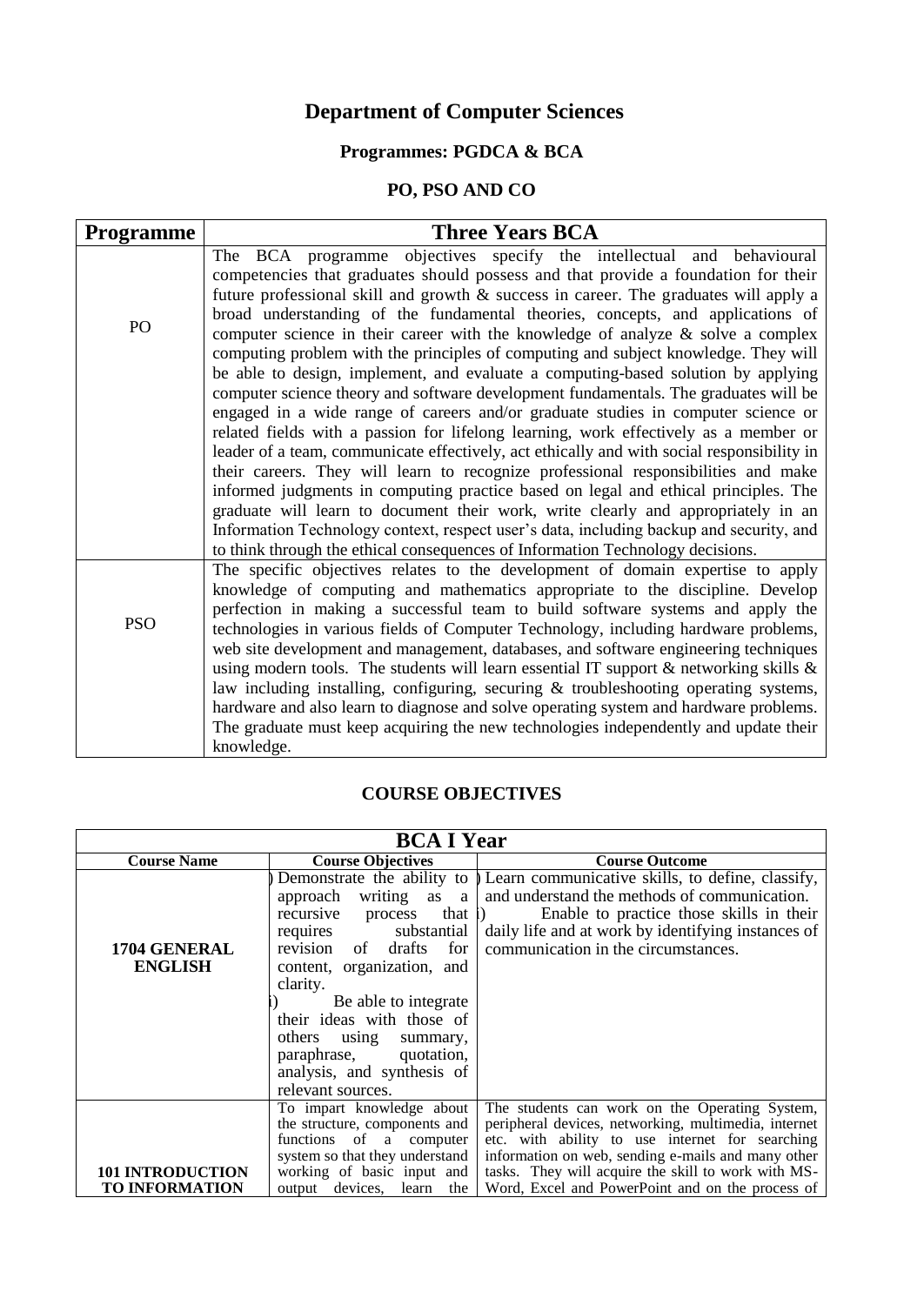| <b>TECHNOLOGY AND PC</b><br><b>PACKAGES</b>                          | binary number representation<br>along with its operations and<br>MS-Office and the role of                                                                                                                                                                                                                                        | writing business letters or job applications, tabulating<br>data, preparing PPTs etc using MS-Office.                                                                                                                                                                                                                                                                                                                                                                                                                                 |
|----------------------------------------------------------------------|-----------------------------------------------------------------------------------------------------------------------------------------------------------------------------------------------------------------------------------------------------------------------------------------------------------------------------------|---------------------------------------------------------------------------------------------------------------------------------------------------------------------------------------------------------------------------------------------------------------------------------------------------------------------------------------------------------------------------------------------------------------------------------------------------------------------------------------------------------------------------------------|
|                                                                      | business,<br>computers<br>in<br>education and society.                                                                                                                                                                                                                                                                            |                                                                                                                                                                                                                                                                                                                                                                                                                                                                                                                                       |
| <b>102 BUSINESS</b><br><b>COMMUNICATION</b>                          | The course is intended to give<br>knowledge on the importance<br>of communication in business<br>of<br>and<br>methods<br>communication relevant to<br>various business situations<br>build<br>and<br>to<br>up<br>communication skill including<br>the management Information<br>System and its functioning in<br>an organization. | They will learn about the team activities using<br>collaborative work skills, communicate via electronic<br>mail, Internet, and other technologies<br>For effective business communications and MIS.                                                                                                                                                                                                                                                                                                                                  |
| <b>103 PROBLEM</b><br><b>SOLVING THROUGH C</b><br><b>PROGRAMMING</b> | The<br>students<br>will<br>be<br>introduced<br>powerful<br>to<br>programming language $-$ C,<br>learn is basic structure and<br>programming errors.<br>They<br>will learn the techniques of<br>making a flowchart and<br>design an algorithm, develop<br>logics and programs.                                                     | The full knowledge about the various concepts of C<br>language which will enable them to read, understand<br>and trace the execution of programs, debug a<br>program and write program code in C to solve real<br>world problems.                                                                                                                                                                                                                                                                                                     |
| <b>104 BASIC PHYSICS</b>                                             |                                                                                                                                                                                                                                                                                                                                   |                                                                                                                                                                                                                                                                                                                                                                                                                                                                                                                                       |
| 105 BASIC<br><b>MATHEMATICS</b>                                      | To inculcate in students the<br>fundamental<br>mathematical<br>background<br>in<br>computer<br>science and learn about Sets,<br>Relations Functions, Matrices,<br>Mathematical<br>logic,<br>and<br>Group theory.                                                                                                                  | They will develop the understanding of the basic<br>concepts of Sets, Relations Functions, Matrices,<br>Mathematical logic, and Group theory and develop<br>analytical ability to solve real-world problems using<br>these methodologies.                                                                                                                                                                                                                                                                                             |
| <b>106 COMPUTER</b><br><b>ORGANIZATION</b>                           | It is intended to enable the<br>students to learn the basic<br>functions,<br>principles<br>and<br>concepts<br>of<br>Computer<br>Architecture, its fundamental<br>and design including the<br>processor and control unit<br>design techniques. They will<br>study the I/O interfacing.                                             | It will result in learning the binary and hexadecimal<br>number systems including computer arithmetic with<br>the history and development of modern computers,<br>the fundamentals of different instruction set<br>architectures and their relationship to the CPU<br>design.                                                                                                                                                                                                                                                         |
| <b>107 PC PACKAGES AND</b><br><b>MICROPROCESSOR</b><br><b>LAB</b>    | To educate the students on the<br>applications and processing of<br>various programmes and how<br>to draw graphical pictures,<br>flow charts, block diagrams<br>etc., using the drawing tools<br>available in MS Word or MS<br>Power Point and incorporate<br>them into documents and<br>presentations.                           | After the study of the courses the students will be<br>able to demonstrate advanced knowledge of the<br>Word Processing package, MS Office and a how to<br>design & create effective and structured documents<br>like technical reports, letters, brochures, etc. They<br>will acquire the skills in the appropriate use of<br>various features of the spread sheet package,<br>graphical pictures, block diagram and their<br>applications in tabulated statements, balance sheets,<br>statistical charts, business statements, etc. |
| <b>108 C PROGRAMMING</b><br><b>LAB</b>                               | To provide knowledge on<br>programming. Foundation so<br>as they are enable to analyze<br>efficiently solve the<br>and<br>problems using C language                                                                                                                                                                               | They will be able to draw flowcharts and implement<br>different operators in a program 7 write a C code to<br>solve a given problem and formulates the algorithms.<br>They will be able to write and implement programs<br>using pointers and structures.                                                                                                                                                                                                                                                                             |
| <b>BCA II Year</b>                                                   |                                                                                                                                                                                                                                                                                                                                   |                                                                                                                                                                                                                                                                                                                                                                                                                                                                                                                                       |
| <b>1705 HINDI</b>                                                    | To enlighten students about<br>the richness and value of the<br>national language.<br>To offer working knowledge<br>of Hindi to the students.                                                                                                                                                                                     | The student will learns reading and writing Hindi.<br>Understands and learns proper use of Grammar.<br>Develops communication Skills.                                                                                                                                                                                                                                                                                                                                                                                                 |
| <b>201 COMPUTER</b><br><b>COMMUNICATION</b>                          | To understand the working<br>principle<br>of<br>various<br>communication protocols.<br>To analyze the various routing                                                                                                                                                                                                             | student will be<br>The<br>able to<br>the<br>learn<br>fundamentals of computer networking, details<br>functionality<br>layered<br>network<br>and<br>of<br>architecture. They will<br>be able to apply                                                                                                                                                                                                                                                                                                                                  |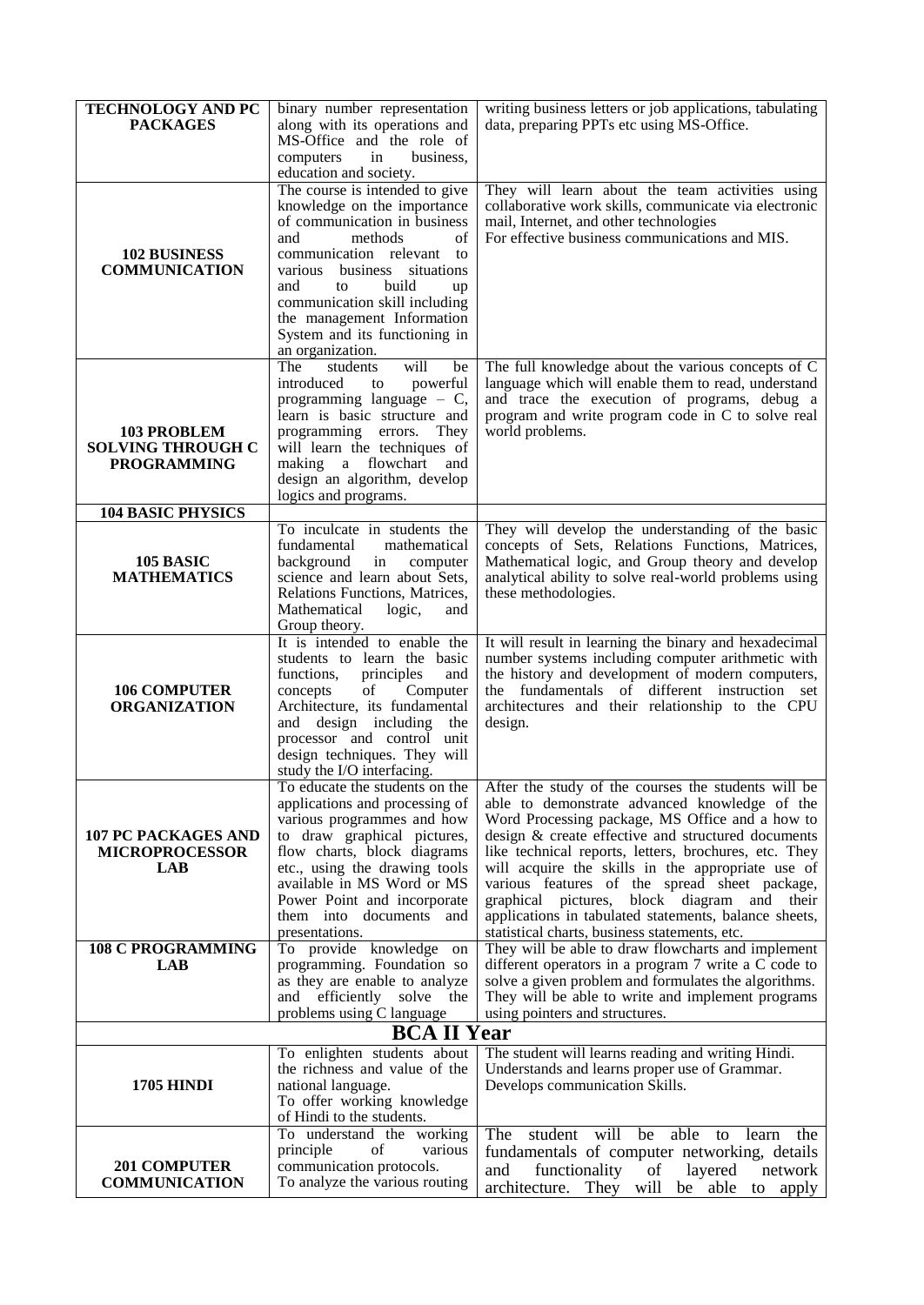| <b>AND NETWORKS</b>                                                | algorithms.<br>To know the concept of data<br>transfer between nodes.                                                                                                                                                                                                                                                                                                                                                                                                | mathematical<br>foundations<br>solve<br>to<br>in<br>problems<br>computational<br>computer<br>networking. And analyze performance of<br>communication<br>protocols.<br>various<br>CO5:<br>Compare routing algorithms.                                                                                                                                                                                                                                                                                      |
|--------------------------------------------------------------------|----------------------------------------------------------------------------------------------------------------------------------------------------------------------------------------------------------------------------------------------------------------------------------------------------------------------------------------------------------------------------------------------------------------------------------------------------------------------|-----------------------------------------------------------------------------------------------------------------------------------------------------------------------------------------------------------------------------------------------------------------------------------------------------------------------------------------------------------------------------------------------------------------------------------------------------------------------------------------------------------|
| 202 DATABASE<br><b>MANAGEMENT</b><br><b>SYSTEM</b>                 | familiarization<br>with<br>To<br>Database<br>Management<br>including<br>System<br>the<br>comprehensive knowledge of<br>database models so as to learn<br>the code database transactions<br>using SQL and write PL/SQL<br>programs.                                                                                                                                                                                                                                   | They will know the database system and method<br>of design a database using different models. The<br>students will handle database during execution<br>of the transactions and by concurrent users<br>including gaining the knowledge of SQL and<br>PL/SQL.                                                                                                                                                                                                                                               |
| <b>203 FUNDAMENTALS</b><br>OF OPERATING<br><b>SYSTEM</b>           | To deliver detailed knowledge<br>of integral software in a<br>computer system and educate<br>on the working of operating<br>system as a resource manager<br>so that they are familiar with<br>process<br>and<br>memory<br>process<br>management<br>and<br>synchronization<br>and<br>its<br>solution                                                                                                                                                                  | Develop ability to apply CPU scheduling algorithms<br>to manage tasks and methods of prevention and<br>recovery from a system deadlock. They will learn<br>how to Initiate into the process of applying memory<br>management methods and allocation policies.                                                                                                                                                                                                                                             |
| <b>204 DATA STRUCTURE</b>                                          | To familiarize the students<br>with data structures used for<br>representing data in memory<br>like Arrays, Linked Lists,<br>Graphs, Tree, Sorting etc; and<br>analyze the performance of<br>algorithms data structures on<br>data with methods used in<br>data structures.                                                                                                                                                                                          | The will acquire skill to analyze algorithms and how<br>to determine its correctness and their time efficiency.<br>The students will gain knowledge of advanced<br>abstract data type (ADT) and data structures and<br>their implementations so as to able to implement<br>algorithms to perform various operations on data<br>structures.                                                                                                                                                                |
| <b>205 SYSTEM ANALYSIS</b><br><b>AND DESIGN</b>                    | To make them understand<br>of<br>both<br>the<br>nature<br>'information systems analysis<br>and design' and its various<br>components by demonstrating<br>the different phases<br>of<br>Systems Development Life<br>Cycle (SDLC) and the use of<br>systems design techniques,<br>methodologies, and tools.                                                                                                                                                            | The student will be able to Identify various types of<br>information systems concepts and terminologies, the<br>initial phases of the System Development Life Cycle<br>(SDLC) using analytical tools and quantitative<br>techniques used to identify problems. The can define<br>problems and opportunities that initiate projects and<br>apply at least one specific methodology or tool for<br>analyzing a business situation (a problem or<br>opportunity) by modeling it using a formal<br>technique. |
| <b>206 OBJECT ORIENTED</b><br><b>PROGRAMMING</b><br>USING $C_{++}$ | It is meant to familiarization<br>with<br>widely<br>a<br>used<br>programming<br>concept<br><b>Object Oriented Programming</b><br>develop<br>and<br>to<br>logical<br>thinking, skill to write codes<br>in $C++$ by applying concept of<br>OOP, such<br>Objects,<br>as<br>Constructors,<br>Classes,<br>and<br>Inheritance etc. and solve<br>mathematical or real world<br>problems.<br>Also to develop ability to<br>isolate and fix common errors<br>in C++ programs. | They will get an overview of benefits of Object<br>Oriented Programming (OOP) approach over the<br>Traditional<br>Programming<br>and<br>know<br>the<br>comprehensive view of OOP concept.                                                                                                                                                                                                                                                                                                                 |
| 207 DATABASE<br><b>MANAGEMENT</b><br><b>SYSTEM LAB</b>             | To design and build a<br>simple database system and<br>demonstrate<br>competences<br>fundamental<br>with<br>task<br>involved with modelling,<br>designing,<br>and<br>implementing a DBMS.<br>The students will learn how<br>to design E-R diagrams for                                                                                                                                                                                                               | The will result in meeting the objective to provide<br>students with an understanding of how to write sql<br>query and do manipulation in the table, how to<br>create, delete, insert, update table.                                                                                                                                                                                                                                                                                                      |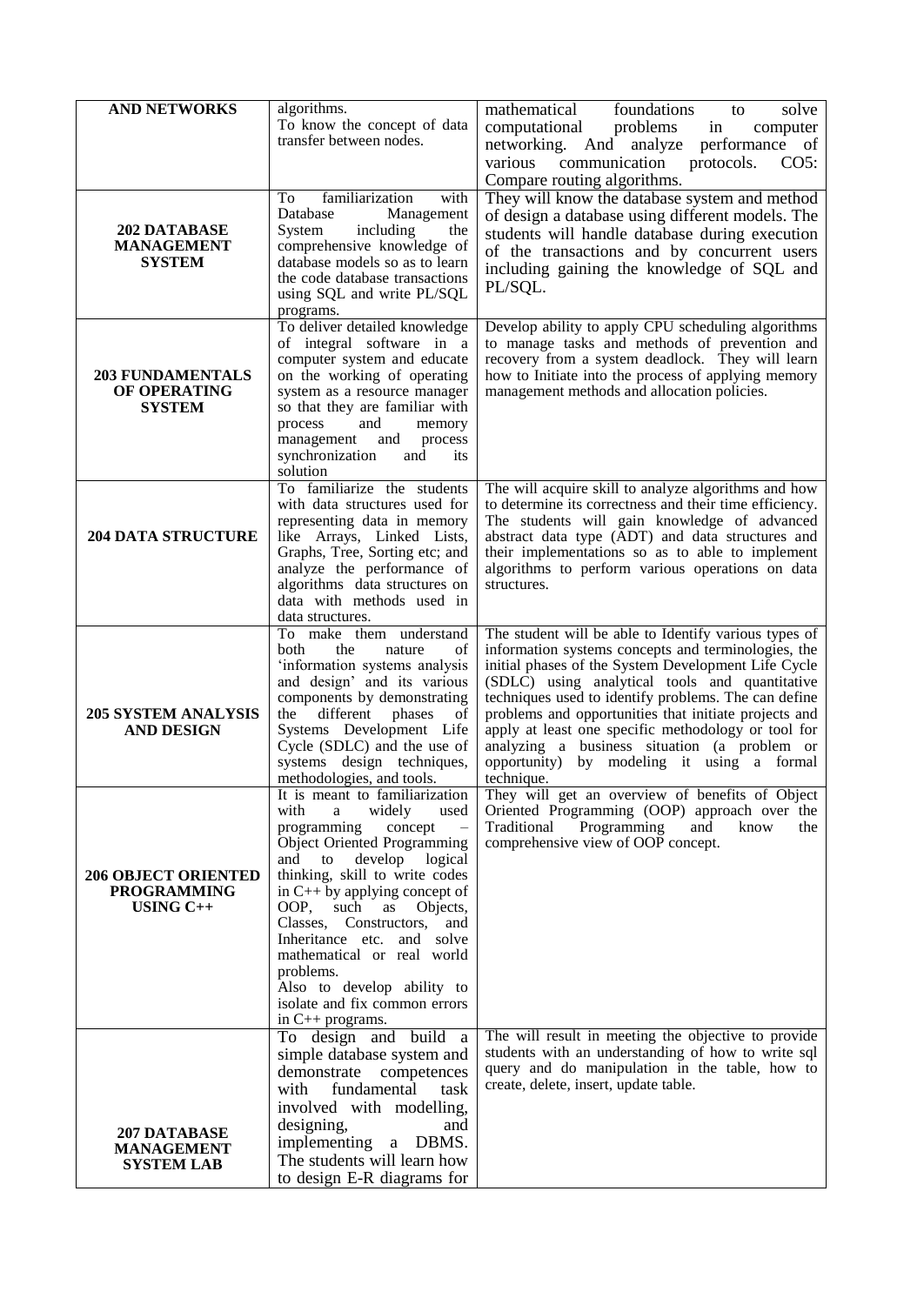|                                                    | given problems and use<br>data manipulation language<br>update<br>and<br>query,<br>to<br>manage a database.                                                                                                                                                                                                                                                                                                                                  |                                                                                                                                                                                                                                                                                                                                                                                                                                                                                                                                                                                      |
|----------------------------------------------------|----------------------------------------------------------------------------------------------------------------------------------------------------------------------------------------------------------------------------------------------------------------------------------------------------------------------------------------------------------------------------------------------------------------------------------------------|--------------------------------------------------------------------------------------------------------------------------------------------------------------------------------------------------------------------------------------------------------------------------------------------------------------------------------------------------------------------------------------------------------------------------------------------------------------------------------------------------------------------------------------------------------------------------------------|
| <b>208 DATA STRUCTURE</b><br><b>LAB</b>            | Students will learn to choose<br>appropriate data structure as<br>applied to specified problem<br>definition for implementation<br>and handle operations like<br>searching, insertion, deletion,<br>traversing mechanism etc. on<br>various data structures.<br>They will practice to use<br>linear and non-linear data<br>structures like stacks, queues,<br>linked list etc.                                                               | They will be able to work on the basic concepts and<br>understand the applications of database systems to<br>construct an Entity-Relationship (E-R) model from<br>specifications and to transform to relational model, to<br>construct unary/binary/set/aggregate queries in<br>Relational Algebra and apply database normalization<br>principles.<br>They will understand principles of database<br>transaction management, database recovery, security.                                                                                                                            |
|                                                    | <b>BCA III Year</b>                                                                                                                                                                                                                                                                                                                                                                                                                          |                                                                                                                                                                                                                                                                                                                                                                                                                                                                                                                                                                                      |
| 301<br><b>JAVA</b><br><b>PROGRAMMING</b>           | To learn<br>syntax<br>and<br>the<br>semantics<br>write<br>Java<br>to<br>programs.<br>To<br>understand<br>the<br>fundamentals<br>of<br>object-<br>oriented programming in Java.<br>To<br>familiarize<br>with<br>the<br>inheritance,<br>of<br>concept<br>polymorphism, packages and<br>interfaces.                                                                                                                                             | It will result in developing the skill to write Java<br>application programs using OOP principles and<br>proper program structuring so as to able to<br>create packages and interfaces and implement<br>error handling techniques using exception<br>handling.                                                                                                                                                                                                                                                                                                                       |
| <b>302 INFORMATION</b><br><b>SYSTEMS</b>           | To make them worm on the<br>of<br>categories<br>Information<br>System (IS) and its various<br>operations support systems so<br>as to acquire knowledge about<br>various IS like Accounting<br>System, Inventory Control<br>Office<br>System<br>and<br>Automation<br>System<br>and<br>various phases of software<br>development<br>life<br>cycle<br>$(SDLC)$ .                                                                                | The will develop the ability to analyze a problem and<br>identify how to define the computing requirements<br>appropriate to its solution and evaluate a computer<br>based information system leading to get capability to<br>assist in the creation of an effective Project plan.<br>This will enable the students to understand<br>managerial issues related to the information systems.                                                                                                                                                                                           |
| <b>303 CLOUD</b><br><b>COMPUTING</b>               | Aimed<br>at developing the<br>understanding the dimensions<br>of the challenge of Cloud<br>Computing and assessment of<br>the economics, financial, and<br>technological implications for<br>selecting cloud computing for<br>an organization including<br>study<br>of<br>the<br>financial,<br>technological,<br>and<br>organizational capacity of<br>employer<br>for<br>actively<br>initiating and installing cloud-<br>based applications. | They will get full knowledge of Cloud Computing<br>and memorize the services and deployment models<br>with importance of virtualization along with the<br>technologies.<br>They can use and examine different cloud computing<br>services, analyze the components of open stack $\&$<br>Google Cloud platform and understand Mobile<br>Cloud Computing and also design & develop backup<br>strategies for cloud data based on features.                                                                                                                                              |
| <b>304 WIRELESS AND</b><br><b>MOBILE COMPUTING</b> | To provide an<br>overview<br>knowledge<br>of<br>Wireless<br>Communication networks area<br>applications<br>and<br>its<br>in<br>communication<br>engineering<br>with its contribution to overall<br>technological growth.<br>They will learn the various<br>terminology,<br>principles,<br>devices, schemes, concepts,<br>algorithms<br>different<br>and<br>methodologies<br>used<br>in<br>Wireless<br>Communication<br>Networks.             | The study of the course will result in creating to<br>understand<br>fundamentals<br>of<br>wireless<br>communications,<br>analyze<br>security,<br>energy<br>efficiency, mobility, scalability, and their unique<br>characteristics in wireless networks.<br>Demonstrate basic skills for cellular networks<br>design. The will be able to apply knowledge of<br>TCP/IP extensions for mobile and wireless<br>networking. This will enable students to<br>and contrast multiple<br>compare<br>division<br>techniques, mobile communication systems, and<br>existing wireless networks. |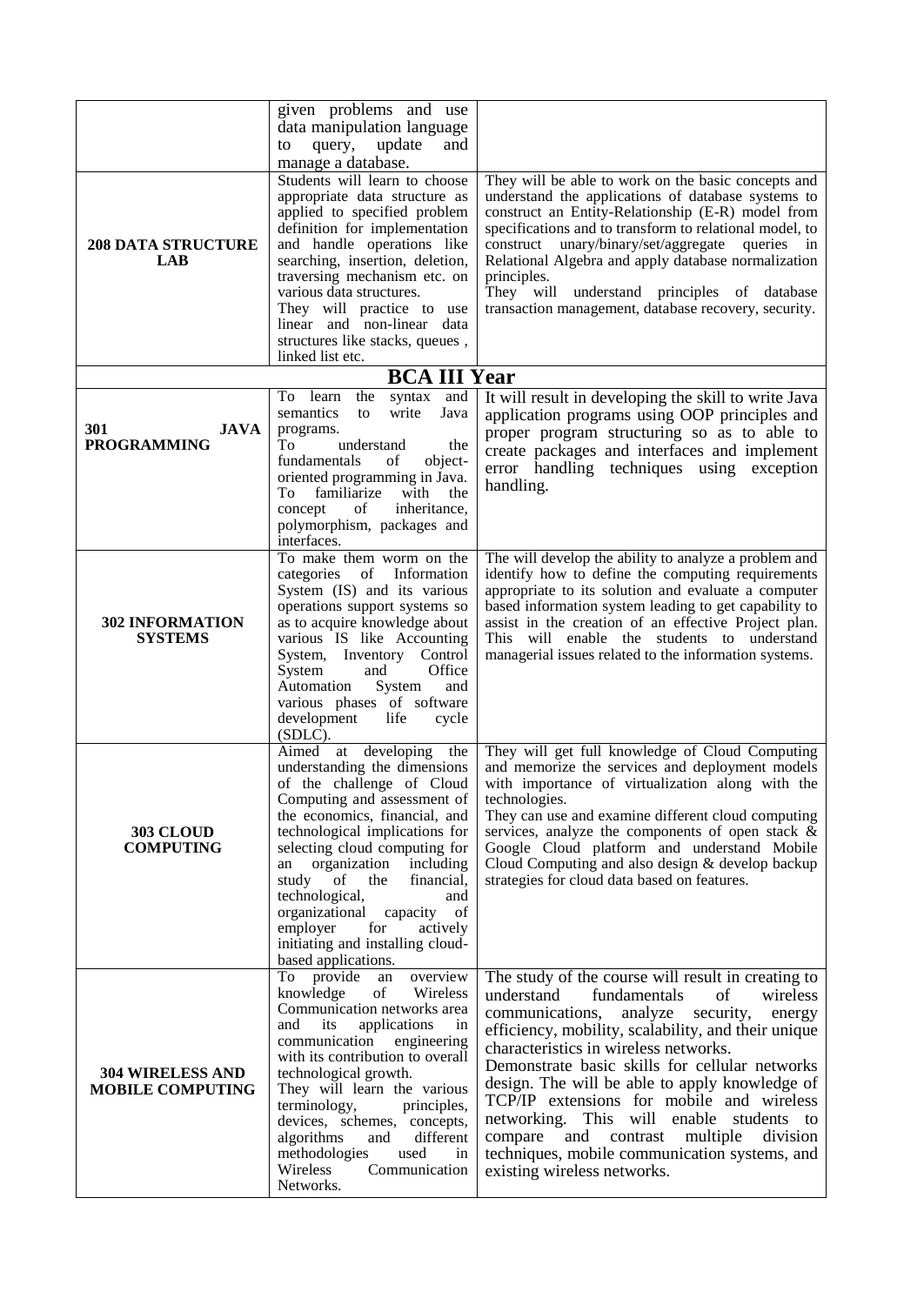| <b>305 WEB</b><br><b>TECHNOLOGY</b>            | Aimed at to learn various<br>Web Technologies so the<br>students are able to design and<br>implement static and dynamic<br>Web pages besides they<br>acquire fundamental skills to<br>maintain web server services<br>required to host a website  | This will result in their ability to develop web<br>pages using HTML and Cascading Style Sheets,<br>create XML documents and Schemas.<br>They will get knowledge of client-side<br>(JavaScript) and server-side scripting (PHP,<br>ASP.NET) languages to build dynamic web<br>pages and also familiarization with Web<br>Application Terminologies, Internet Tools, E -<br>Commerce and other web services. |
|------------------------------------------------|---------------------------------------------------------------------------------------------------------------------------------------------------------------------------------------------------------------------------------------------------|-------------------------------------------------------------------------------------------------------------------------------------------------------------------------------------------------------------------------------------------------------------------------------------------------------------------------------------------------------------------------------------------------------------|
| <b>306 JAVA</b><br><b>PROGRAMMING</b>          | To understand how to design,<br>implement, test, debug, and<br>document programs that use<br>data<br>basic<br>and<br>types<br>$I/O$ .<br>computation,<br>simple<br>conditional<br>and<br>control<br>structures, string handling and<br>functions. | The student will be able to demonstrate how to<br>achieve reusability using inheritance, interfaces, and<br>packages and develops application faster and identify<br>and describe common abstract and user interface<br>components to design GUI in Java using APPLET<br>and AWT along with response to events.                                                                                             |
| <b>WEB AND MOBILE</b><br><b>TECHNOLOGY LAB</b> | The student will practice on<br>real time problems in web and<br>mobile technologies learn in<br>various courses.                                                                                                                                 | This will result in their ability to apply the<br>techniques to web designing and work on the<br>developed web pages using various languages.                                                                                                                                                                                                                                                               |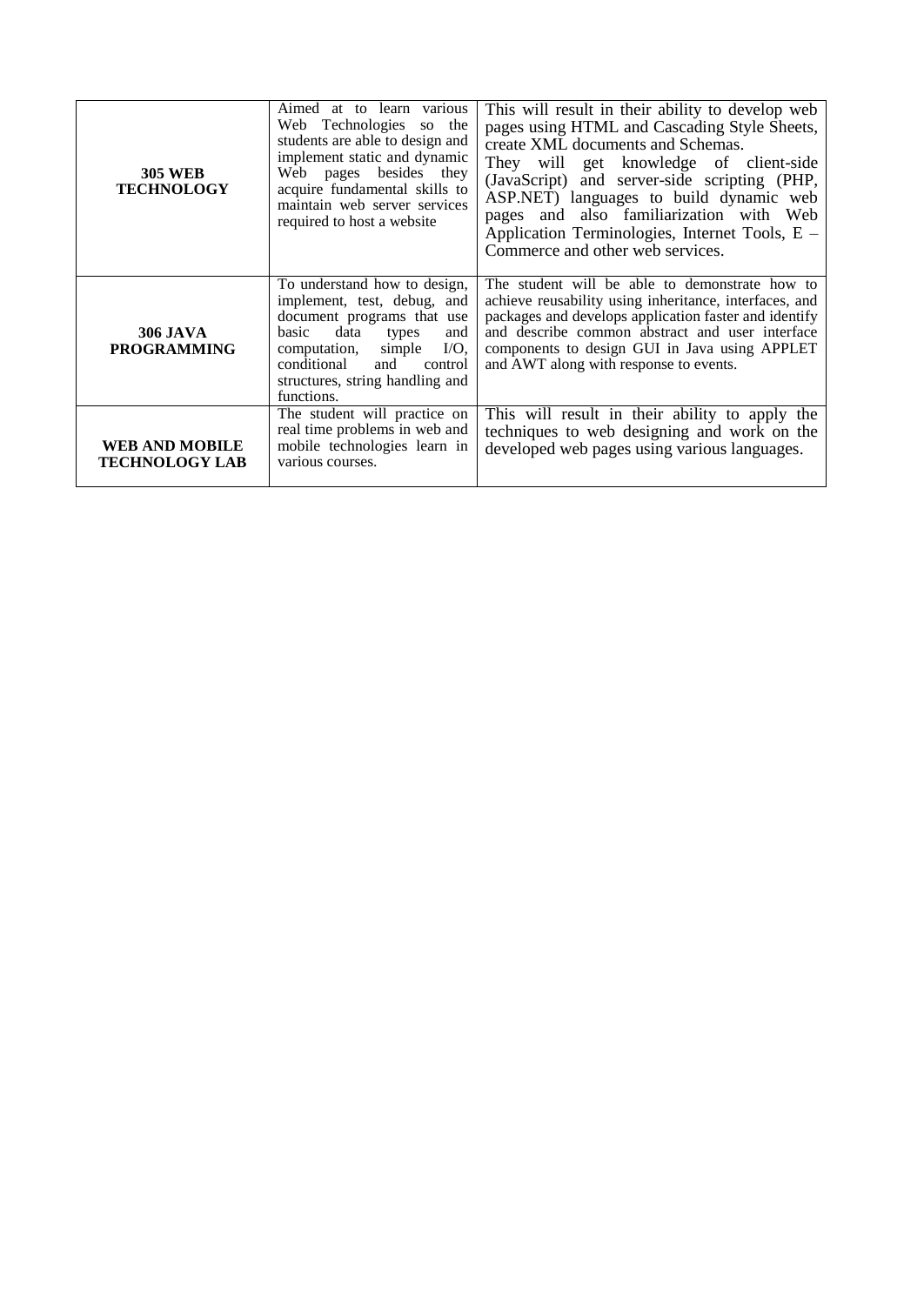## **One Year PGDCA**

### **Graduate Attributes and Programme Objectives:**

The objective of this programme is to develop Software engineering knowledge to prepare the system programmers and analysts to meet the manpower requirement of fast developing software industry. Besides leaning the skill, they will analyze and design the new system & perform testing of error for error free software.

To Student will use the concept of entity relationship diagram & its basic concept, feasibility study and technical feasible. The programme is designed to enrich the programming and analysis ability of students so as to seek work in multinational and reputed software companies. They will be able to create, select and apply appropriate techniques & resources like 4G, OOP. The students are also introduced to Digital Electronics & Elements of Computer Hardware. Being in the IT sector, it is expected that they will be lifelong learner demonstrating higher standards. They must work independently & in team using rigorous methods and appropriate theories with intellectual honesty and a respect for ethical values.

#### **Programme Specific Objectives & Learning Outcomes:**

Are aimed to develop skill to apply advance knowledge of computing fundamentals, computing specialization, mathematics, and domain knowledge appropriate for the computing problems and requirements so as to design and evaluate solutions for computing problems, and design and evaluate systems, components, or processes that meet specified needs with appropriate consideration for public health and safety, cultural, societal, and environmental considerations using modern and new tools. They will develop c**ommunication efficacy** to deal with multinational computing community, and with society at large, about computing activities.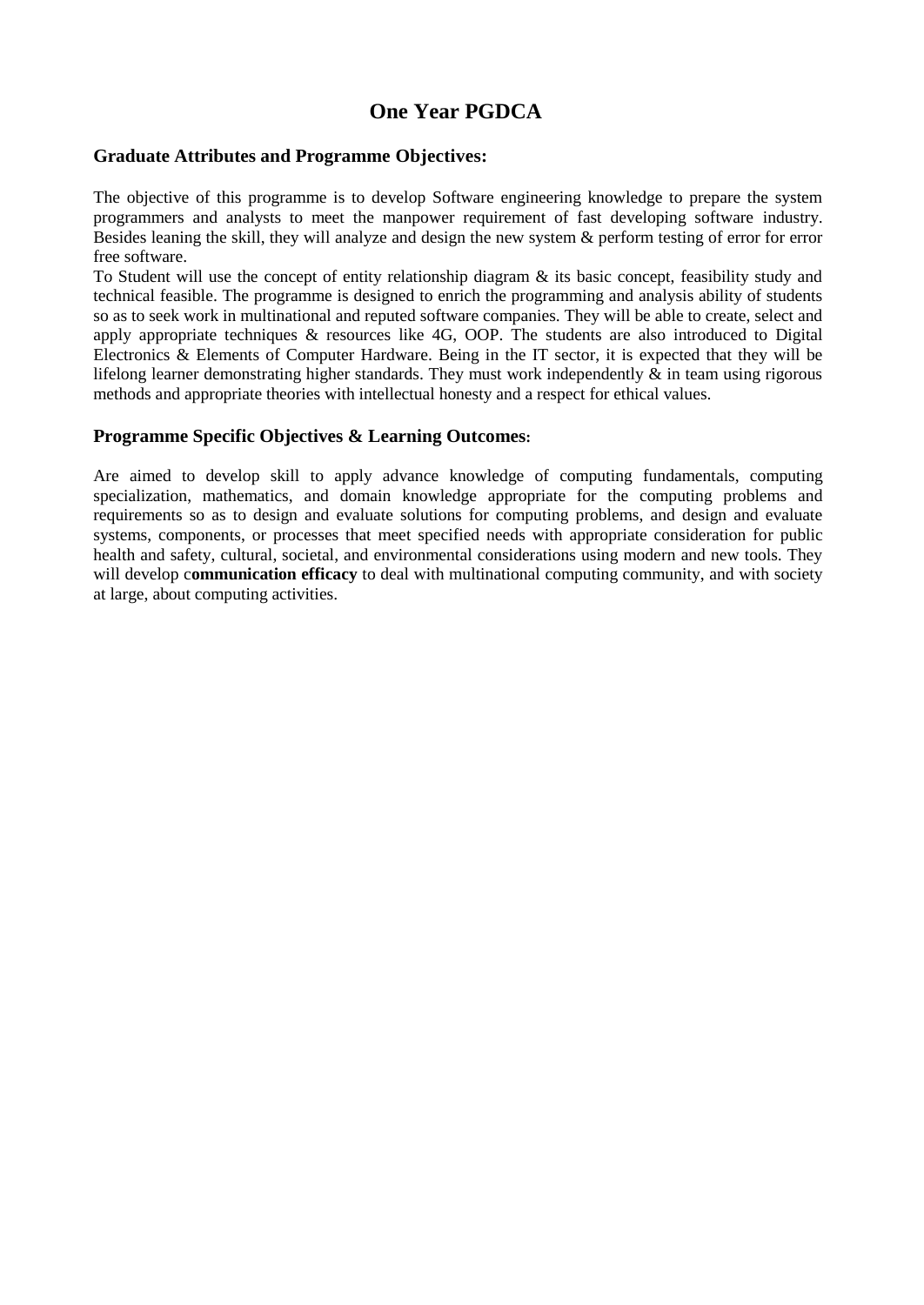# **Course Objectives**

| <b>Course Name &amp; No</b>                                                 | <b>Course Objectives</b>                                                                                                                                                                                                                                                                                                                                                                                                                                                       | <b>Course Outcome</b>                                                                                                                                                                                                                                                                                                                                                                                                                                                                                 |
|-----------------------------------------------------------------------------|--------------------------------------------------------------------------------------------------------------------------------------------------------------------------------------------------------------------------------------------------------------------------------------------------------------------------------------------------------------------------------------------------------------------------------------------------------------------------------|-------------------------------------------------------------------------------------------------------------------------------------------------------------------------------------------------------------------------------------------------------------------------------------------------------------------------------------------------------------------------------------------------------------------------------------------------------------------------------------------------------|
| 101- I.T. Tools and<br><b>Networks</b>                                      | To make student learn about the<br>system<br>and<br>languages<br>computer<br>commonly used by the beginners in<br>IT field.                                                                                                                                                                                                                                                                                                                                                    | On completion of this course, the<br>students will be able to understand<br>the basics of computer system, its<br>architecture, database and Networks<br>including the basic<br>concepts,<br>terminology of IT and the use of IT<br>tools. They will know the computer<br>languages such as M. S. Office<br>(M.S. Excel, M.S. Excel and M.S.<br>PowerPoint).                                                                                                                                          |
| 102- Programming and<br><b>Problem Solving</b><br><b>Through C Language</b> | To make student know the concept of<br>Programming<br>Computer<br>methodology<br>understand<br>and<br>fundamental concepts of structured<br>programming<br>language<br>and<br>constructs of 'C' language. They will<br>learn to write programs in C and to<br>solve the problems.                                                                                                                                                                                              | They will be able read, understand<br>and trace the execution of programs<br>written in C language, write the C<br>code for a given algorithm and<br>learn problem solving techniques.<br>They will implement programs with<br>pointers and arrays, perform pointer<br>arithmetic,<br>and use the<br>pre-<br>processor.                                                                                                                                                                               |
| 103- Structured System<br><b>Analysis and Design</b>                        | It aimed to create a firm basis for<br>understanding the life cycle of a<br>development<br>systems<br>project;<br>evaluate problems in the planning<br>and implementation of organizational<br>change as related to an organization's<br>information and enterprise systems.<br>They will understand how to<br>communicate with project team<br>members, client, users, and others<br>associated<br>development,<br>with<br>of<br>operation,<br>and<br>maintenance<br>systems. | They will be able to gather data and<br>analyze<br>and<br>specify<br>the<br>requirements of a system besides<br>design system components and<br>environments.<br>Design a database for storing data, a<br>user interface for data input and<br>output, and controls to protect the<br>system and its data.                                                                                                                                                                                            |
| 104- Database<br><b>Management System</b>                                   | Student must learn to utilize the<br>knowledge of basic database system,<br>identify how the data is presented in<br>relation model and create using SQL.<br>They will be taught file and page<br>organization technique and utilize the<br>knowledge of basic<br>SQL<br>and<br>construct queries.<br>Identify different recovery technique                                                                                                                                    | They will handle problems using<br>the basic concepts of database<br>management systems, especially<br>relational database so as to create<br>good<br>database<br>design<br>with<br>of<br>implementation<br>various<br>constrains.<br>They can effectively use database<br>for storing, managing and retrieving<br>from DBMS<br>like<br>$MS-$<br>data<br>ACCESS, MySQL, Oracle and<br>DB2 via SQL statements.                                                                                         |
| 105- Web Technologies                                                       | Apply critical thinking and problem<br>solving skills required to successfully<br>design and implement a web site and<br>demonstrate the ability to analyze,<br>identify and define the technology<br>required to build and implement a<br>web site.<br>They will acquire knowledge of<br>artistic and design components that<br>are used in the creation of a web<br>site.                                                                                                    | They will successfully demonstrate<br>competency in the use of common<br>HTML code and to transfer web<br>pages to a server with competency<br>using FTP. They will be able to<br>construct efficient file structure for<br>web sites & create web pages that<br>meet accessibility needs of those<br>with physical disabilities.<br>Will<br>develop understanding of the role of<br>JavaScript in web page creation<br>modify<br>including<br><b>CSS</b><br>and<br>JavaScript for use on a web site. |
|                                                                             | will<br>They<br>understand<br>how<br>a                                                                                                                                                                                                                                                                                                                                                                                                                                         | They will be<br>able operate<br>a                                                                                                                                                                                                                                                                                                                                                                                                                                                                     |